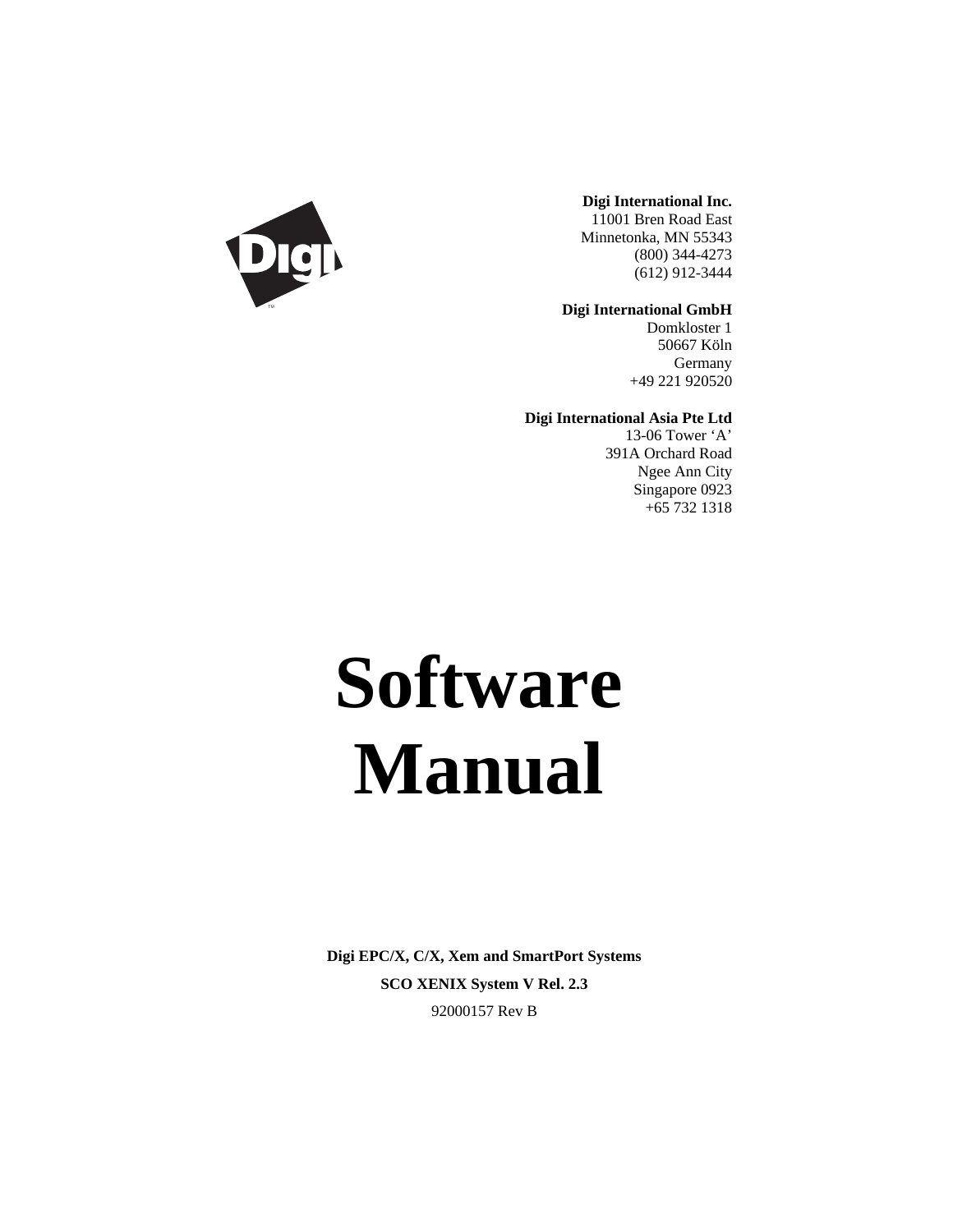**DigiPRINT**™, **DigiSCREEN**™, **Digi Port Authority**™, **Xem**™, **EPC/X**™, **EPC/CON-16**™, **C/X**™, **C/CON-16**™, **C/CON-8**™, **C/CON-16 Rack**™, **PORTS/16em**™, **Ports/8em**™, **PORTS/8emp**™, **SmartPort**™ and the Digi logo are trademarks of Digi International Inc. All other brand and product names are the trademarks of their respective holders.

> © Digi International Inc. 1994-1996 All Rights Reserved

| Phone      | $(800)$ 344-4273 |
|------------|------------------|
|            | $(612)$ 912-3444 |
| <b>FAX</b> | $(612)$ 912-4952 |
| <b>BBS</b> | $(612)$ 912-4800 |
| Phone      | $+49221920520$   |
| <b>FAX</b> | +49 221 9205210  |
| <b>BBS</b> | +49 221 9205211  |
|            |                  |
| Phone      | $+65$ 732 1318   |
| <b>FAX</b> | $+65$ 732 1312   |
| <b>BBS</b> | $+652927163$     |
|            |                  |
|            |                  |
|            |                  |

Information in this document is subject to change without notice and does not represent a commitment on the part of Digi International.

Digi provides this document "as is", without warranty of any kind, either expressed or implied, including, but not limited to, the implied warranties of fitness or merchantability for a particular purpose. Digi may make improvements and/or changes in this manual or in the product(s) and/or the program(s) described in this manual at any time.

This product could include technical inaccuracies or typographical errors. Changes are periodically made to the information herein; these changes may be incorporated in new editions of the publication.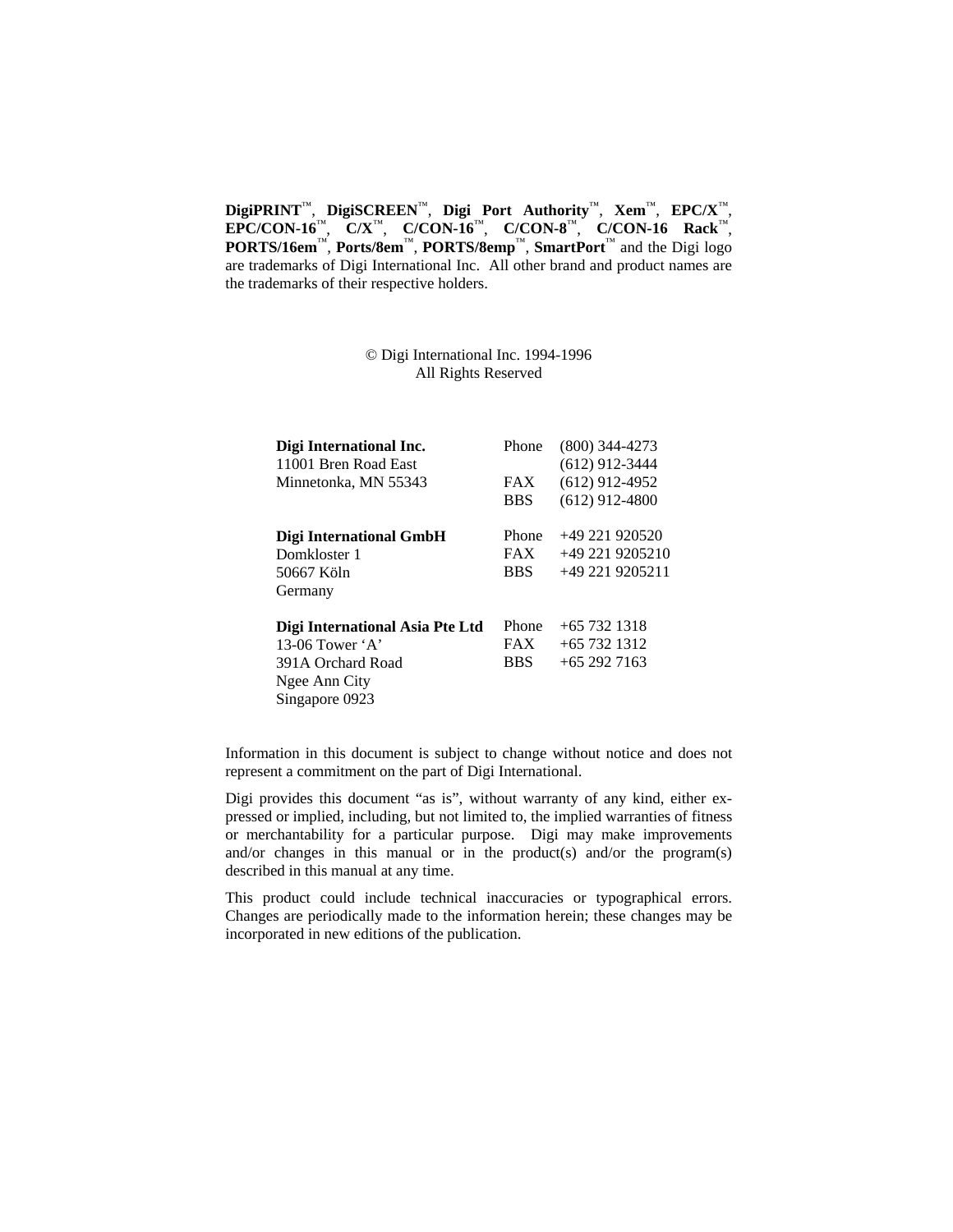# **Table of Contents**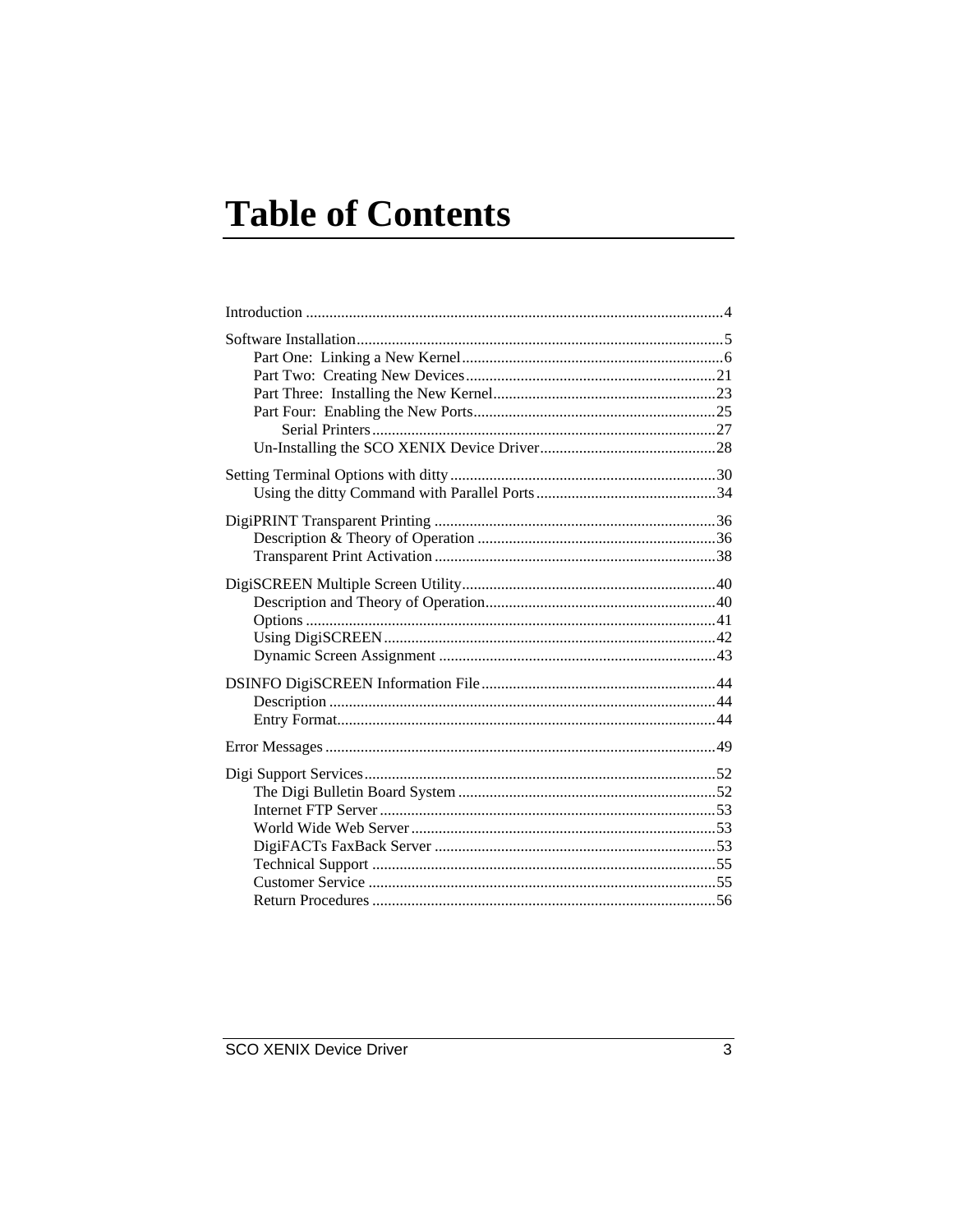# **Introduction**

The Digi device driver software for SCO XENIX is an installable device driver; the software development system is *not* required to create a new kernel. The link kit, however, must be installed.

This manual also contains instructions for the following features:

- DigiPRINT transparent printing (page 36)
- DigiSCREEN, Digi's multiple screen utility (page 40)

Once you have completed the Hardware Installation instructions in the main Digi hardware *Installation Guide*, you may proceed with the software device driver installation instructions starting on the following page.



Be sure to read the *Release Notes* that may be included with this software device driver. The *Release Notes* contain information not available at this manual's press time.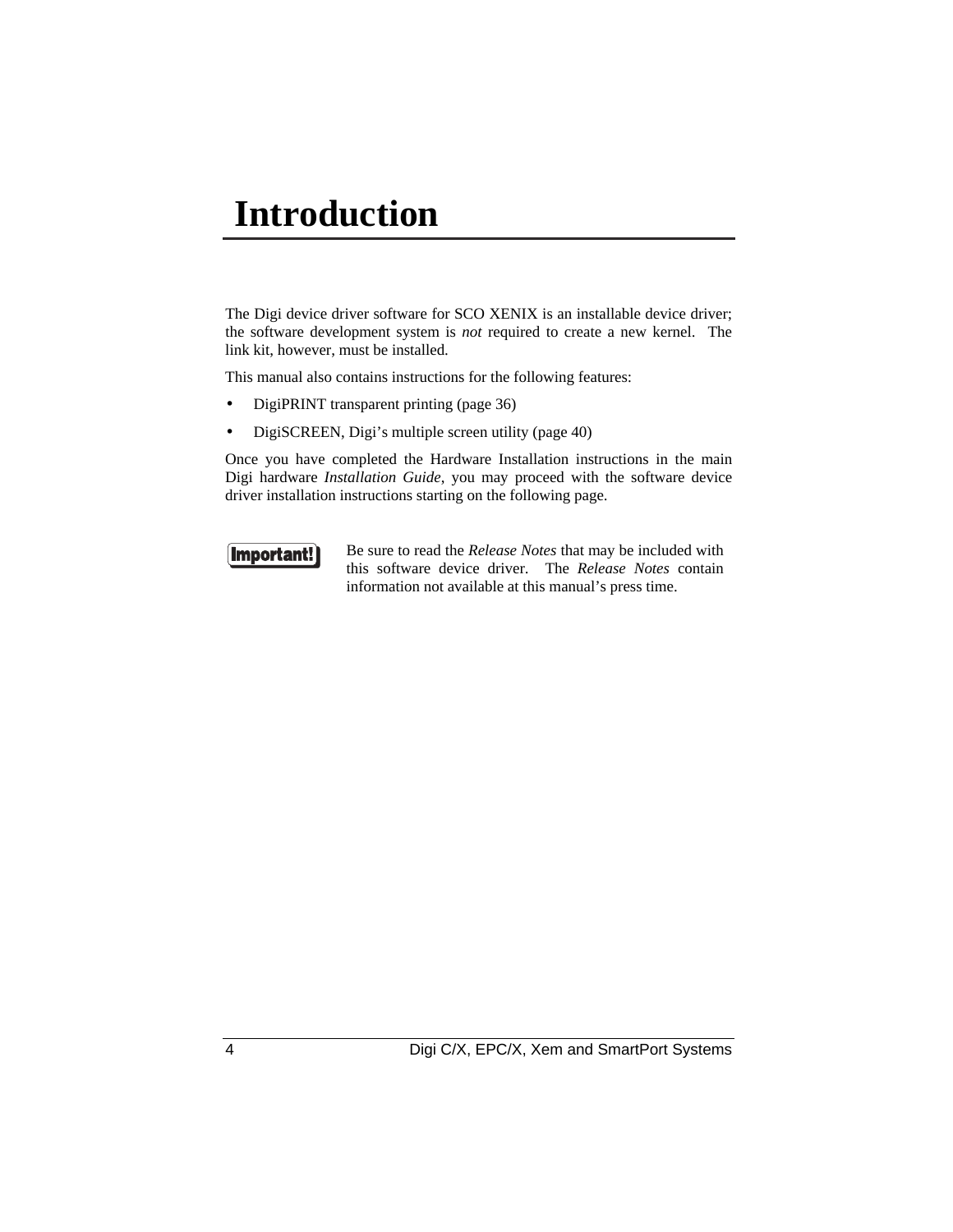# **Software Installation**

Installation of the device driver software for SCO XENIX is a four-part procedure. In **Part One**, a new kernel is linked. In **Part Two**, the new devices are created. In **Part Three**, a back-up copy of the current kernel is made and the new kernel is copied into the root directory. Finally in **Part Four** you boot the new kernel and enable the communications ports for use with terminals, modems, etc.



Software changes more rapidly than printed documentation can keep up. For this reason, some of the screens or prompts may not appear exactly as shown.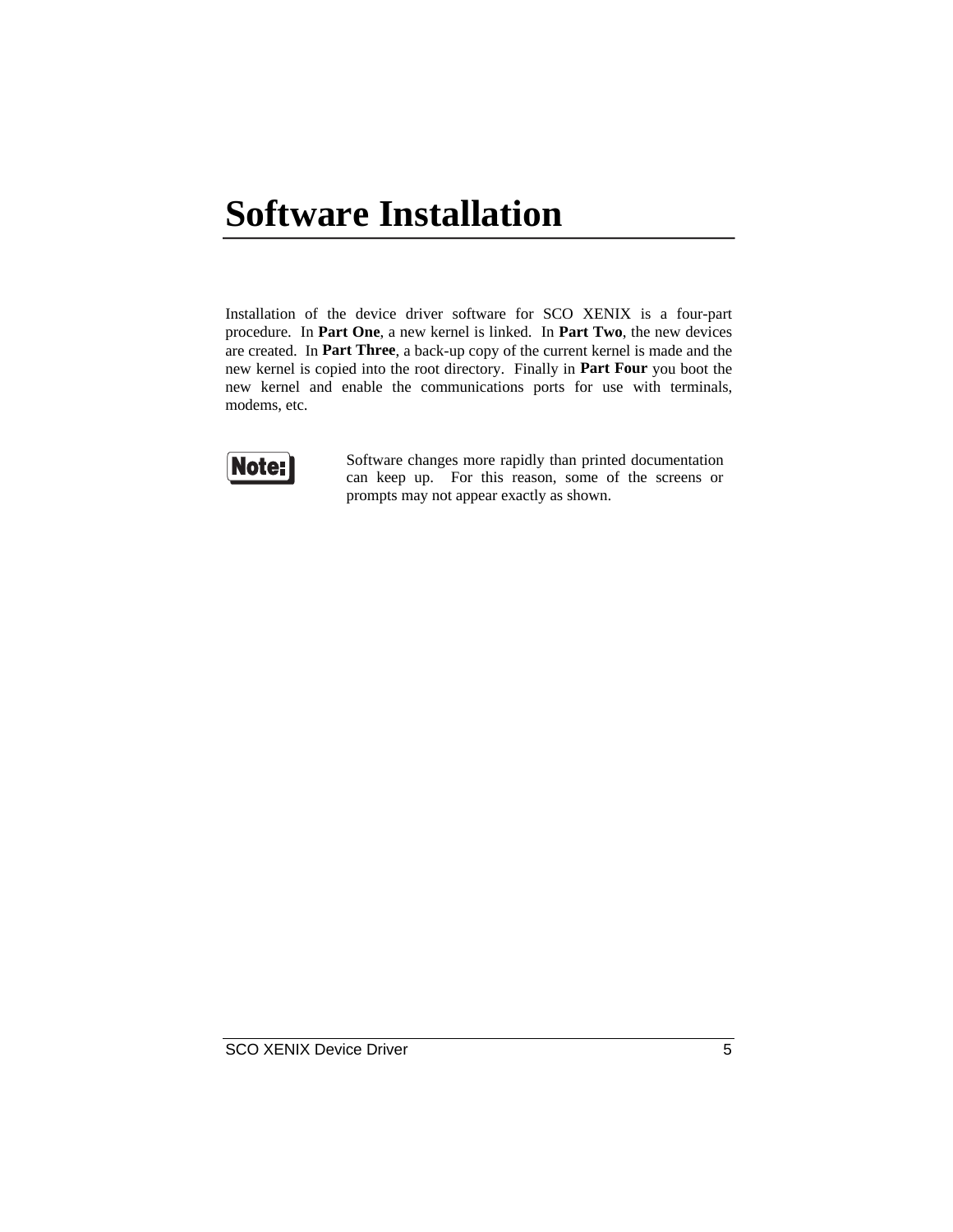### **Part One: Linking a New Kernel**

- **1.** Log onto the console as super user (root).
- **2.** Insert the DigiWARE diskette and enter:

**custom**

**3.** The system will now display the Custom menu. If the device driver has been previously installed, the Custom menu lists **DigiWARE**. Select this. If not, select **Option 4** to add a supported product. The system will display:

**Installing custom data files... Insert distribution volume 1 and press <Return> or enter q to quit:**

**4.** Press <Enter> and the system will display:

```
1. Install one or more packages
2. Remove one or more packages
       3. List the available packages
4. List the files in a package
5. Install a single file
6. Select a new set to customize
       7. Display current disk usage
8. Help
Select an option or press q to quit:
```
Select Option 1 to install the Digi software. The system will display:

```
Name Inst Size DigiWARE for EPC, CX, Xem and SmartPort packages
-----------------------------------------------------------------
          EPCA NO 992 Digi async driver V5.x.x
Enter the package(s) to install
or enter q to return to the menu:
```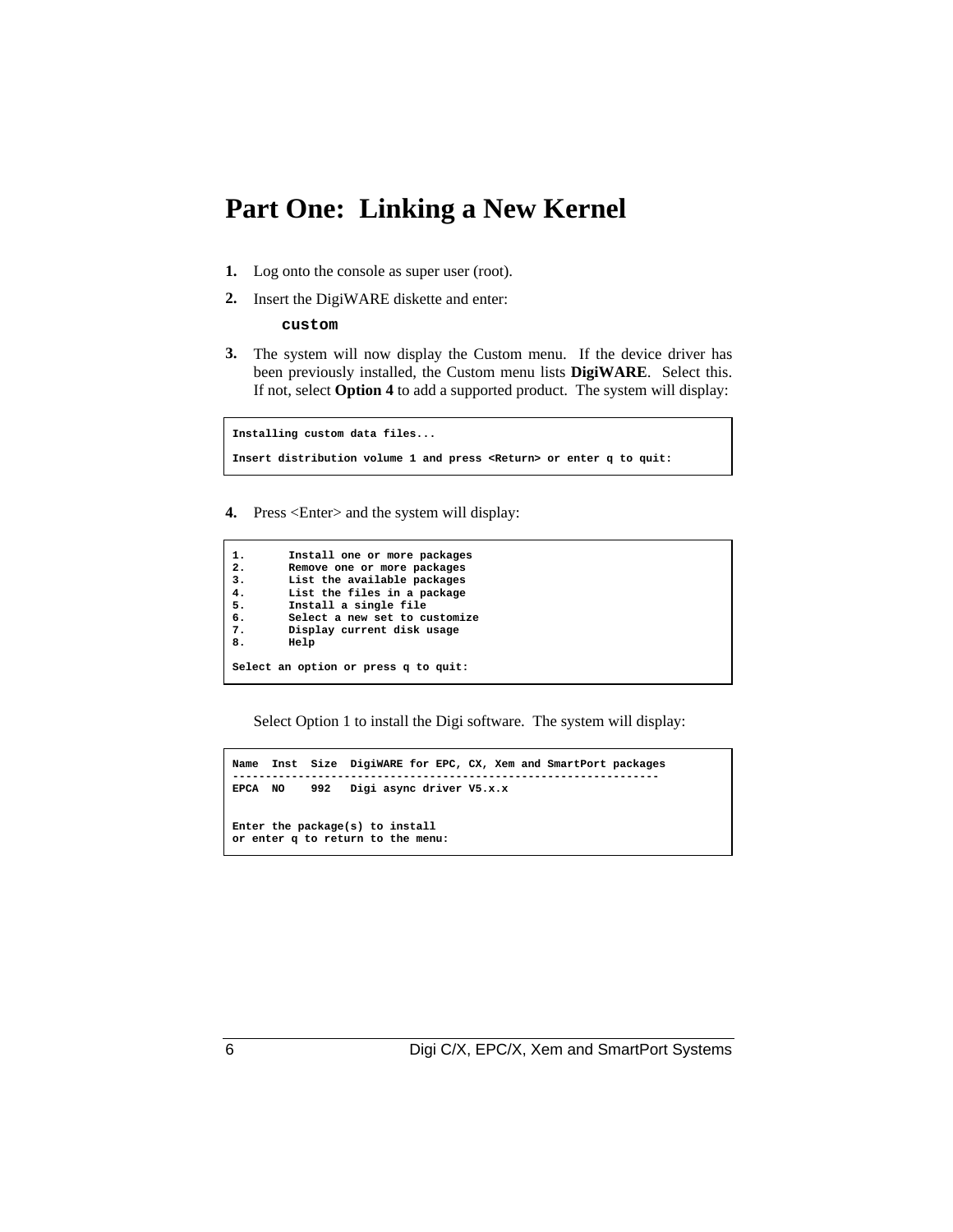Enter:

**epca**

The system will then display:

**Insert DigiWARE package volume 1 and press <return> or enter q to return to the menu:**

Volume 1 should still be in the diskette drive. Press <Enter>, and the system will display:

**Extracting files...**

**5.** You will see the following screen:

```
Copyright (c) 1988-96 Digi International Inc. All Rights Reserved
RESTRICTED RIGHTS LEGEND: Use, duplication, or disclosure by the Government
is subject to restrictions as set forth in subparagraph (c)(1)(ii) of the
Rights in Technical Data and Computer Software clause at DFARS 252.227-
7013. Digi International Inc., 11001 Bren Rd East, Minnetonka, MN 55343.
This script installs the Digi EPC/X, CX, Xem and SmartPort driver for:
         SCO XENIX System V Release 2.3
This script also installs the information needed by XENIX to use
these additional ports. This driver supports up to 4 asynchronous
serial boards.
By default, the ports are installed with the basename "tty".
DigiPRINT ports are installed with the basename "pr".
         Is this acceptable (y or n)?
```
If you answer "no" to the question, you will be prompted for new base names to use. In either case, the installation script will then scan the **/dev** directory to find out what port names have already been defined, to avoid conflicts with existing nodes.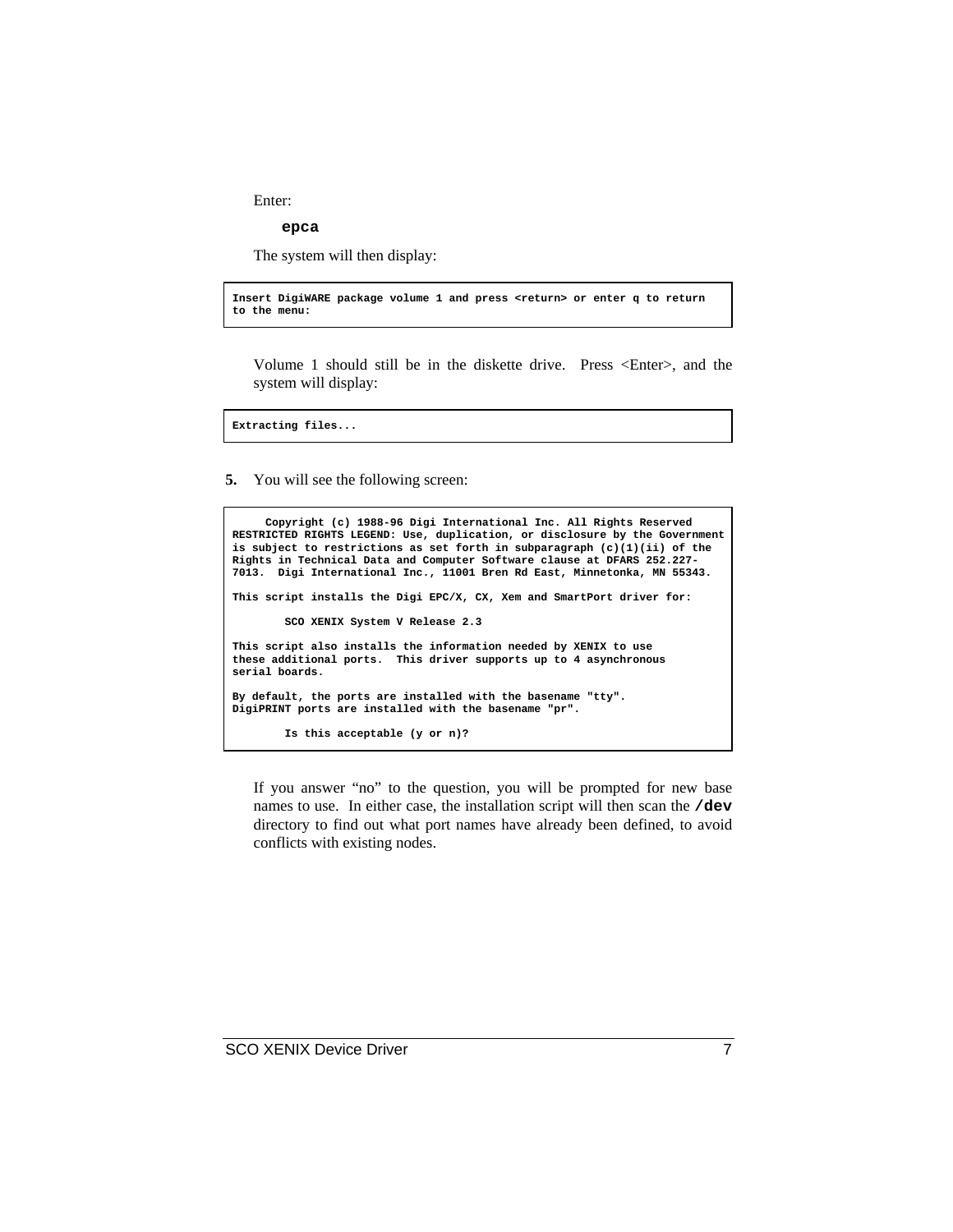**6.** The system displays:

```
For C/X, EPC/X and Xem products:
--------------------------------
The port names will look like: /dev/ttya01
where `tty' is the basename you picked above, `a' is an ID letter
that can be different for each port box, and `01' is the port number.
Systems with a large number of ports may need to use some letters more
than once. When this occurs, the first box to use an ID letter will
get port numbers 01-16, the second box to use that letter will get
port numbers 17-32, and so on.
For SmartPort products:
-----------------------
The port names will look like: /dev/tty3a
where `tty' is the basename you picked above, `3' is the number of the COM
channel, and `a' is the letter designation the individual port on the
board. Letters `a' through `x' designate Ports 1 through 24. For 32 port
boards, add `y' and `z' for Ports 25 and 26, then `aa' through `ff' for
ports 27 through 32.
Please hit the <CR> key to continue:
```
then:

```
For C/X, EPC/X and Xem products:
--------------------------------
You can have the install script pick ID letters for you, assigning
letters consecutively (a,b,c,d,...) and starting over from the
beginning when it runs out of letters; or you can choose them manually.
Manual ID selection is recommended for larger systems, where it can be
used to help keep port names more organized.
For SmartPort products:
   -----------------------
The install script will automatically assign the number (3-6) of the COM
channel for each board. Please answer `y' to the following question.
    Do you want ID letters picked for you (y/n)?
```
If you answer "**y**", ID letters will be automatically picked. If you answer "**n**", you will be asked (later in the procedure) to specify an ID letter for each PORTS module.

**7.** Now the system will ask:

**How many boards do you wish to install (1-4)?**

Enter the number of boards you have installed in your computer.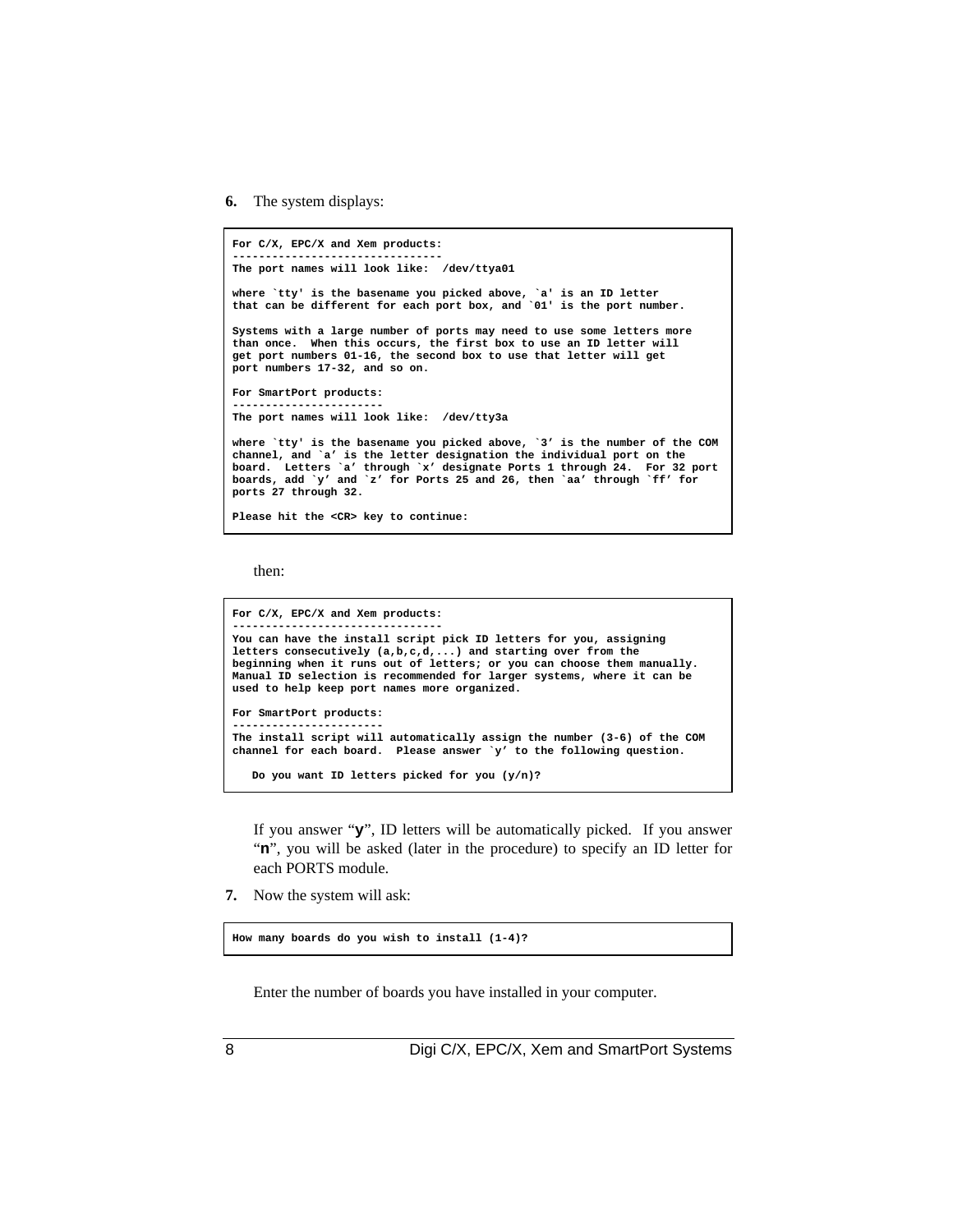*Steps 8-12 will be repeated for each EPC/X, C/X, Xem or SmartPort adapter installed in your system.*

**8.** You will see the display:

| Configuring board 1.                                                                                                                                                                          |                              |
|-----------------------------------------------------------------------------------------------------------------------------------------------------------------------------------------------|------------------------------|
| Boards supported:                                                                                                                                                                             |                              |
| ISA Boards<br>1) PC/Xem (or PC/Xm)<br>2) ISA C/X Host Adapter<br>3) ISA EPC/X Host Adapter<br>4) ISA SmartPort                                                                                | (PC/AT Compatible Bus)       |
| EISA Boards<br>5) EISA/Xem (or EISA/Xm)<br>6) EISA C/X Host Adapter<br>7) EISA EPC/X Host Adapter<br>MC Boards<br>8) MC/Xem (or MC/Xm)<br>9) MC C/X Host Adapter<br>10) MC EPC/X Host Adapter | (IBM PS/2 Micro Channel Bus) |
| What type is board 1?                                                                                                                                                                         |                              |

Choose the applicable board type.



If you chose option 4 (SmartPort) above, you will be asked to further identify the board as:

- 1) SmartPort 4 2) SmartPort 8
- 
- 3) SmartPort Plus 8
- 4) SmartPort Plus 16 5) SmartPort Plus 24
- 6) SmartPort Plus 32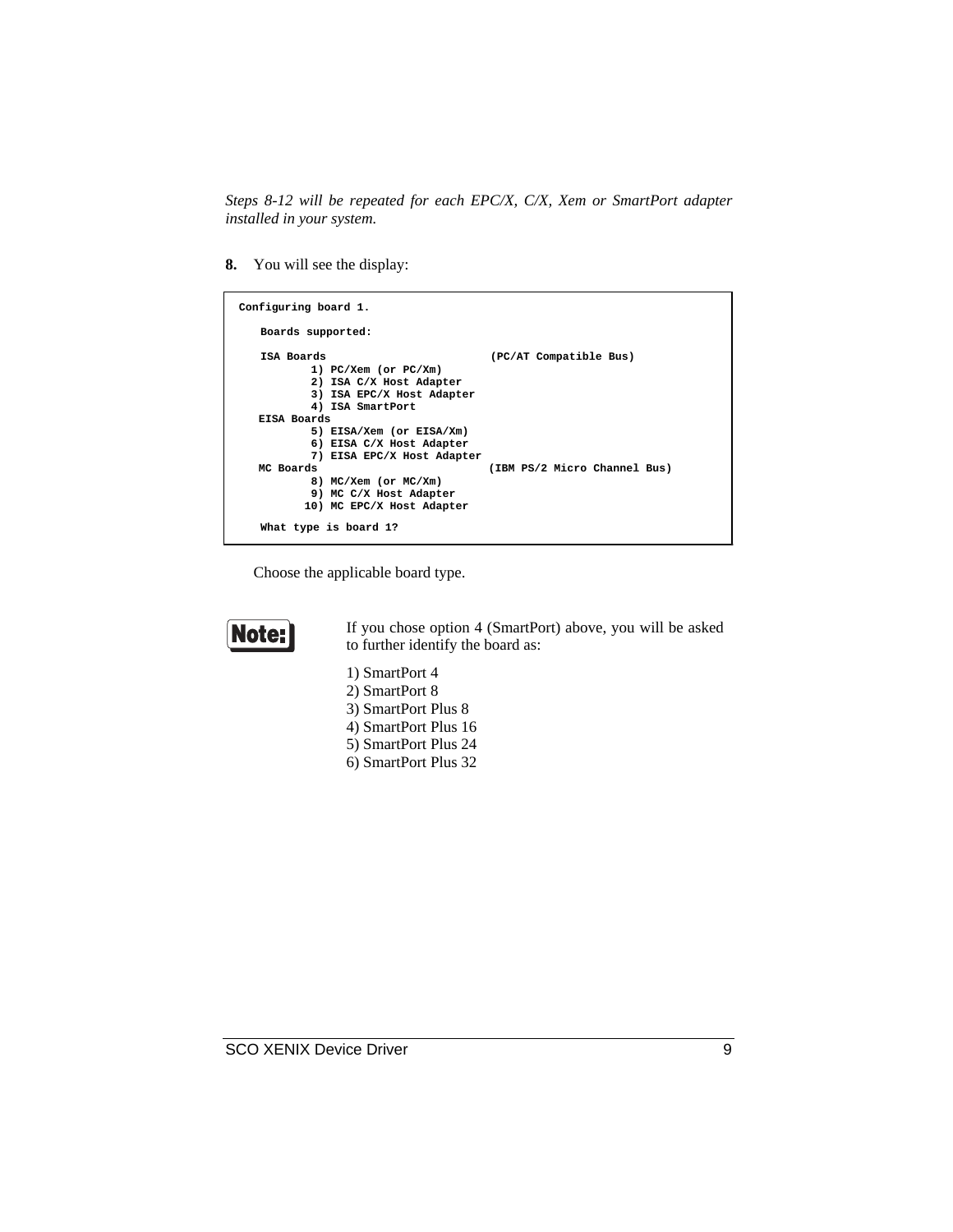### **9. (***ISA boards only—EISA boards skip to Step 10; Micro Channel boards skip to Step 11***)**

You will now be asked to specify the I/O port address for the board being configured. You will see the something like this (the exact screen will vary slightly, depending on which product you are installing):

```
 Configuring board 1.
 Board type is ISA EPC/X Host Adapter.
Selecting the I/O port:
 The I/O port choice must match the setting of the dip switches on the
 board, and must not conflict with other devices in the system.
 Problems with the I/O port selection should be checked for if your
 system fails to find the board or your system locks up.
    The I/O port address choices, in hexadecimal, are:
        108 208 308
                 118 228 328
        128
    Please enter selection (108-328):
```
Select the address that corresponds to the setting of the DIP switches on your board (see the *Installation Guide* for your board).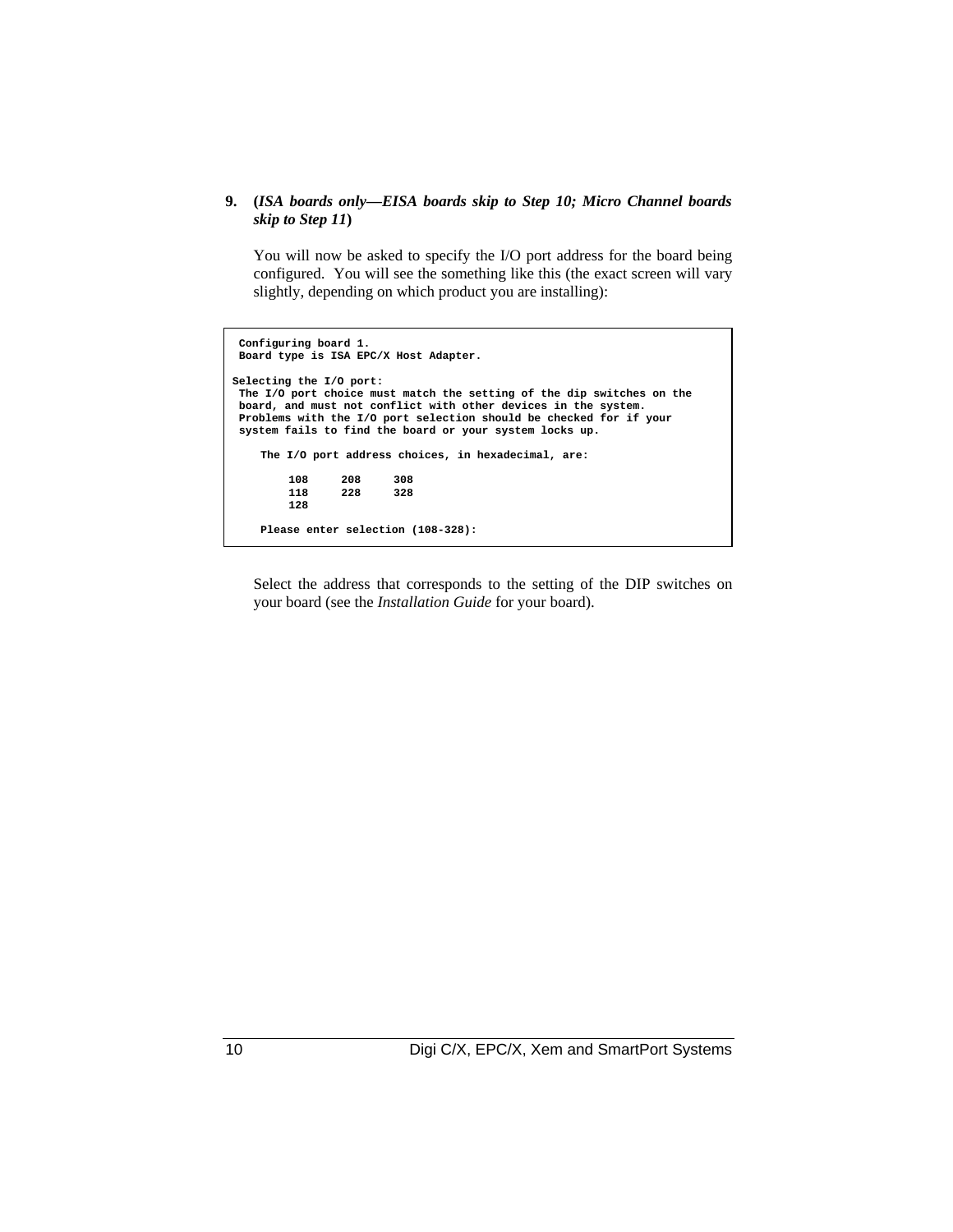#### **10. (***EISA and ISA boards only; Micro Channel boards skip to Step 11.***)**

*ISA Boards (see following page for EISA boards):*

Next, you need to specify a starting address for the dual-ported memory on your board. If you are installing multiple boards, the same address may be used for all boards that are supported by this driver. You will see the screen:

```
 Configuring board 1.
  Board type is PC/Xem.
 I/O port is 104.
Selecting the memory address:
 The memory address choice must not conflict with other devices in the
  system. Problems with the memory address selection should be checked
  for if your system fails to find "board memory" or your system
  locks up.
         The memory address choices, in hexadecimal, are:
    *80) 0x00080000 *A0) 0x000A0000 C0) 0x000C0000 E0) 0x000E0000
    *88) 0x00088000 *A8) 0x000A8000 C8) 0x000C8000 E8) 0x000E8000
    *90) 0x00090000 *B0) 0x000B0000 D0) 0x000D0000 F0) 0x000F0000
    *98) 0x00098000 *B8) 0x000B8000 D8) 0x000D8000 F8) 0x000F8000
         *NOTE: selections 80-98 usually conflict with system memory.
                selections A0-B8 usually conflict with video boards.
        Please enter selection code (80-F8):
```
Enter the two-digit code to the left of the address you wish to use.

*NOTE—Although there are 16 choices offered for memory start addresses, a limited number of these choices are likely to be available. Of the 16, the best choices are probably D0 and D8. Systems with 512K of base memory (instead of 640K) may be able to use the options 80-98. See the appendix on memory conflicts in your Digi hardware* Installation Guide *for more information.*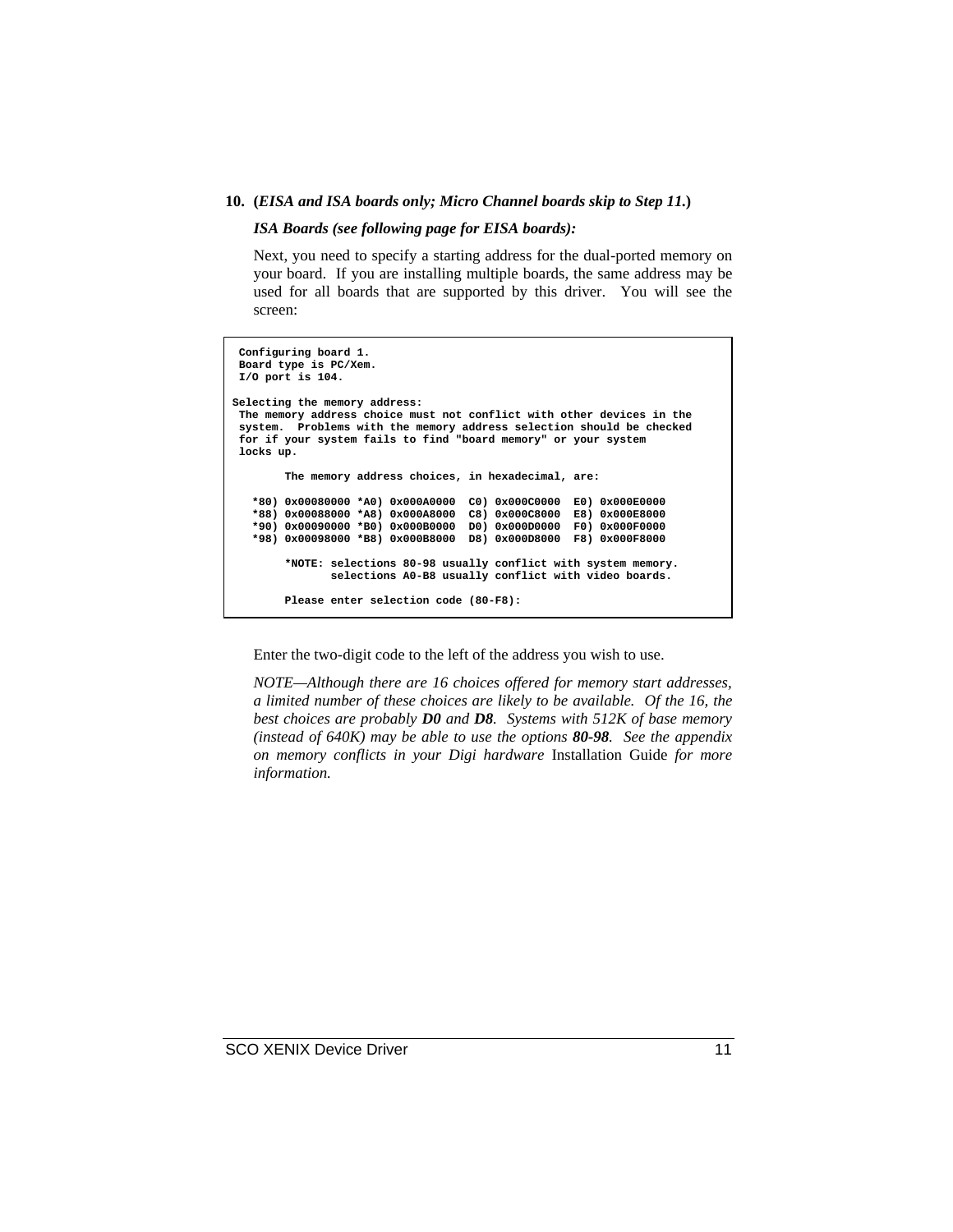#### *EISA Boards (see previous page for ISA Boards):*

Next, you need to specify a starting address for the dual-ported memory on your board. If you are installing multiple boards, the same address may be used for all boards that are supported by this driver. You will see the screen:

 **Configuring board 1. Board type is EISA EPC/X Host Adapter. Selecting the memory address: The memory address choice must not conflict with other devices in the system. Problems with the memory address selection should be checked for if your system fails to find "board memory" or your system locks up. The memory address choices, in hexadecimal, are: \*80) 0x00080000 \*A0) 0x000A0000 C0) 0x000C0000 E0) 0x000E0000 \*88) 0x00088000 \*A8) 0x000A8000 C8) 0x000C8000 E8) 0x000E8000 \*90) 0x00090000 \*B0) 0x000B0000 D0) 0x000D0000 F0) 0x000F0000 \*98) 0x00098000 \*B8) 0x000B8000 D8) 0x000D8000 F8) 0x000F8000 \*NOTE: selections 80-98 usually conflict with system memory. selections A0-B8 usually conflict with video boards. F000) 0xF0000000 F400) 0xF4000000 F800) 0xF8000000 FC00) 0xFC000000 F100) 0xF1000000 F500) 0xF5000000 F900) 0xF9000000 FD00) 0xFD000000 F200) 0xF2000000 F600) 0xF6000000 FA00) 0xFA000000 FE00) 0xFE000000 F300) 0xF3000000 F700) 0xF7000000 FB00) 0xFB000000 FF00) 0xFF000000 Please enter selection code (80-F8 or F000-FF00):**

Enter the two or four digit code to the left of the address you wish to use (the four digit codes yield addresses in the fourth gigabyte). The address must be the one you specified when you ran the EISA configuration program.

*NOTE—Although there are 16 choices offered for memory start addresses below 1 megabyte, a limited number of these choices are likely to be available. Of the 16, the best choices are probably D0 and D8. Systems with 512K of base memory (instead of 640K) may be able to use the options 80-98. See the appendix on memory conflicts in your hardware* Installation Guide *for more information.*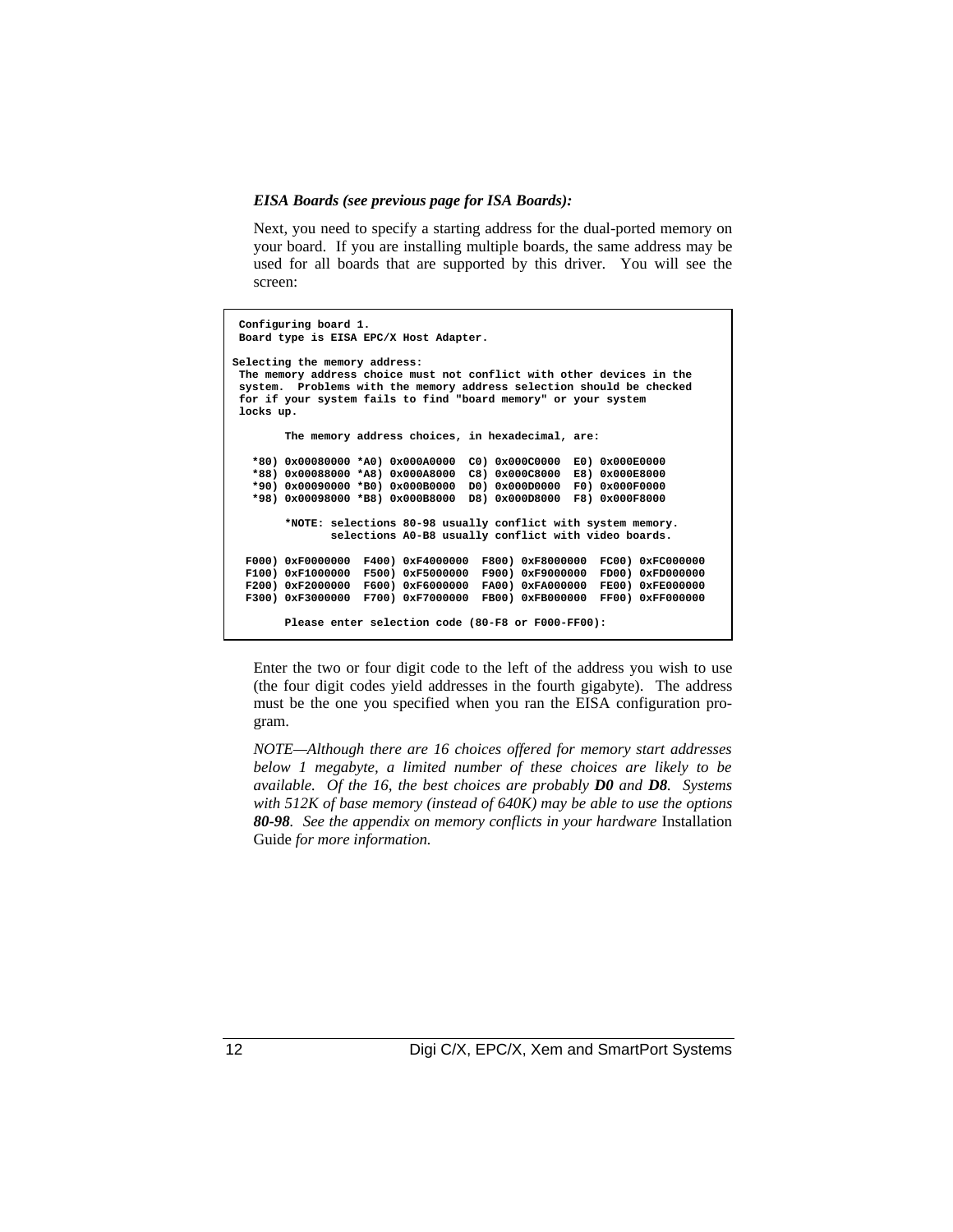**11.** This step is different depending upon whether you are installing Xem or (EP)C/X boards. Follow the appropriate procedure for your board.



Skip this step for SmartPort boards. Proceed to Step 12.

*Xem—for C/X and EPC/X, follow the procedure on the following page.*

If you are installing an Xem host adapter, you will now be asked for the number of PORTS modules to be connected to the board:

```
 Configuring board 2.
 Board type is PC/Xem.
 I/O port is 104.
 Memory Addr. is 0x000D0000.
PORTS/16em or PORTS/8em(p) modules:
 This board can have 1 to 4 modules connected.
         How many modules are connected to this board (1 - 4)?
```
Select the appropriate number for your installation.

If you answered "**n**" to the question "**Do you want ID letters picked for you?**" back in Step 6, you will also be prompted at this time for the ID letters to be assigned to each of the PORTS modules.

You will also be asked for the number of ports (8, 9 or 16) on each PORTS module. Answer "**8**" for PORTS/8em modules, "**9**" for PORTS/8emp modules or "**16**" for PORTS/16em modules.

*Now proceed to Step 12, on page 18.*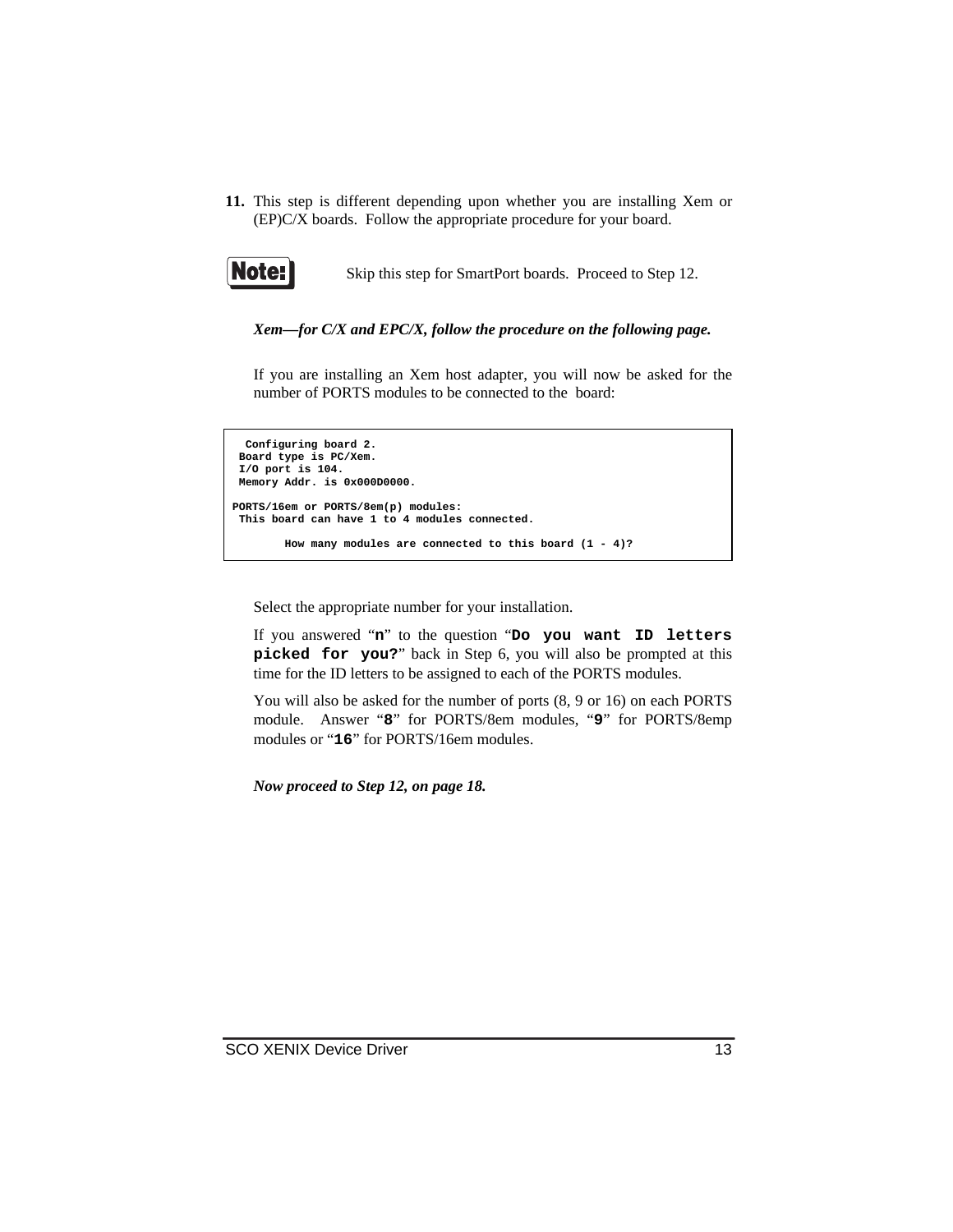#### *C/X, EPC/X host adapters—for Xem host adapters, follow the procedure on the previous page.*

If you are installing a C/X or EPC/X host adapter, you will be asked for configuration information for the two synchronous lines. This determines how the host adapter will communicate with the attached concentrator(s).

There are two methods for setting the line configuration: *basic* and *custom*. In the basic configuration, the sync lines are set to 8-wire direct and either 1228K bps or 10M bps (10M bps is applicable only to the EPC/X host adapter). The custom configuration allows you to select the wiring method and data rate for each sync line. You will see:

```
 Configuring board 1.
 Board type is ISA EPC/X Host Adapter.
 I/O port is 108.
 Memory Addr. is 0x000D0000.
Line Configuration:
 The sync lines may be configured two ways. The basic method has all
  connections wired "8 wire direct" at a speed of either 1228K bps or
 10M bps, and can be used for quick set-up for most situations. The
  custom method allows you to choose speeds and wiring methods
 individually.
```
 **Do you want to use the basic installation method (y/n)?**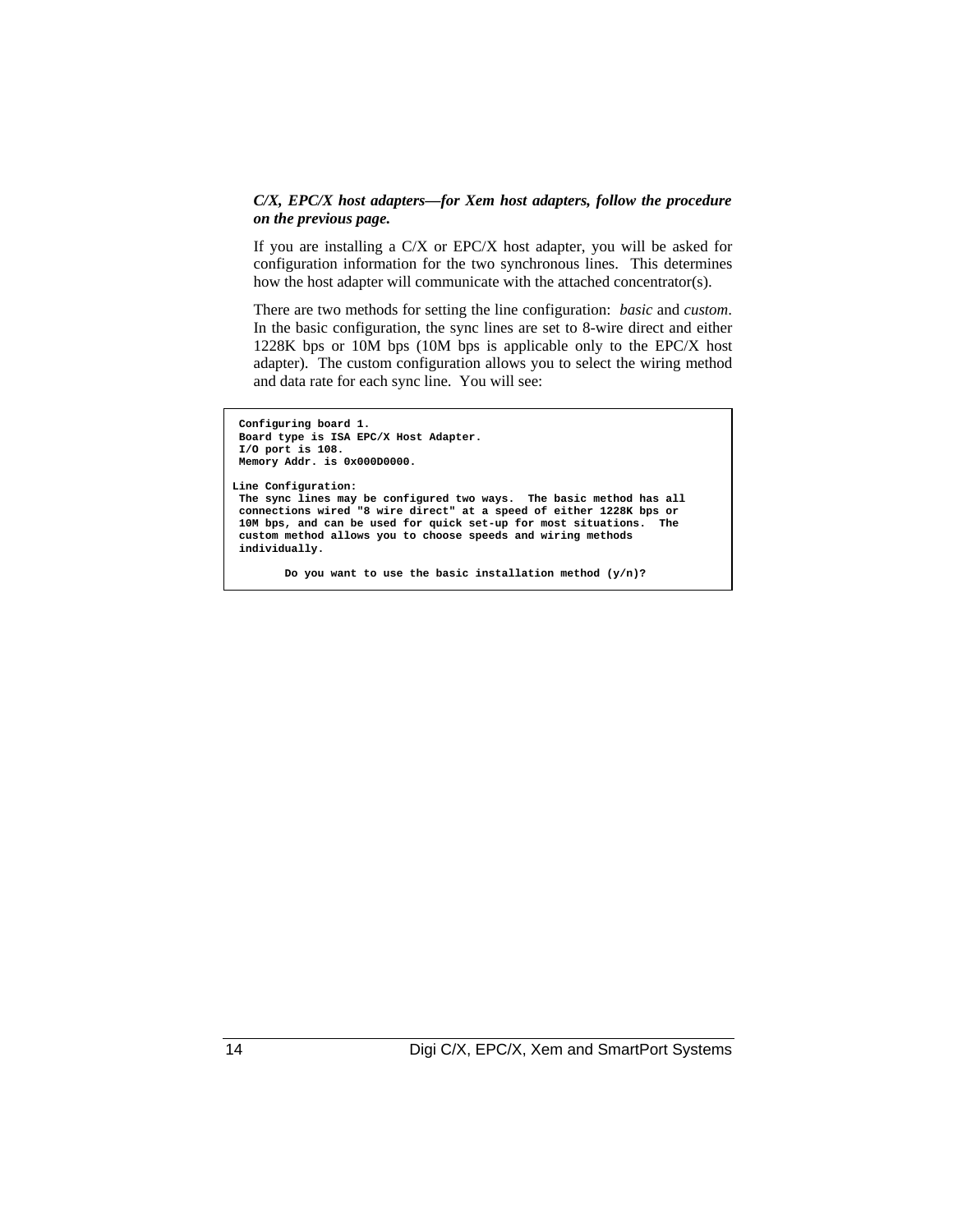*Basic Configuration (for Custom Configuration, see page 17)*

**11a.** If you are installing an EPC/X host adapter, you will see the following screen (if you are installing a C/X host adapter, skip to Step 11b):

```
 Configuring board 1.
 Board type is ISA EPC Host Adapter.
 I/O port is 108.
 Memory Addr. is 0x000D0000.
Basic Configuration:
 One of two line speeds must be chosen for the basic configuration
 method. The choices are 1228K bps and 10M bps. Running the sync
 lines at 1228K bps maintains compatibility with C/CON-16
 concentrators. Running the sync lines at 10M bps allows higher
 performance, but is not compatible with C/CON-16 concentrators and
 restricts the length of the sync cable. For more information, see
 the manual.
         1) 1228K bps
         2) 10M bps
 Which speed do you wish to run the sync lines at?
```


Select 10M bps *only* if:

- all attached concentrators are EPC/CON-16 concentrators, and
- the *cumulative* length of all daisy chain cables on either sync line is 30 feet or less.

See the EPC/CON-16 *Installation Guide* for more detailed information about data rates versus cable lengths.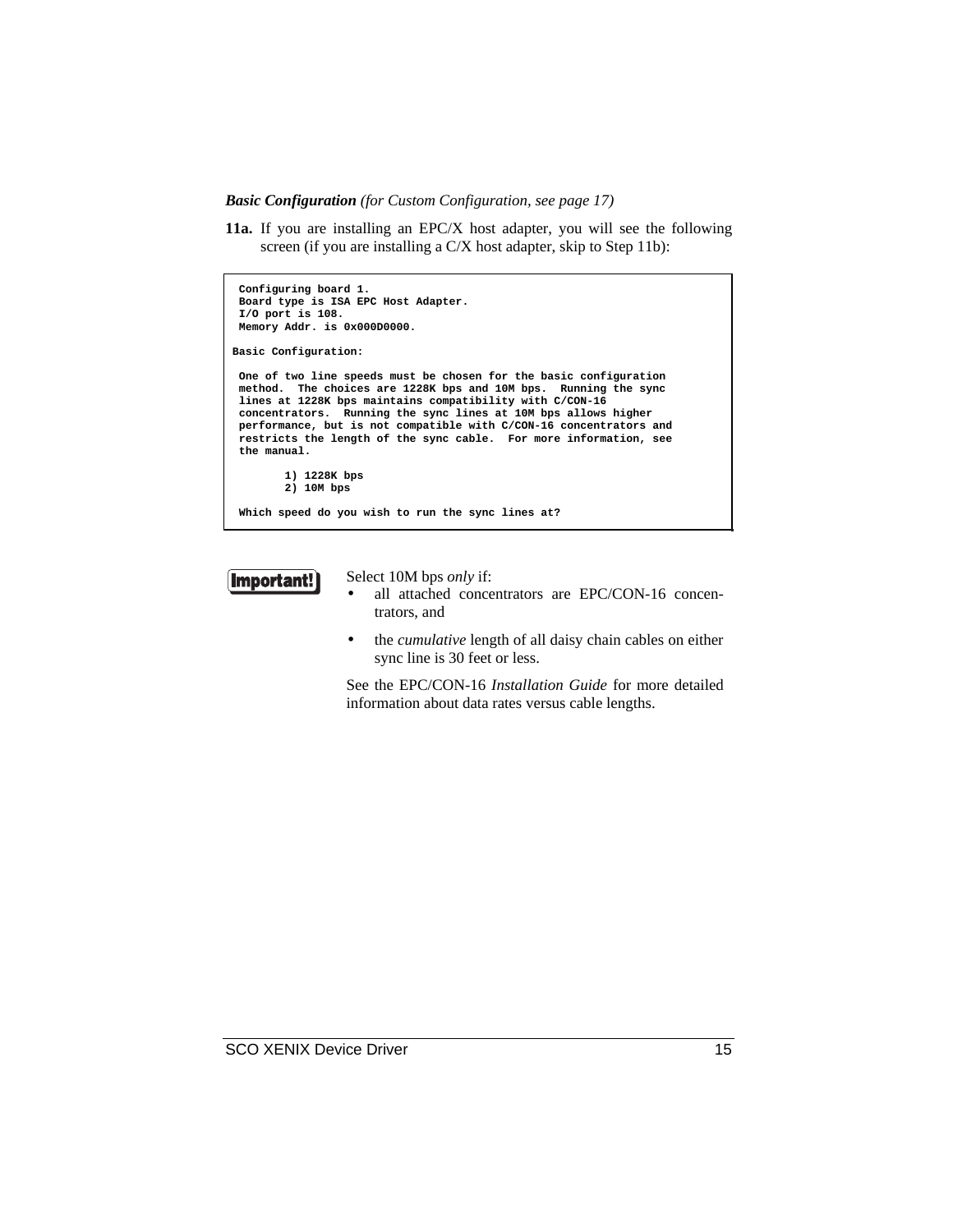**11b.** Now you will be asked how many concentrators are attached to each sync line. For EPC/X host adapters, you will also be asked how many EBI modules are attached to each concentrator (this refers to PORTS/16em, PORTS/8em or PORTS/8emp modules connected to the "EBI Out" port of EPC/CON-16 concentrators), and how many ports (8, 9 or 16) are on each EBI module (answer "**8**" for PORTS/8em modules, "**9**" for PORTS 8emp modules and "**16**" for PORTS/16em modules).

### **Important!**

#### **EPC/CON-16 and newer C/CON-16 Concentrators**

EPC/CON-16 and newer C/CON-16 concentrators (which have a plastic case) must have their node numbers set manually at installation (see the concentrator *Installation Guide* for instructions). When asked for the number of concentrators, enter the *node number* of the last concentrator in each sync line (which may be different from the actual number of concentrators). Normally concentrator node numbers are assigned sequentially, beginning with 1; however, if you are planning to add more concentrators later, and want to configure the driver and create the devices in **/dev** to support the future concentrators, you may skip node numbers to allow for later insertion of concentrators. For example, if you have three concentrators attached to a sync line, but are planning to add three more, the node number of the last concentrator in the chain should be set to "6", and you should enter "6" for the number of concentrators (it is important that these numbers match, because the driver uses them to set the communication mode of the last concentrator to enable it to return data to the host adapter).

#### **Older C/CON-16 Concentrators**

Older C/CON-16 concentrators (which have a metal case) are always assigned node numbers sequentially, beginning with 1. If all of the concentrators on a sync line are older models, enter the actual number of concentrators (which will correspond to the node number of the last concentrator in the chain).

#### **Mixed Older and Newer Concentrators**

When mixing older and newer concentrators on a sync line, the older concentrators must be attached closest to the host adapter, and newer concentrators must be at the end of the chain. In this case, use the *node number* that has been set in the last concentrator in the chain (which may be different from the actual number of concentrators).

*Now proceed to Step 12, on page 18.*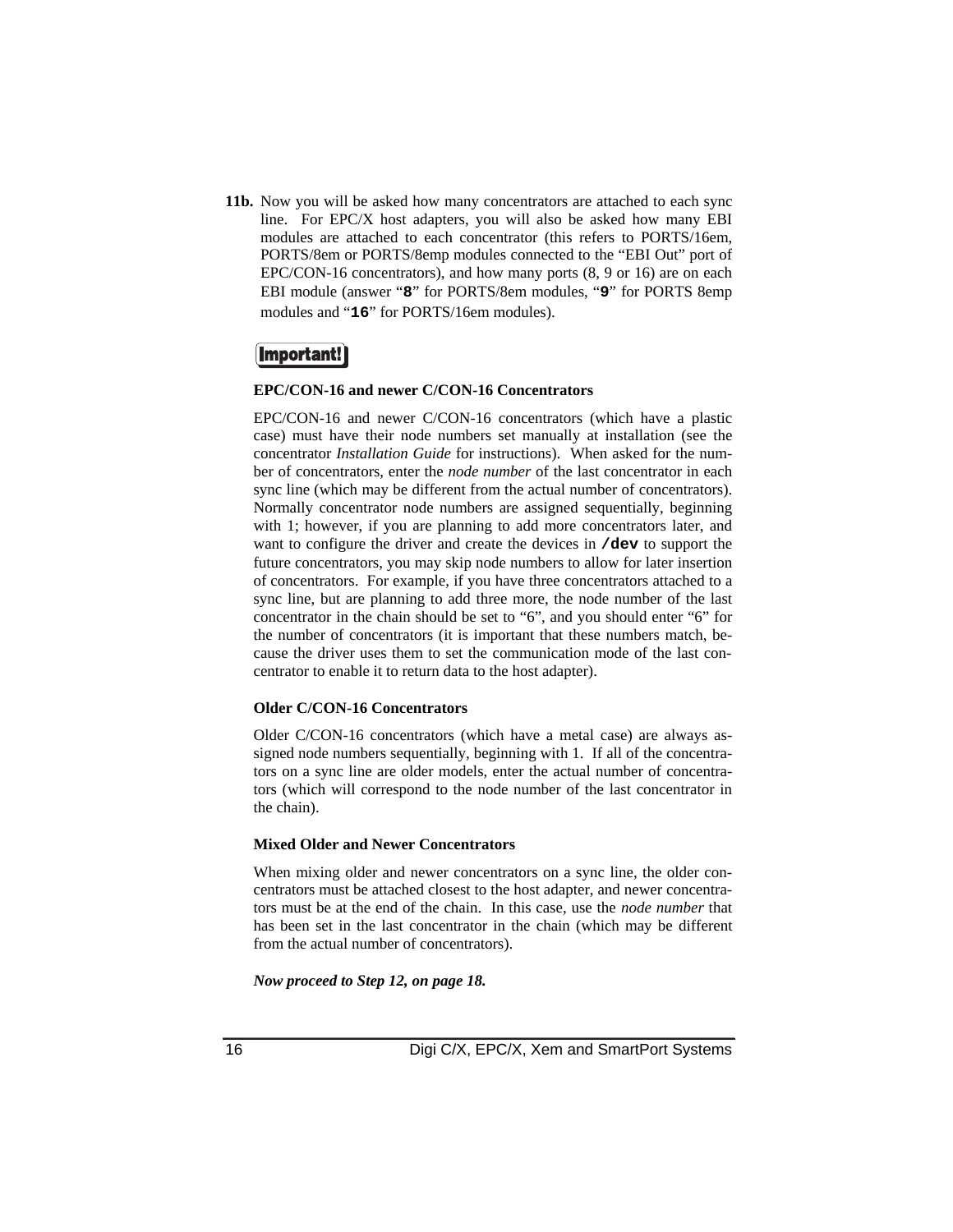### *Custom Configuration*

The custom configuration requires you to specify the wiring method and the data rate for each host adapter synchronous line. The wiring options are:

- 1) 4-wire direct
- 2) 8-wire direct
- 3) 8-wire synchronous modem
- 4) EIA-232 synchronous modem

The supported data rates are:

| 4-wire direct<br>1) $230K$         | 2)460K   | 3) $921K*$ | 4) $1843K*$ |           |
|------------------------------------|----------|------------|-------------|-----------|
| 8-wire direct                      |          |            |             |           |
| 1) 2400                            | 5) 38.4K | 9) 230K    | 13) 1843K*  | $17)10M*$ |
| 2) 4800                            | 6) 57.6K | 10) 460K   | 14) 2458K*  |           |
| 3) 9600                            | 7) 76.8K | 11) 921K   | 15) 3686K*  |           |
| 4) 19.2K                           | 8) 115K  | 12) 1228K  | 16) 7373K*  |           |
| 8-wire synchronous modem (EIA-422) |          |            |             |           |

|            | $\mu$ c b $\mu$ c $\mu$ c $\mu$ c $\mu$ c $\mu$ c $\mu$ c $\mu$ c $\mu$ c $\mu$ $\mu$ $\mu$ $\mu$ $\mu$ $\mu$ |           |
|------------|---------------------------------------------------------------------------------------------------------------|-----------|
| 1) 2400    | 6) $38.4K$                                                                                                    | 10) 460K  |
| 2) 4800    | 7) 57.6K                                                                                                      | 11) 921K  |
| 3) 9600    | 8) 76.8K                                                                                                      | 12) 1228K |
| 4) 14.4K   | 9) 115K                                                                                                       |           |
| 5) $19.2K$ | 10) 230K                                                                                                      |           |

*8-wire EIA-232 synchronous modem*

| 1) 2400 | 4) 14.4K | 7) 57.6K |
|---------|----------|----------|
| 2) 4800 | 5) 19.2K | 8) 64.1K |
| 3) 9600 | 6) 38.4K | 9) 76.8K |

\* Rates with an asterisk are incompatible with C/CON-16 concentrators. These data rates can only be used if *all* concentrators on a given sync line are EPC/CON-16 concentrators. Also, see *Restrictions on Cable Lengths* in the EPC/CON-16 *Installation Guide*.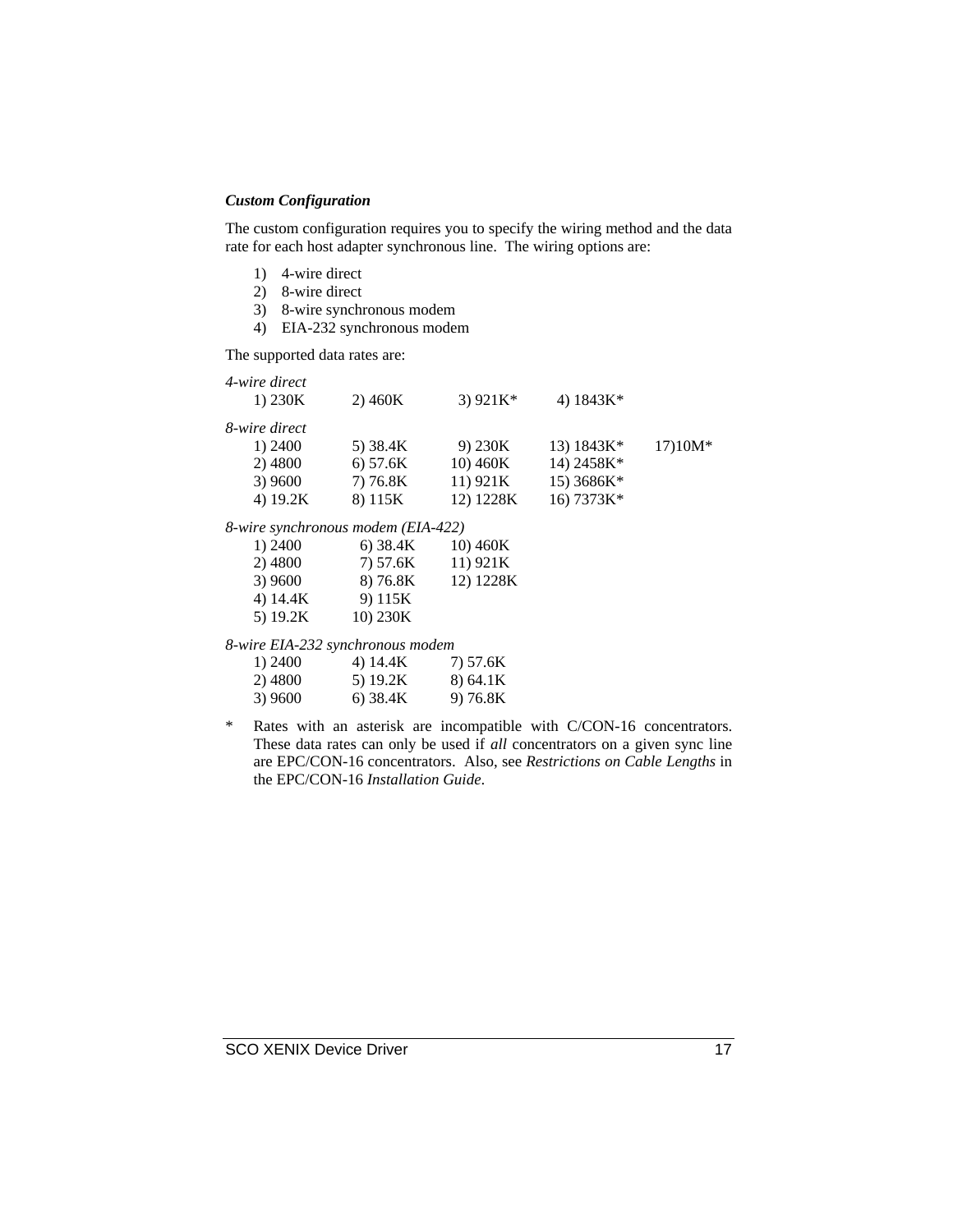**12.** You will now be asked to confirm the configuration for the board:

If you have installed an Xem host adapter with four PORTS modules, you will see something like this:

|                | You have selected the following configuration for board 2:<br>Board Type: PC/Xem. I/O address: 104.<br>Memory address: 0x000D0000. |
|----------------|------------------------------------------------------------------------------------------------------------------------------------|
|                | Module Port Names                                                                                                                  |
| 1              | $t$ tym $01 - t$ tym $16$                                                                                                          |
| $\overline{a}$ | $t$ tyn $01 - t$ tyn $09$                                                                                                          |
| 3              | $t$ tyo $01 - t$ tyo $08$                                                                                                          |
| 4              | $t$ tyg $01 - t$ tyg $16$                                                                                                          |
|                | Is this configuration acceptable (y or n)?                                                                                         |

If you installed an EPC/X host adapter, you will see something like this:

```
You have selected the following configuration for board 1:
    ISA EPC Host Adapter. I/O address: 108. Memory Address: 0x000D0000.
            Connections Speed Cabling Port Names
 ---------------------------------------------------------
        Line 1<br>Concentrator 1
              entrator 1 10M 8 wire direct<br>EBI Module 1
              ------<br>
EBI Module 1 and the same of the series of the series of the series of the series of the series of the series of the series of the series of the series of the series of the series of the series of the series of t
 EBI Module 2 ttyc01 - ttyc09
 EBI Module 3 ttyd01 - ttyd16
        Concentrator 2 10M 8 wire direct ttye01 - ttye16
        Line 2<br>Concentrator 1
 Concentrator 1 9600 EIA-232 modem ttyf01 - ttyf16
 Concentrator 2 9600 8 wire direct ttyg01 - ttyg16
 EBI Module 1 ttyh01 - ttyh16
 Concentrator 3 9600 8 wire direct ttyi01 - ttyi16
         Concentrator 4 9600 8 wire direct ttyj01 - ttyj16
  Is this configuration acceptable (y or n)?
```
If you installed a SmartPort adapter, you will see something like this:

```
You have selected the following configuration for board 2:
 Board Type: SmartPort Plus 16
 I/O Address:
 Memory Address: 0x00D0000<br>Port Name: /dev/tty4a
                    Port Name: /dev/tty4a - /dev/tty4p
Is this configuration acceptable (y or n)?
```
If you accept the configuration, Steps 8-12 will be repeated for each additional board specified in Step 7. Otherwise, you will be returned to Step 8 (page 9) to re-enter the configuration for the current board.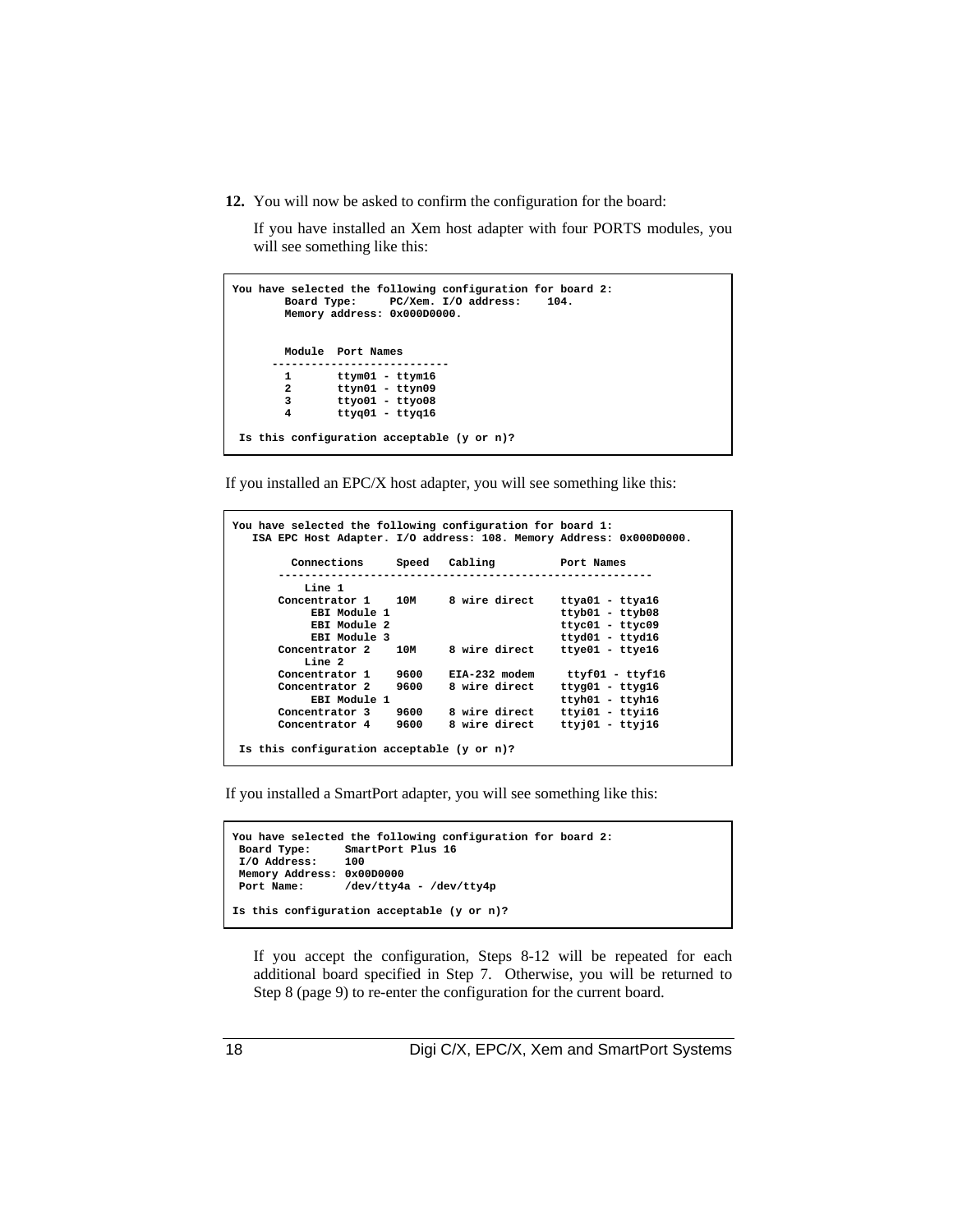**13.** Next, you need to select the **altpin** setting. This allows alternate wiring of the RJ-45 modular connectors. The default for **altpin** is OFF, giving you the standard Digi RJ-45 pinouts. Setting **altpin** to ON enables the alternate RJ-45 pinouts. (This is useful for 8-pin RJ-45 connectors. See the *Installation Guide* for your board, and page 32 of this manual for more details.)

The software asks:

**The default setting for altpin is off. Is this acceptable (y or n)?**

Answer **y** or **n** as appropriate.

Note that answering "**n**" here activates the **altpin** configuration for *all* ports. Individual ports can be set with **ditty** (see page 32).

### **14. Installing DigiSCREEN**

DigiSCREEN is Digi's multiple screen utility that allows a single physical terminal to be connected to several virtual terminal sessions (*screens*) at one time. The software installation script gives you the option of installing it.

*If you have already installed DigiSCREEN with another Digi product, there is no need to install it again, unless you wish to change the number of DigiSCREEN devices*.

The software asks:

**Do you wish to install DigiSCREEN (y or n)?**

If you answer "**n**", proceed to page 21, *Creating New Devices*.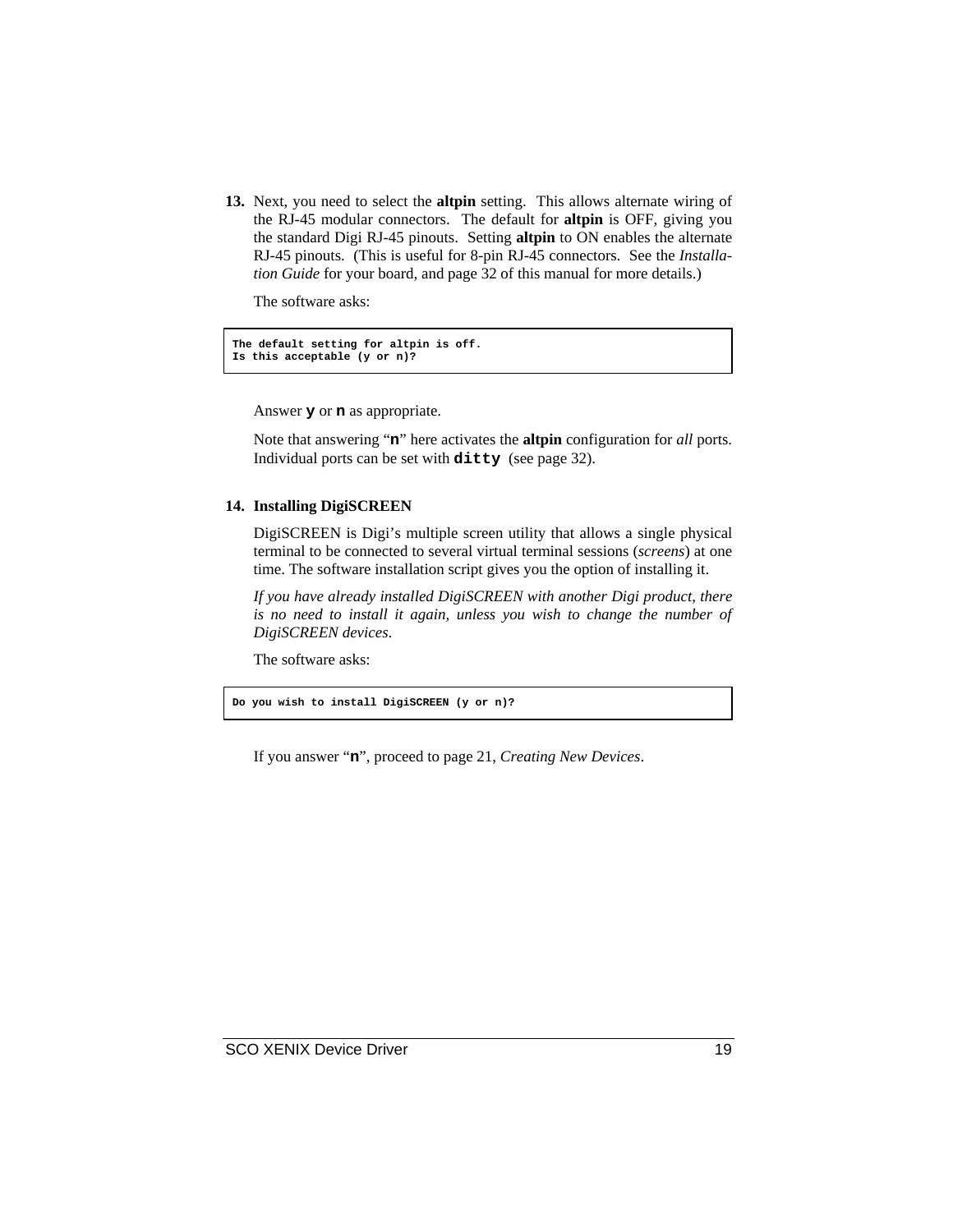**15.** The software continues:

```
Each session under DigiSCREEN requires a DigiSCREEN device.
How many DigiSCREEN devices do you wish to have installed?
(max. is 256, default is 32)
```
Answer with the number of DigiSCREEN devices you think will be adequate for all connected terminals. Note that the default value will change according to the number of previously created DigiSCREEN devices you may have. See page 40 for a complete description of the DigiSCREEN multiple screen utility.

**16.** Finally, the software asks:

**Do you wish to update /etc/ttytype (y or n)?**

For a new installation, answer "**y**" (yes). For updates, answer "**n**" to preserve the current setup. If you are not sure, answer "**y**".

**/etc/ttys** will also be updated if you answer "**y**" above.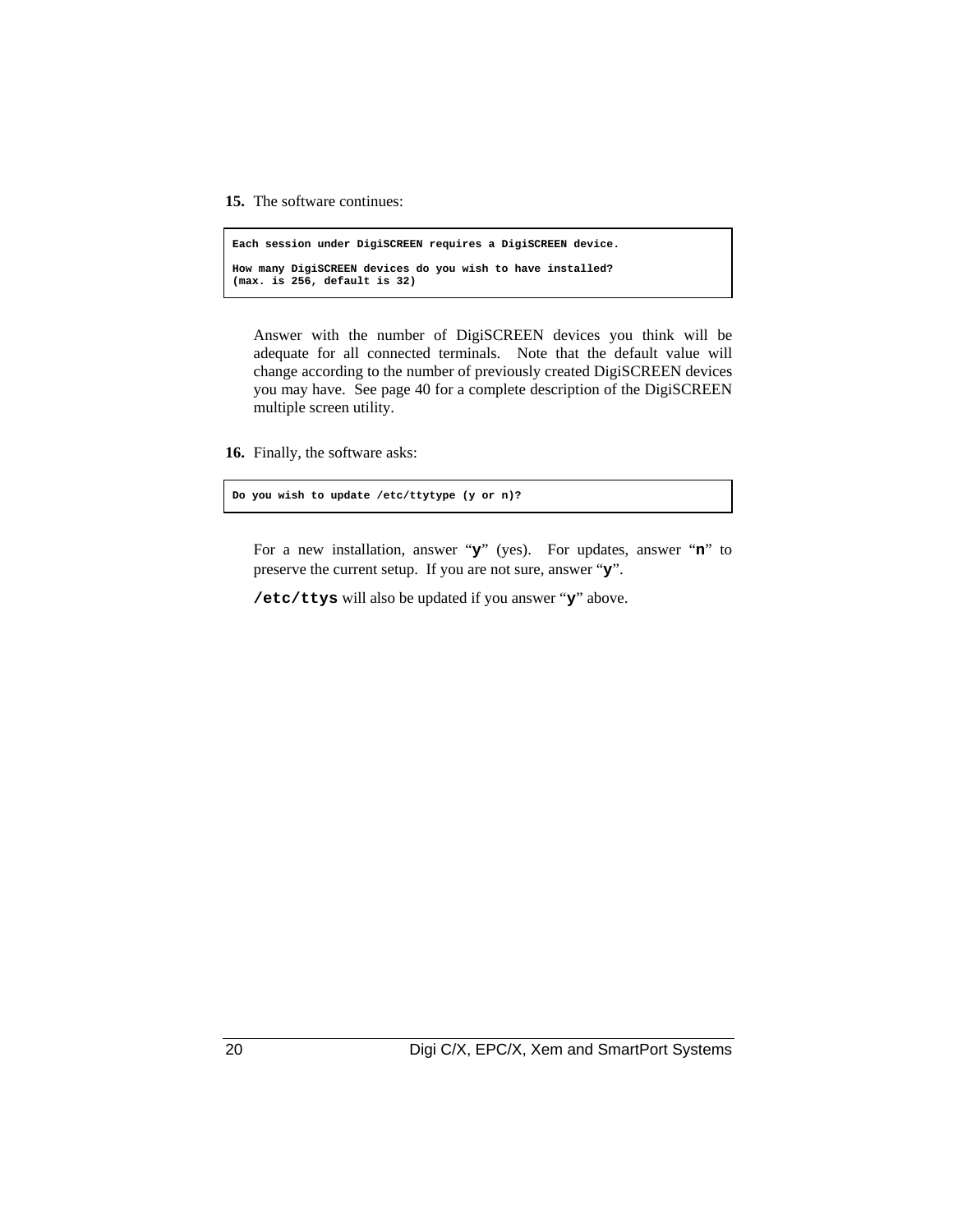### **Part Two: Creating New Devices**

This portion of the installation procedure creates devices in **/dev**, giving XENIX the information to use the additional ports.

The Digi driver will support up to four EPC/X, C/X, Xem and/or SmartPort adapters.

C/X host adapters can have up to eight concentrators attached.

EPC/X host adapters can each have up to fourteen concentrators and/or PORTS modules attached. The maximum number of concentrators per synchronous line is eight. PORTS modules may be attached to the concentrators, as long as the total number of boxes (concentrators and PORTS modules) does not exceed fourteen.

Xem host adapters can each have four PORTS modules attached.

The devices are named according to the following conventions:

Format used for port names (C/X, EPC/X, Xem)

- **tty** Default base name. You may have defined a different one (in Step 5 of Part 1).
- **pr** Default base name for DigiPRINT transparent printing.
- **a-z** Concentrator or PORTS module letter I.D. Legal letters are a-z; ports (tty or printer) with modem control are identified by a capital letter A-Z.
- **01-96** Port number on the individual concentrator or PORTS module.

For example, if "**tty**" is the base name, Port 4 on concentrator or PORTS module "**b**" will be **ttyb04**. The same port with modem control enabled would be named **ttyB04**.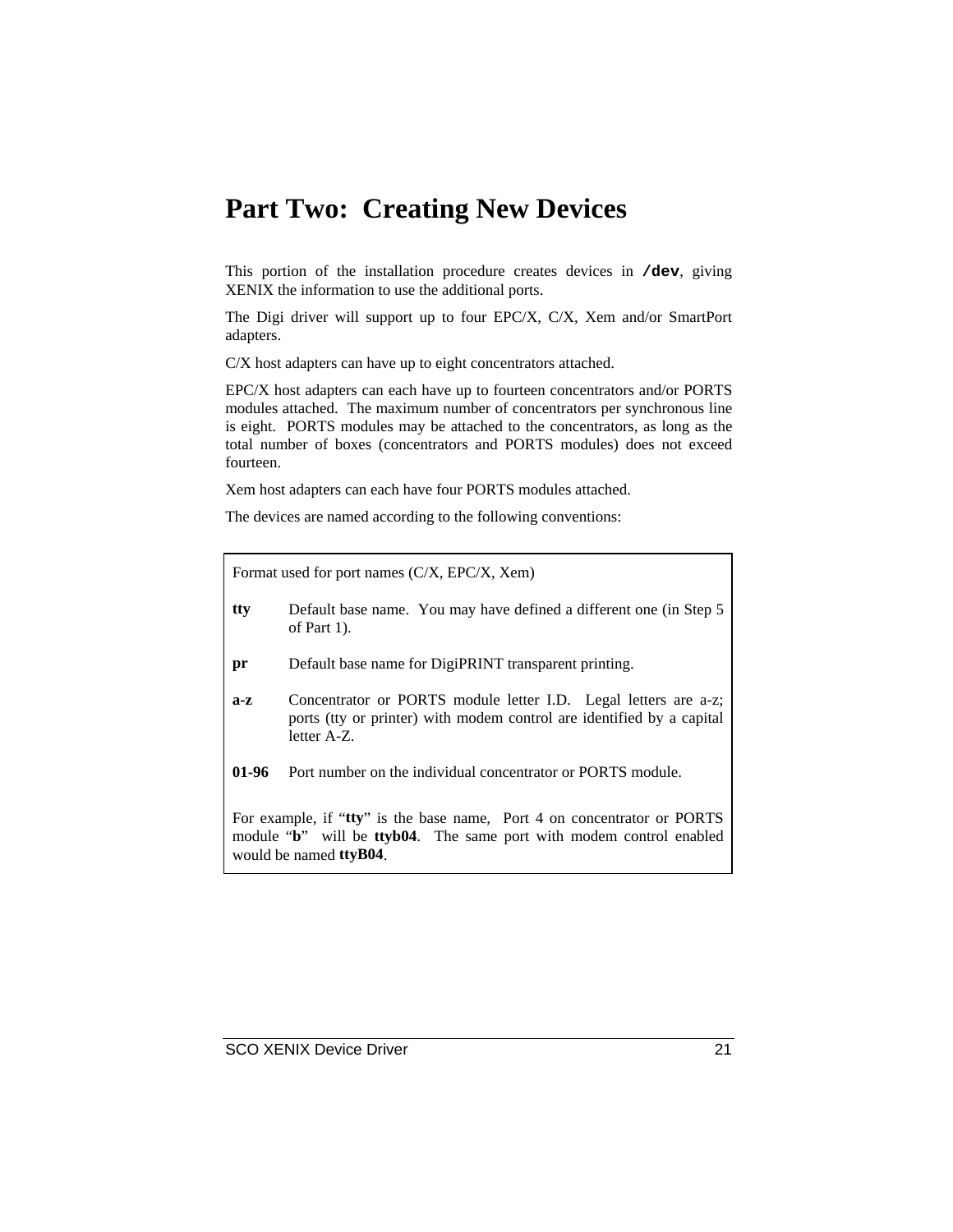| Format used for port names (SmartPort)                                                                                                                                |                                                                                      |  |
|-----------------------------------------------------------------------------------------------------------------------------------------------------------------------|--------------------------------------------------------------------------------------|--|
| tty                                                                                                                                                                   | Default base name. You may have defined a different one (in Step 5<br>of Part $1$ ). |  |
| pr                                                                                                                                                                    | Default base name for DigiPRINT transparent printing.                                |  |
| $3-6$                                                                                                                                                                 | SmartPort Board ID.                                                                  |  |
| a-z, aa-ff<br>Port ID. Legal letters are a-z and aa-ff; ports (tty or printer) with<br>modem control are identified by capital letters A-Z and AA-FF.                 |                                                                                      |  |
| For example, if "tty" is the base name, Port 4 on SmartPort board "3" will be<br><b>tty3d.</b> The same port with modem control enabled would be named <b>tty3D</b> . |                                                                                      |  |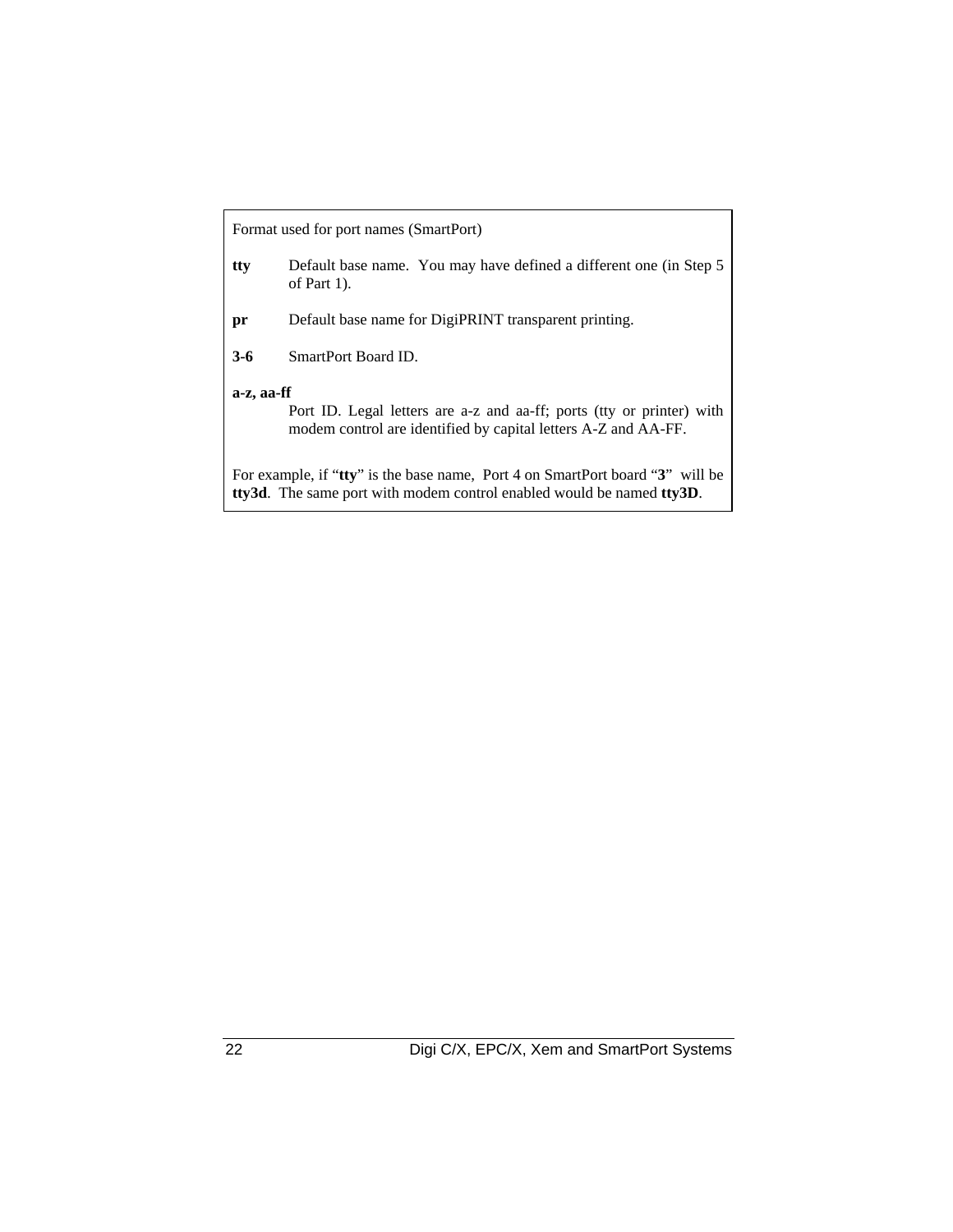### **Part Three: Installing the New Kernel**

The device driver software installation is now complete, and the new kernel must be installed.

**1.** You will see:

```
Kernel with driver modifications is in /usr/sys/conf/xenix.
Do you want this kernel to boot by default (y or n)?
```
If you enter "**y**", you will see:

```
The old kernel is installed in /xenix.old
The new kernel is installed in /xenix
Enter the following command to reboot your system and
activate the new kernel:
shutdown 0 <cr>
```
If you enter "**n**", you will see:

**Changes will not be reflected unless /usr/sys/conf/xenix is copied to /xenix.**

**2.** The system displays:

```
1. Install one or more packages
2. Remove one or more packages
3. List the available packages
4. List the files in a package
5. Install a single file
6. Select a new set to customize
7. Display current disk usage
       8. Help
Select an option or press q to quit:
```
Enter "**q**".

SCO XENIX Device Driver 23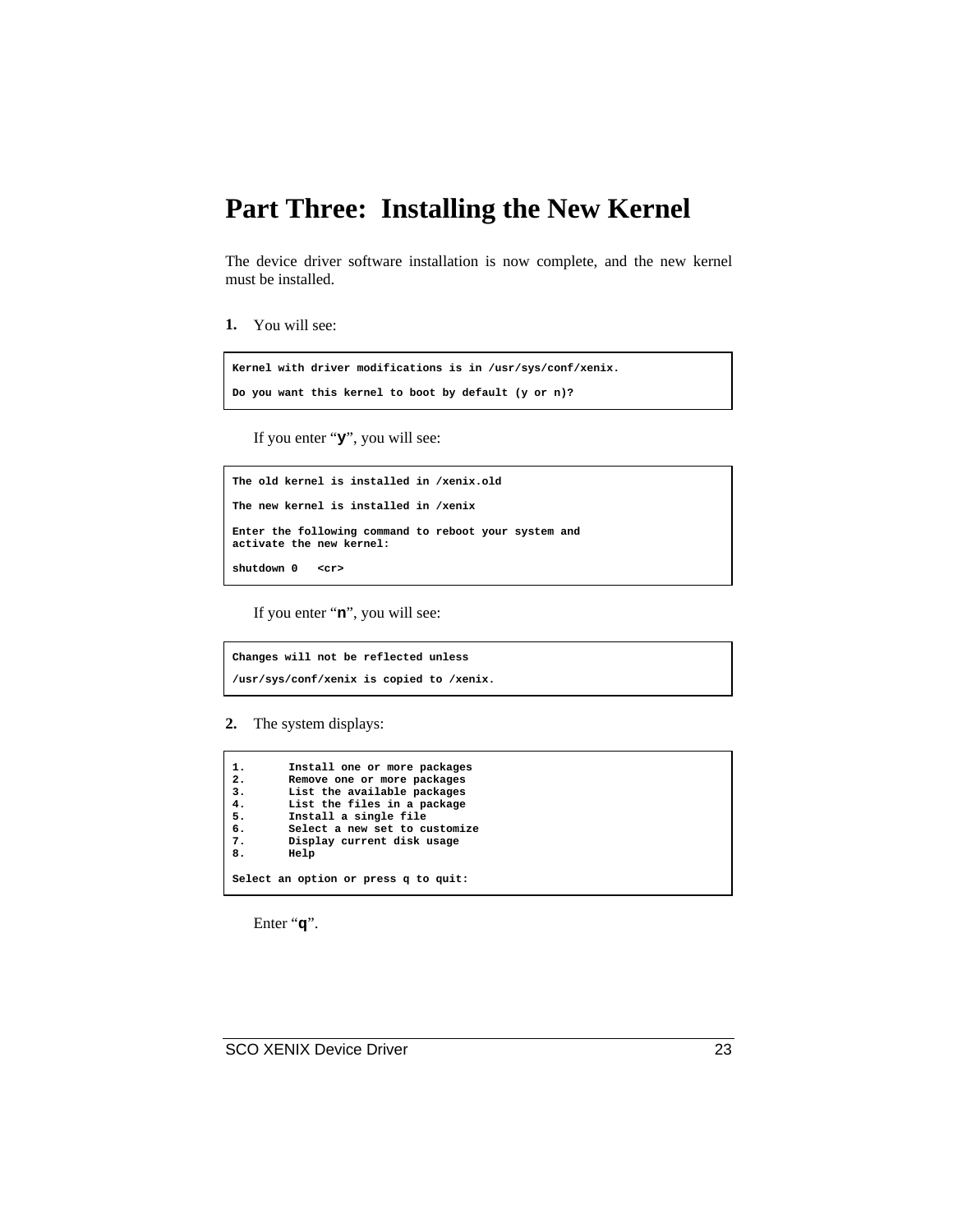**3.** If you chose to have the new kernel boot by default, enter the following command to boot the new kernel:

**shutdown 0**

**4.** When the computer reboots, you should see messages which indicate the board is functioning. Your screen will look something like this:

```
device address vector dma comment
------------------------------------------------------------
%epca 0x0204-0x0204 - - mem=0x000D0000
                                  Ports=64
                                 ISA PC/Xem V x.x.x
```
After multi-user mode has been entered, you will see this message (it may scroll by too quickly to notice):

**Digi software download started.**

If there is a problem with the board or the driver configuration, you may see error messages after this screen—see page 49 for explanations of the error messages that may occur.

Watch for error messages for up to a minute after this screen appears—if there is a memory contention with some other device, such as a SCSI controller, it may not manifest immediately (it will only show up when both devices attempt to access the same memory addresses at the same time). See the appendix on memory conflicts in the appropriate Board hardware *Installation Guide* for more information about memory problems.

If no errors are detected, C/X and EPC/X host adapters will proceed to download the operating software to the C/CON-16 and/or EPC/CON-16 concentrators. Once the concentrators are running, their displays will show "**AC**".

Now proceed to Part Four, beginning on the next page, to enable the new ports.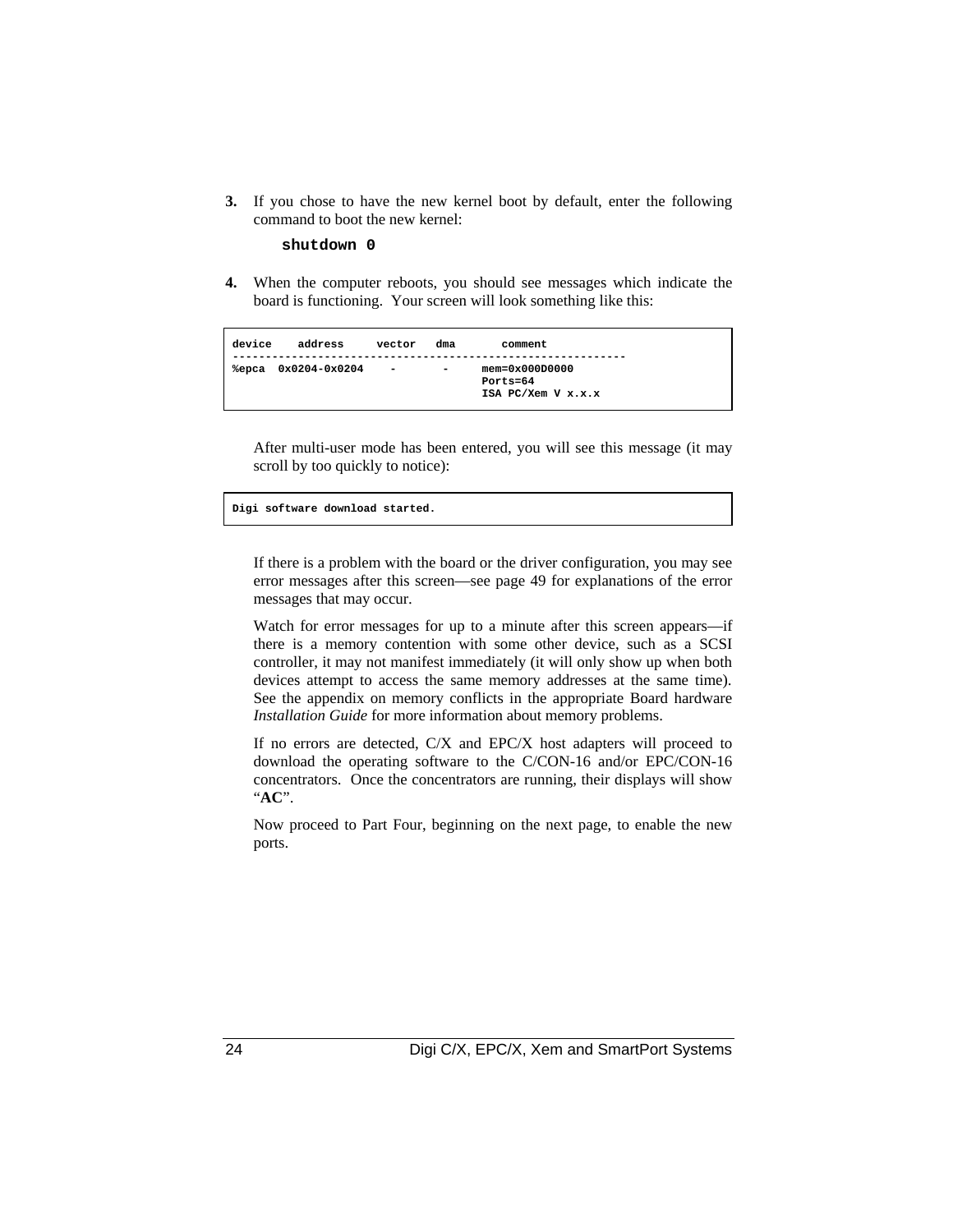### **Part Four: Enabling the New Ports**

**1.** Connect terminals to the ports (using a null modem, if necessary) and test the connections to each terminal by entering the following command for *each* port added:

**date > /dev/ttya01**

(Assuming the terminal is connected to **ttya01**.)

*(Please note that in the above, the "date" command is used as a simple test, to provide text output that can be redirected; there is no other significance to "date" in this test.)*

- If the date appears on the terminal's screen, the device is properly connected.
- If the date *does not* appear on the terminal's screen, then that terminal is not receiving data; check the power, cables, connections, etc.
- If nonsense characters are printed on the terminal's screen, check the baud rates, data bits, stop bits, and parity setting on your terminal (XENIX default parameters are 9600 baud, 8 data bits, 1 stop bit, and no parity).

Another test you can perform will verify that a port can both transmit and receive data:

Connect the port's transmit and receive lines together (pins 2 and 3 of a DB-25 connector, or the middle two pins of an RJ-45 connector), and enter the following commands:

```
cat </dev/ttya01 &
cat /etc/termcap > /dev/ttya01
```
The first command runs in the background, and directs all input from **ttya01** to **stdout** (your screen). The second command transmits the **termcap** file to **ttya01**. If the port is working, the data is sent out the port, received back by the same port and displayed on your screen.

If the port fails, check another port. If more than one port fails, the problem is probably due to memory contention, rather than defective hardware. Try reinstalling the device driver with a different memory start address.

Once you can redirect output to a terminal with the test above, perform the following steps to enable that port.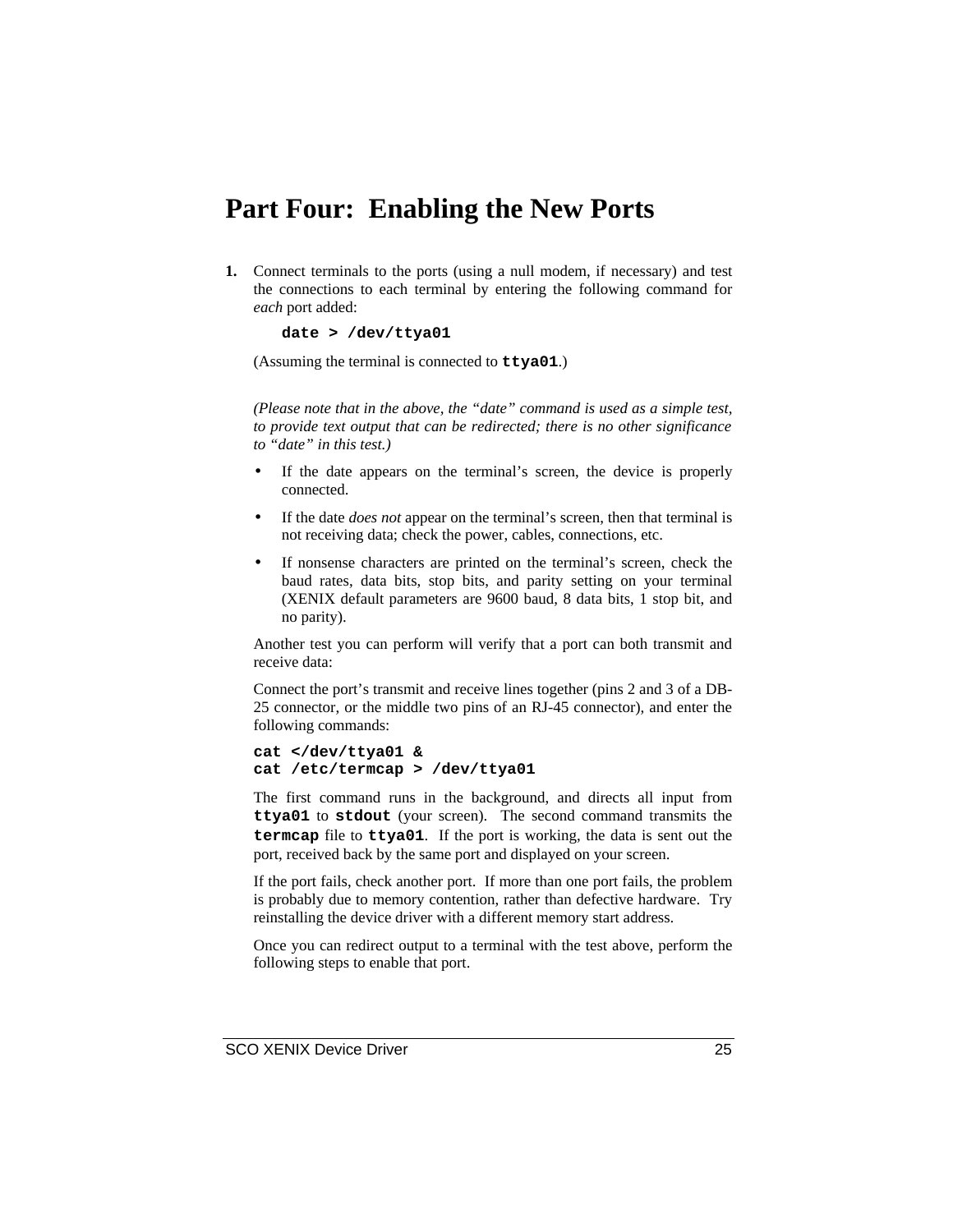### (Important!

If the port tests above work, but you still can't respawn a **getty**, it is probably because DCD is not asserted.

Remember that modem controlled ports (where the concentrator ID is a capital letter; e.g. **ttyA01**) must have Data Carrier Detect (DCD) asserted before they can function. If DCD is not connected to an active output line of the peripheral device, it must be defeated, either by "tying it high" (e.g. connecting it to the same port's DTR line) or by issuing the command **ditty forcedcd ttyA01** (assuming that the port in question is **ttyA01**).

Another way to bypass the DCD requirement is to use non modem control devices (where the concentrator ID is a small letter; e.g. **ttya01**). Non modem control devices function identically to modem control devices, except that they do not require DCD to be asserted in order to function.

**2.** To activate a port for use with a terminal, enter the following command:

#### **enable ttya01**

(If you've assigned a new base name, replace the "tty" above with the name you chose.)

The above command will cause a login prompt to be sent to the terminal connected to **ttya01**. To activate the other ports, repeat the enable command with the appropriate port name.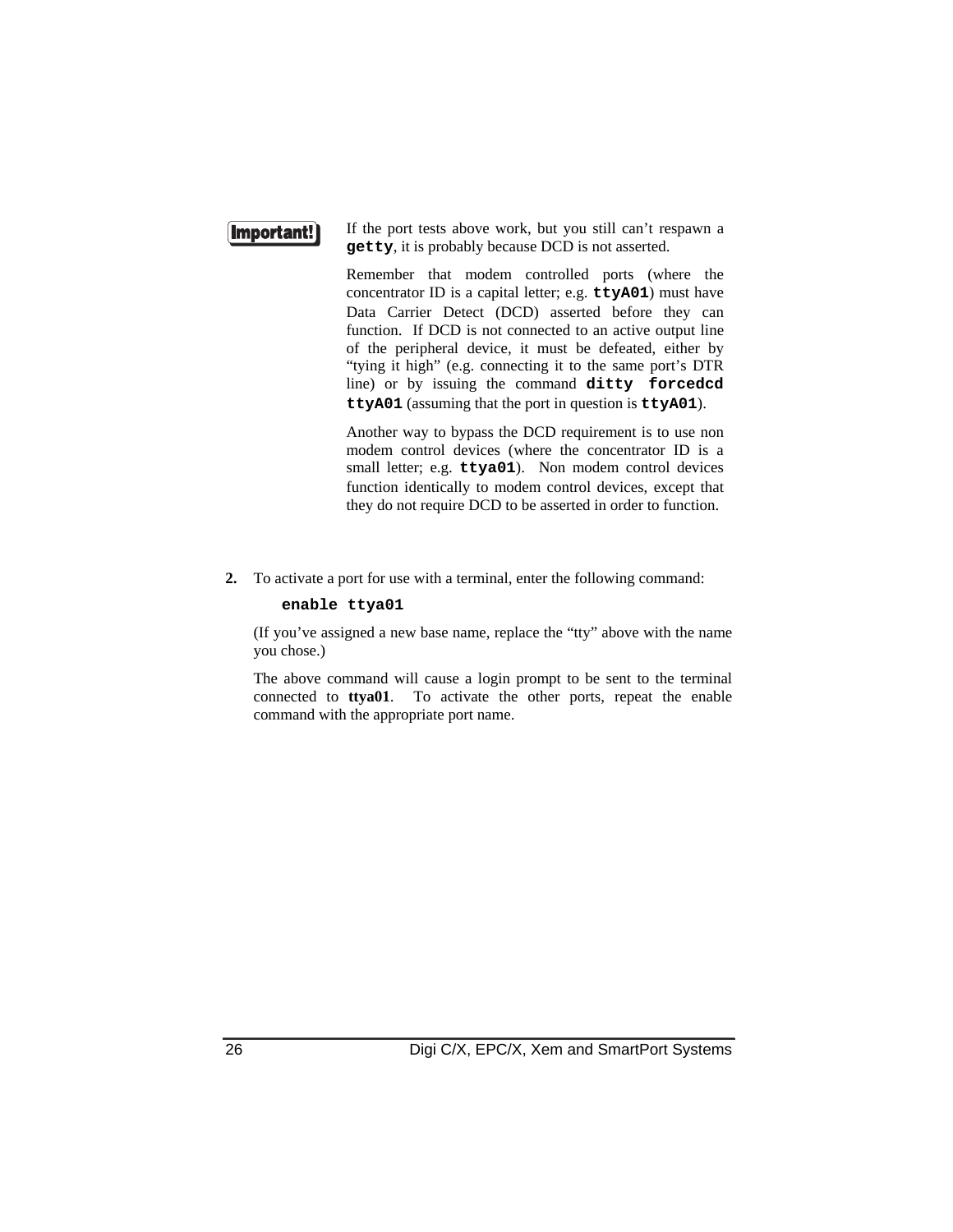### **Serial Printers**

To prepare a port for connection to a printer, enter the following command:

**ditty printer** [*baud rate and flow control options*] **ttya01**

This command forces the specified port to stay open, thus preserving any "nonsticky" options (see *Setting Terminal Options with ditty*, beginning on page 30, for complete descriptions of all **ditty** parameters) for that port.

*This command is recommended for any port that has a printer connected to it.*

The command may be placed in **/etc/rc.d/8/userdef** so that it is automatically executed whenever the system is booted.

EXAMPLE:

The command shown below results in 9600,8,1,N, with software flow control.

**ditty printer ixon opost onlcr ttya01**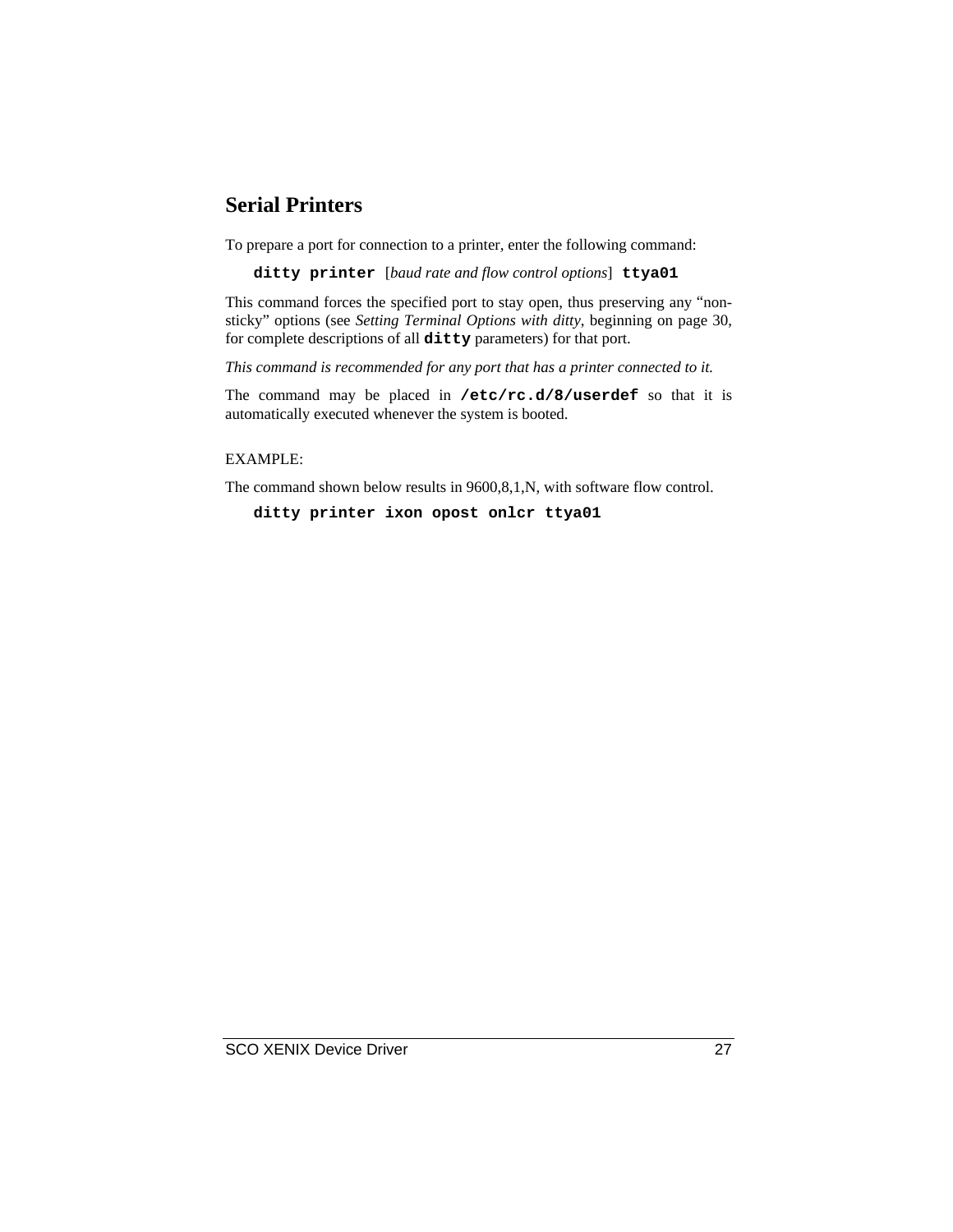### **Un-Installing the SCO XENIX Device Driver**

The Digi device driver software can be *removed* from the kernel by using the program custom. Again, the Development Kit is not required, although the link kit must be installed.

Removing the driver from the kernel is a two-part process. First, the driver references are removed from the system configuration files. Secondly, a new kernel is linked, and copied to the root directory.

Enter the following commands to *un-install* the device driver software:

**1.** Log onto the console as super-user (root), and enter the following command:

**custom**

- **2.** When the operating system menu asks, choose REMOVE.
- **3.** Select **epca**.
- **4.** Select the Digi driver. The software will respond with:

**Removing Digi EPC, CX, Xem and SmartPort intelligent async serial driver.**

**5.** Next, the software asks:

```
Removing DigiSCREEN devices will affect ALL Digi Drivers.
Do you wish to remove DigiSCREEN devices (y or n)?
```
Answer "**y**" or "**n**".

**6.** The software asks:

```
Do you wish to remove Digi EPC, CX, Xem and SmartPort entries from
/etc/ttytype (y or n)?
```
Answer "**y**" if these entries are no longer needed (or if you are in doubt), or answer "**n**" if you wish to preserve the old entries.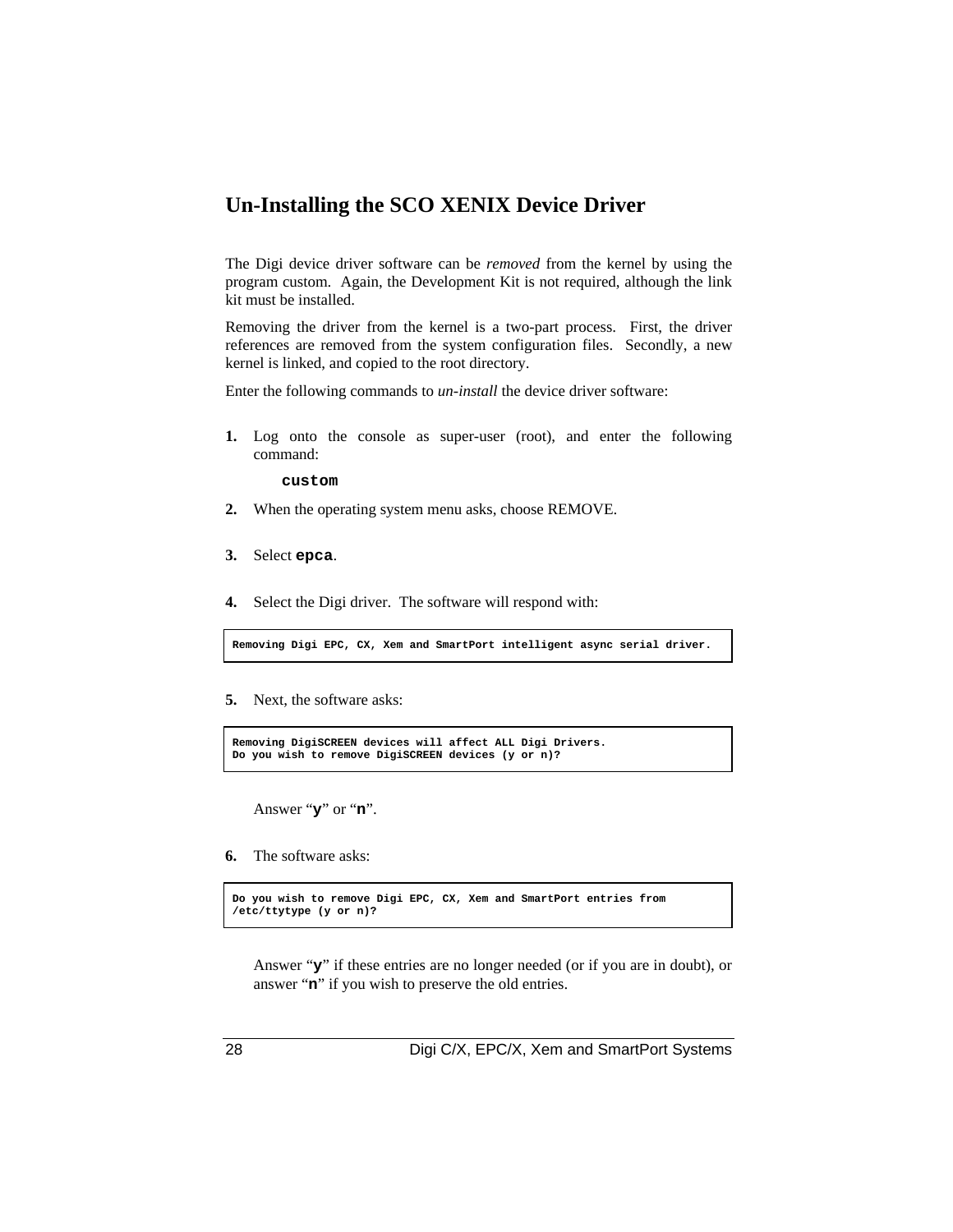**7.** You will see:

**Do you want this kernel to boot by default (y or n)?**

Answer "**y**". The system displays:

**Do you want the kernel environment rebuilt (y or n)?**

Answer "**y**". You will see:

```
The kernel has been successfully linked and installed. To activate it,
reboot your system.
```
**8.** Remove the **perms** file:

**rm /etc/perms/epca**

**9.** Enter the following command to boot the new kernel:

**shutdown 0**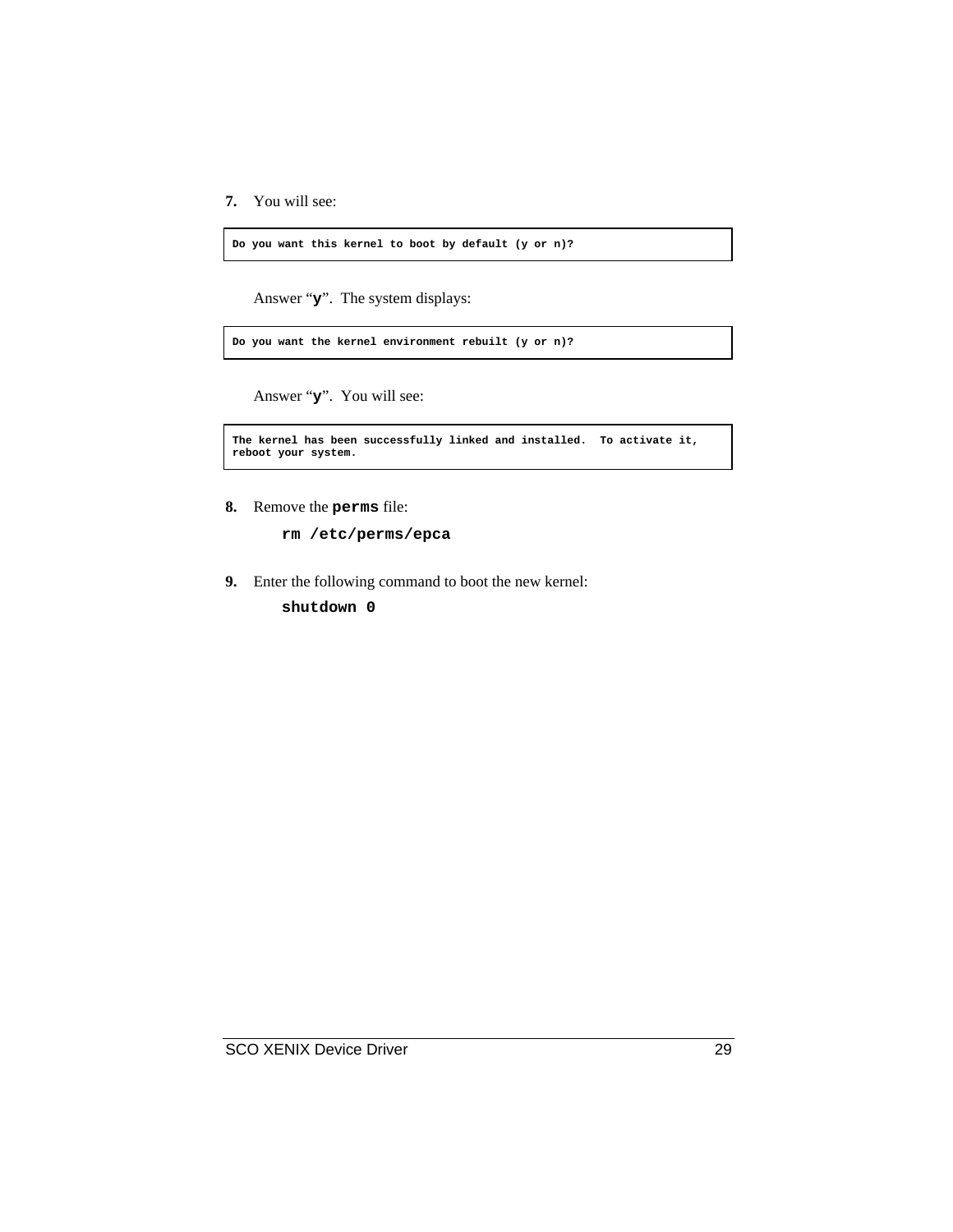### **Setting Terminal Options with ditty**

**ditty** is a utility program that sets and displays the terminal options for the Digi concentrators and/or PORTS modules.

The format is:

**ditty** [**-a**] [**-p**] [**-n** *ttyname*] [*option(s)*] [*ttyname*]

With no options,  $d$ itty displays all Digi special driver settings, modem signals, and all standard parameters displayed by **stty(1)** for the tty device referenced by standard input.

Command options are provided to change flow control settings, set transparent print options, force modem control lines, and display all tty settings. Any unrecognized options are passed to **stty(1)** for interpretation.

The options are:

| $-a$          | Display all of the unique Digi option settings, as well as all of<br>the standard tty settings reported by $\texttt{stty}$ -a.                                                                                                                                                                                                                     |
|---------------|----------------------------------------------------------------------------------------------------------------------------------------------------------------------------------------------------------------------------------------------------------------------------------------------------------------------------------------------------|
| $-p$          | Interpret the port as a parallel printer port. This flag should<br>only be used for the ninth port of a PORTS/8emp module.                                                                                                                                                                                                                         |
| $-$ n ttyname | Set and display options for the given tty device, instead of<br>standard input. This option may be specified multiple times to<br>perform the same operation on multiple ttys.                                                                                                                                                                     |
| ttyname       | Set and display options for the given tty device, instead of<br>standard input. This form can be used with a tty pathname<br>prefixed by /dev/ or with a simple tty name beginning with<br>tty (or the basename you selected during installation, if<br>different). This option may be used on a modem control line<br>when no carrier is present. |
|               | The following options specify transient actions to be performed immediately:                                                                                                                                                                                                                                                                       |

| break    | Send a 250 MS break signal out on the tty line.   |
|----------|---------------------------------------------------|
| flush    | Immediately flush (discard) tty input and output. |
| flushin  | Flush tty input only.                             |
| flushout | Flush tty output only.                            |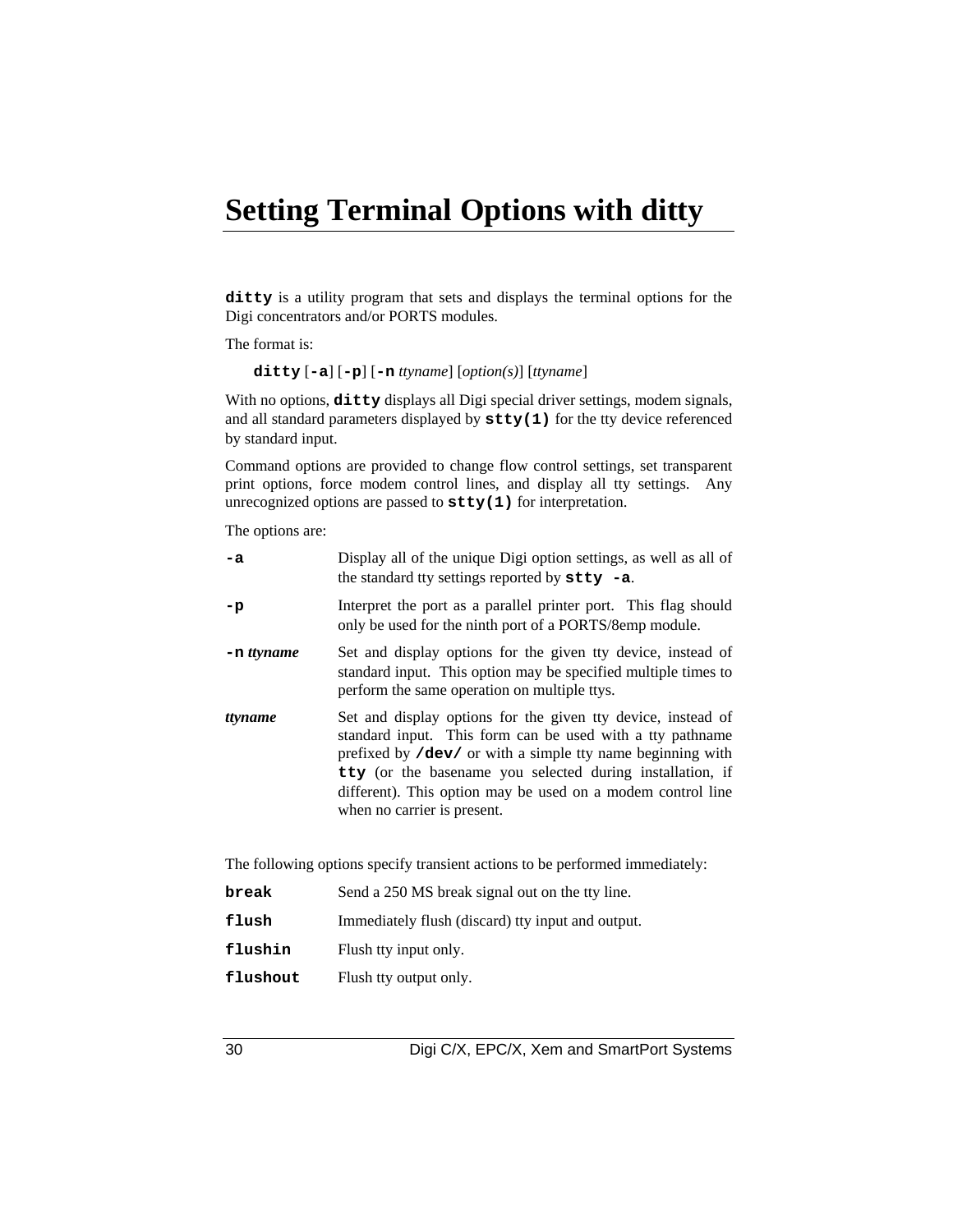The following options specify actions which are not "sticky," meaning that the changes are reset when the device is closed, and that the device will use the default values the next time it is opened.

| stopout          | Stop output exactly as if an <b>xoff</b> character was received.                          |
|------------------|-------------------------------------------------------------------------------------------|
| startout         | Restart stopped output exactly as if an <b>xon</b> character was<br>received.             |
| stopin           | Activate flow control to stop input.                                                      |
| startin          | Release flow control to resume stopped input.                                             |
| $[-] \text{dtr}$ | Raise [drop] the DTR modem control line, unless DTR<br>hardware flow control is selected. |
| $[-]$ rts        | Raise [drop] the RTS modem control line, unless RTS<br>hardware flow control is selected. |

The following options are "sticky"—the effects continue until the system is rebooted or until the options are changed.

|            | [-] printer Forces port to stay open so that non-sticky parameters such as<br>baud rate and flow control are not reset to default values.                                            |
|------------|--------------------------------------------------------------------------------------------------------------------------------------------------------------------------------------|
|            | [-] fastcook Perform cooked output processing on the intelligent card to<br>reduce host CPU usage, and increase raw mode input<br>performance.                                       |
|            | <b>[-] fastbaud</b> Alter the baud rate tables, so 50 baud becomes 57,600 baud,<br>75 baud becomes 76,800 baud and 110 baud becomes 115,200<br>baud. Not valid for SmartPort boards. |
| [-]rtspace | Enable [disable] RTS hardware input flow control, so RTS<br>drops to pause remote transmission.                                                                                      |
| [-]ctspace | Enable [disable] CTS hardware output flow control, so local<br>transmission pauses when CTS drops.                                                                                   |
| [-]dsrpace | Enable [disable] DSR hardware output flow control, so local<br>transmission pauses when DSR drops.                                                                                   |
| [-]dcdpace | Enable [disable] DCD hardware output flow control, so local<br>transmission pauses when DCD drops.                                                                                   |
| [-]dtrpace | Enable [disable] DTR hardware input flow control, so DTR<br>drops to pause remote transmission.                                                                                      |
|            | [-] forcedcd Disable [re-enable] carrier sense, so the tty may be opened and<br>used even when carrier is not present.                                                               |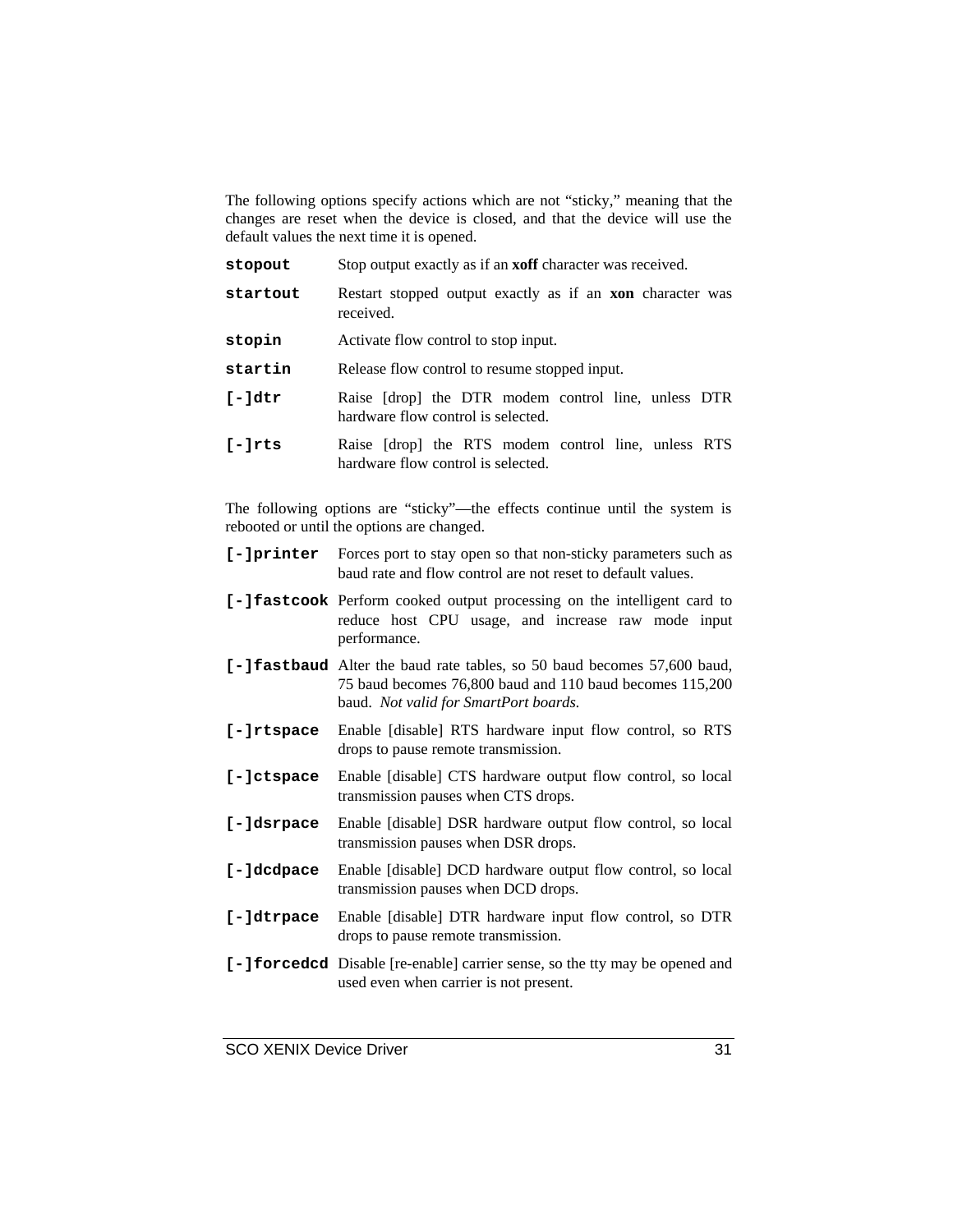- **[-]altpin** Switches the function of the DSR and the DCD inputs on the interface connector, so that DCD is available when using an 8 pin RJ-45 connector instead of a 10-pin RJ-45 connector.
- **startc** *c* Sets the XON flow control character. The character may be given as a decimal, octal or hexadecimal number. Octal numbers are recognized by the presence of a leading zero, and hexadecimal numbers are denoted by a leading "0x". For example, the standard XON character, <CTRL-Q>, can be entered as "17" (decimal), "021" (octal) or "0x11" (hexadecimal).
- **stopc** *c* Sets the XOFF flow control character. The character may be given as a decimal, octal, or hexadecimal number (see **startc**, above, for format of octal and hexadecimal numbers).
- **astartc** *c* Sets auxiliary XON flow control character. The character may be given as a decimal, octal, or hexadecimal number (see **startc**, above, for format of octal and hexadecimal numbers).
- **astopc** *c* Sets auxiliary XOFF flow control character. The character may be given as a decimal, octal, or hexadecimal number (see **startc**, above, for format of octal and hexadecimal numbers).
- **[-]aixon** Enables auxiliary flow control, so that two unique characters are used for XON and XOFF. If both XOFF characters are received, transmission will not resume until both XON characters are received.
- **[-]2200flow** Use 2200 style flow control on the port. The 2200 terminals support an attached printer and use four flow control characters: terminal XON (0xF8), printer XON (0xF9), terminal XOFF (0xFA) and printer XOFF (0xFB).

### **[-]2200print**

The **2200print** flag determines how these flow control characters (see **2200flow**, above) are interpreted. If **2200print** is set, run independent flow control for terminal and transparent print devices. Otherwise, terminal and printer flow control are logically tied together, so if either XOFF character is received, all output is paused until the matching XON character is received.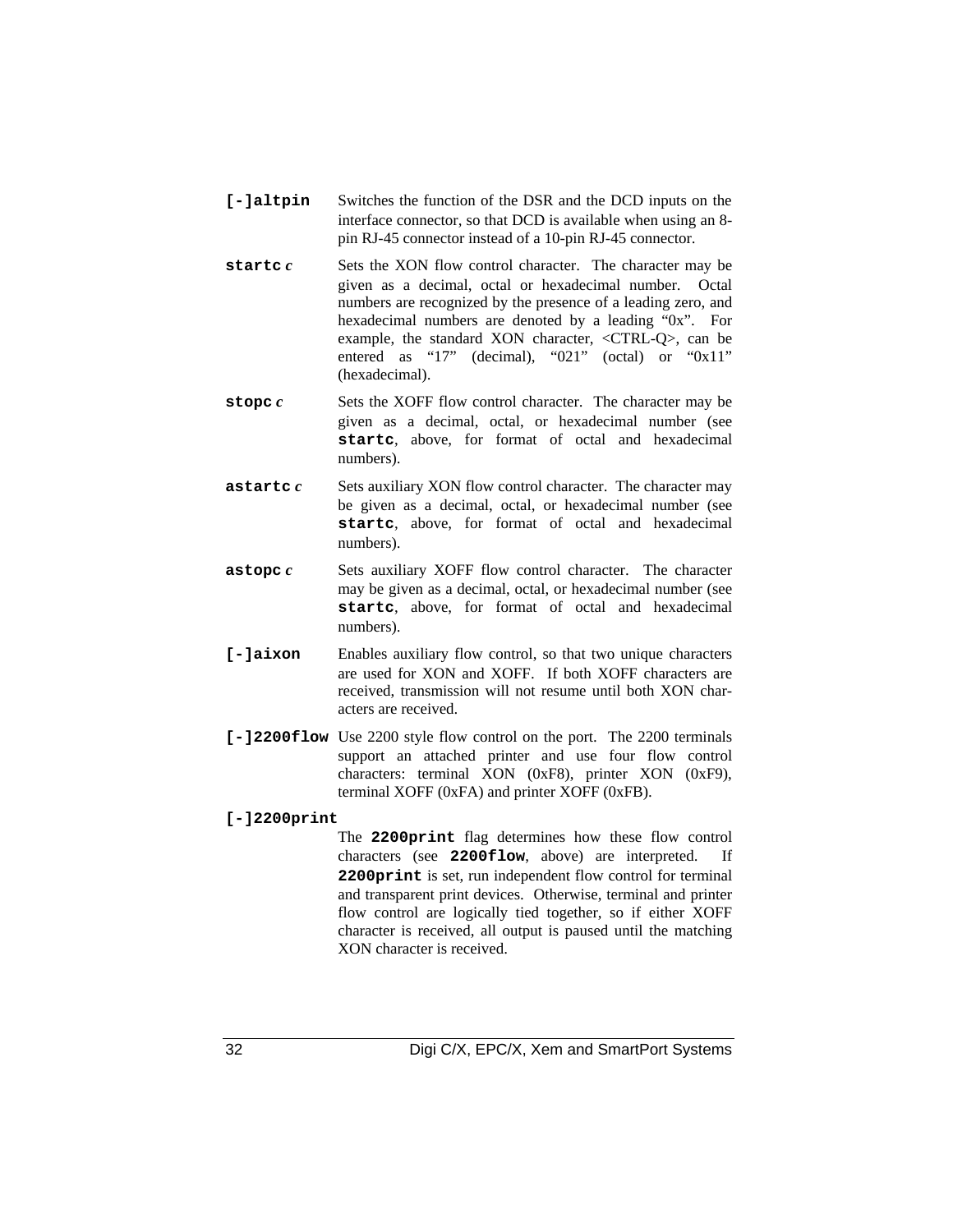- **maxcps** *n* Sets the maximum Characters Per Second (CPS) rate at which characters are output to the transparent print device. The rate chosen should be just below the average print speed. If the number is too low, printer speed will be reduced. If the number is too high, the printer will resort to flow control, and user entry on the terminal will be correspondingly impaired. Default is 100 CPS.
- **maxchar** *n* Sets the maximum number of transparent print characters the driver will place in the output queue. Reducing this number increases system overhead; increasing this number delays operator keystroke echo times when the transparent printer is in use. Default is 50 characters.
- **bufsize** *n* Sets the driver's estimate of the size of the transparent printer's input buffer. After a period of inactivity, the driver bursts this many characters to the transparent printer before reducing to the **maxcps** rate selected above. Default is 100 characters.
- **onstr** *s* Sets the terminal escape sequence to turn transparent printing on. The string *s* can be composed of standard ASCII printing and non-printing characters; control (non-printing) characters must be entered by their octal values, and must consist of three digits preceded by a back-slash ("**\**") character. For example, the "Escape" character <Esc>, 33 octal, should be entered as "**\033**". Thus, if transparent printing is turned on by the string "**<Esc>[5i**" (ANSI standard), *s* should be entered as "**\033[5i**".
- **offstr** *s* Sets the terminal escape sequence to turn transparent printing off. See "**onstr**", above, for the format of the string *s*.
- **term** *t* Sets the transparent printer on/off strings to values found in the internal default table. Internal defaults are used for the following terminals: **adm31**, **ansi**, **dg200**, **dg210**, **hz1500**, **mc5**, **microterm**, **multiterm**, **pcterm**, **tvi**, **vp-a2**, **vp-60**, **vt52**, **vt100**, **vt220**, **wyse30**, **wyse50**, **wyse60**, or **wyse75**. If the terminal type is not found in the internal default table, then **ditty** reads the **terminfo** entry for the terminal type and sets transparent print on/off strings to values given by the **mc5**/**mc4** attributes found there.

Also see **stty**(1), **ioctl**(2), **termio**(4), and **terminfo**(5).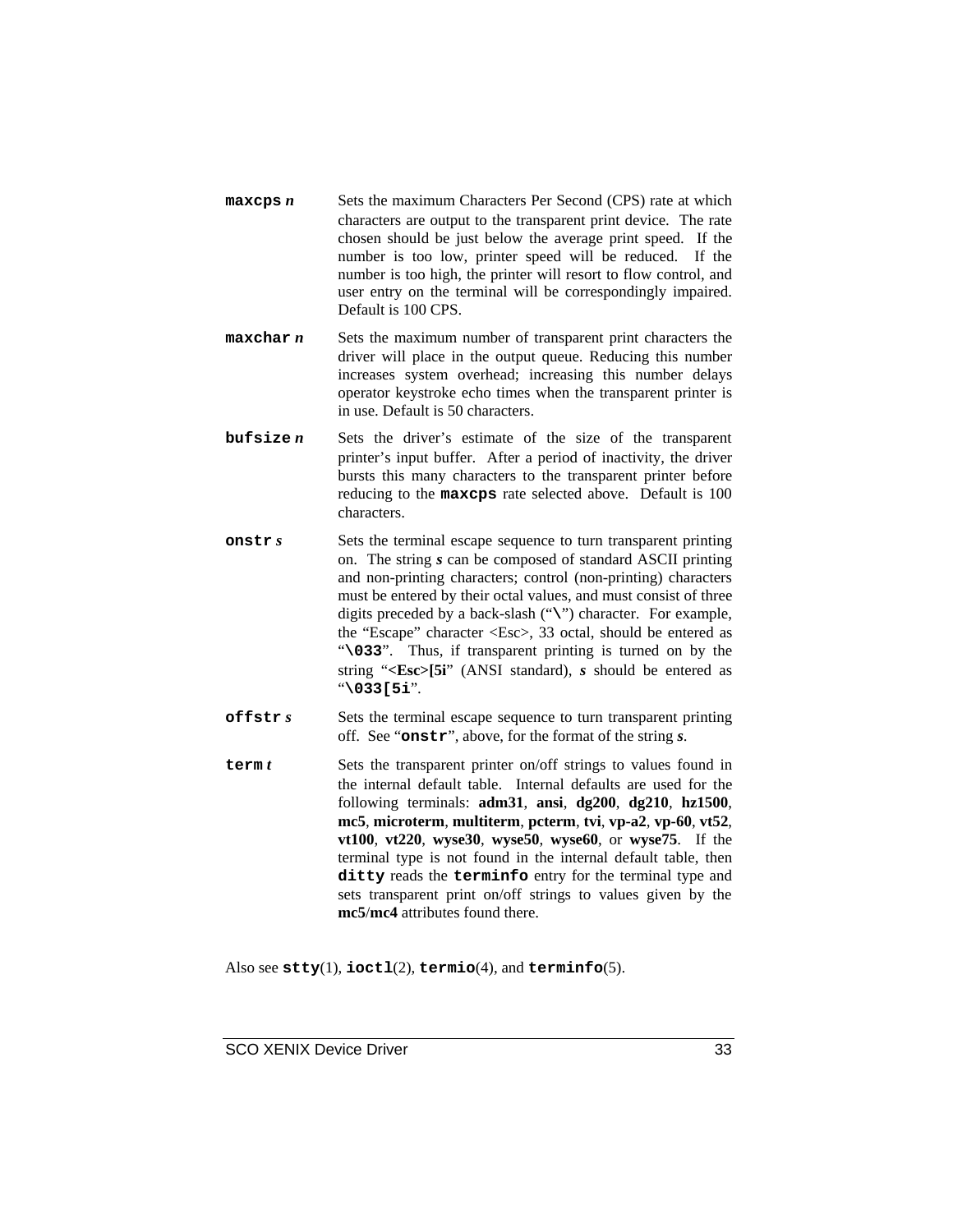### **Using the ditty Command with Parallel Ports**

The **ditty** command features a special mode for use with the parallel port on Digi PORTS/8emp modules. When the **-p** flag is included in the **ditty** command, certain flags and functions are interpreted differently than for serial ports. Following is an example of the output of the command **ditty -p ttye09**:

```
parallel output port
pulse width 0.8 us -noack hupcl
BUSY- IP0+ IP1- IP2- OP+
-opost -olcuc -onlcr -ocrnl -onocr -onlret
```
**Pulse Width** defines how long the data is strobed; the default is 0.8 microseconds, which is the fastest supported strobe. To change the strobe length, use the **ditty** command as follows:

**ditty 1 ttya09**

The above example sets a 1.0 microsecond pulse width.

Valid pulse widths are: **0.8**, **1**, **1.2**, **1.6**, **2**, **3**, **4**, **5**, **10**, **20**, **30**, **40** and **50**.

The "baud rate" of the port is used to control the pulse width—9600 baud or faster translates to 0.8 microseconds; 4800 baud is 1 microsecond, 2400 is 1.2 microseconds, etc. The **-p** flag is implied, and need not be included in the command.

#### [**-**]**noack**

When **noack** is specified (**ditty noack ttya09**), the device driver will not wait for an ACK pulse from the receiving device before transmitting another character; only the BUSY signal will stop data transmission.

When **noack** is turned off (**ditty -noack ttya09**), an ACK pulse is expected after each character is transmitted.

The **dsrpace** control is mapped to **noack** for parallel ports. The **-p** flag is implied, and need not be included in the command.

**hupcl** has the usual meaning: "hang up on close". Since DTR is mapped to the parallel port's SELECTIN line (**OP**; see below), dropping and raising DTR (which happens when a port is closed and then opened again) will have the effect of strobing the RESET line of the parallel device connected to the port. **-hupcl** prevents the device from being reset when it is reopened.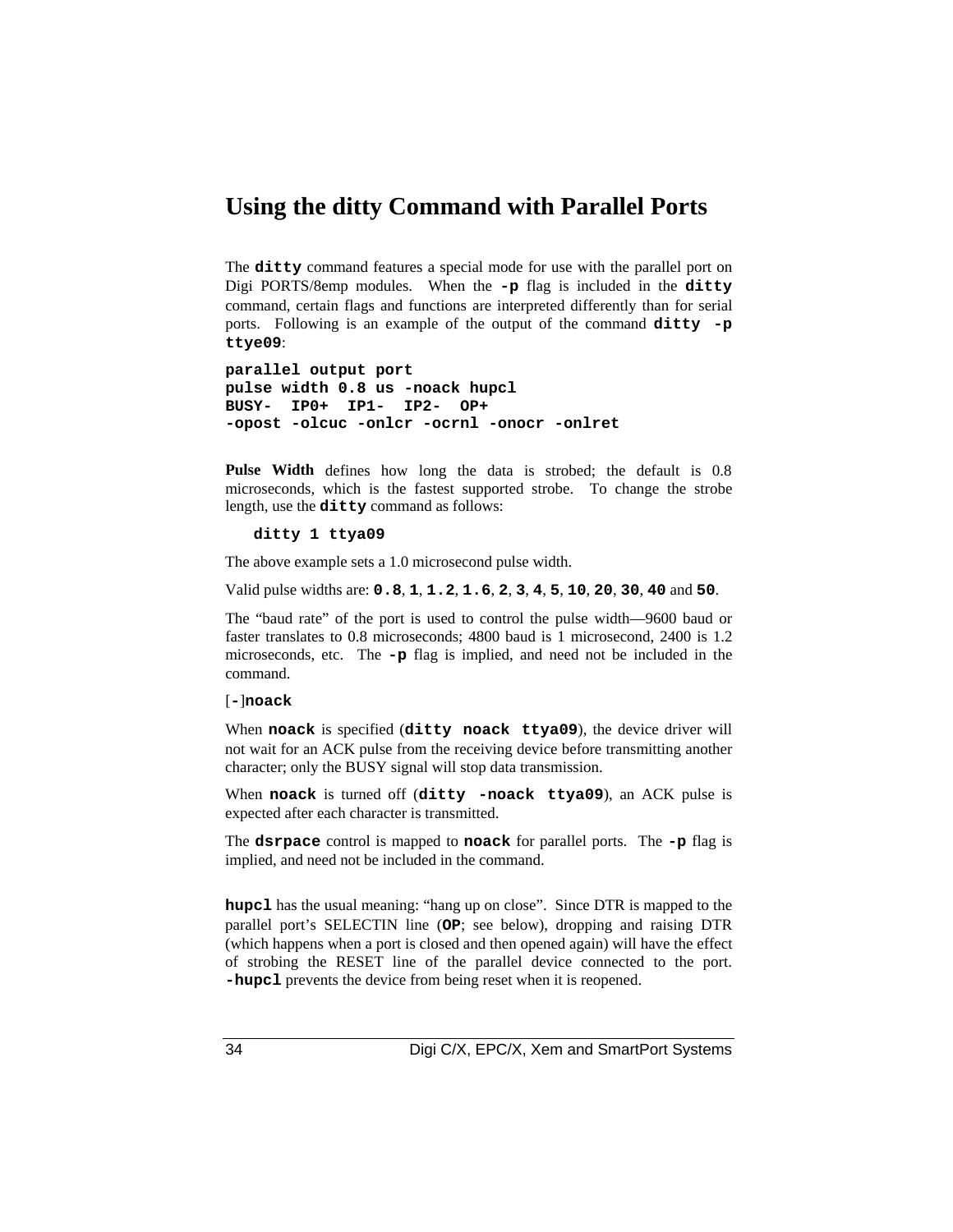**BUSY** shows the state of the BUSY line. **BUSY** is not asserted (**-**) when the input device can accept data, and asserted (**+**) when it cannot. BUSY is mapped to DSR for parallel ports.

**IP0**, **IP1** and **IP2** are device dependent inputs. They provide information only, and do not affect the flow of data. They are typically used for signals like Paper Out, On/Off Line, etc. IP0, IP1 and IP2 are mapped to CTS, DCD and RI, respectively.

**OP** is the SELECTIN line, which is mapped from DTR. When OP changes from LOW to HIGH, the parallel port's RESET line is strobed. Normally, the RESET function is handled by the driver; however, a RESET can be forced by issuing the command "**ditty OP- ttya09**" followed by "**ditty OP+ ttya09**", or by the command "**ditty reset ttya09**". The **-p** flag is implied, and need not be included in the command.

[**-**]**opost**, [**-**]**olcuc**, [**-**]**onlcr**, [**-**]**ocrnl**, [**-**]**onocr**, [**-**]**onlret**

These flags have the usual meaning (see  $\text{stty}(1)$ ).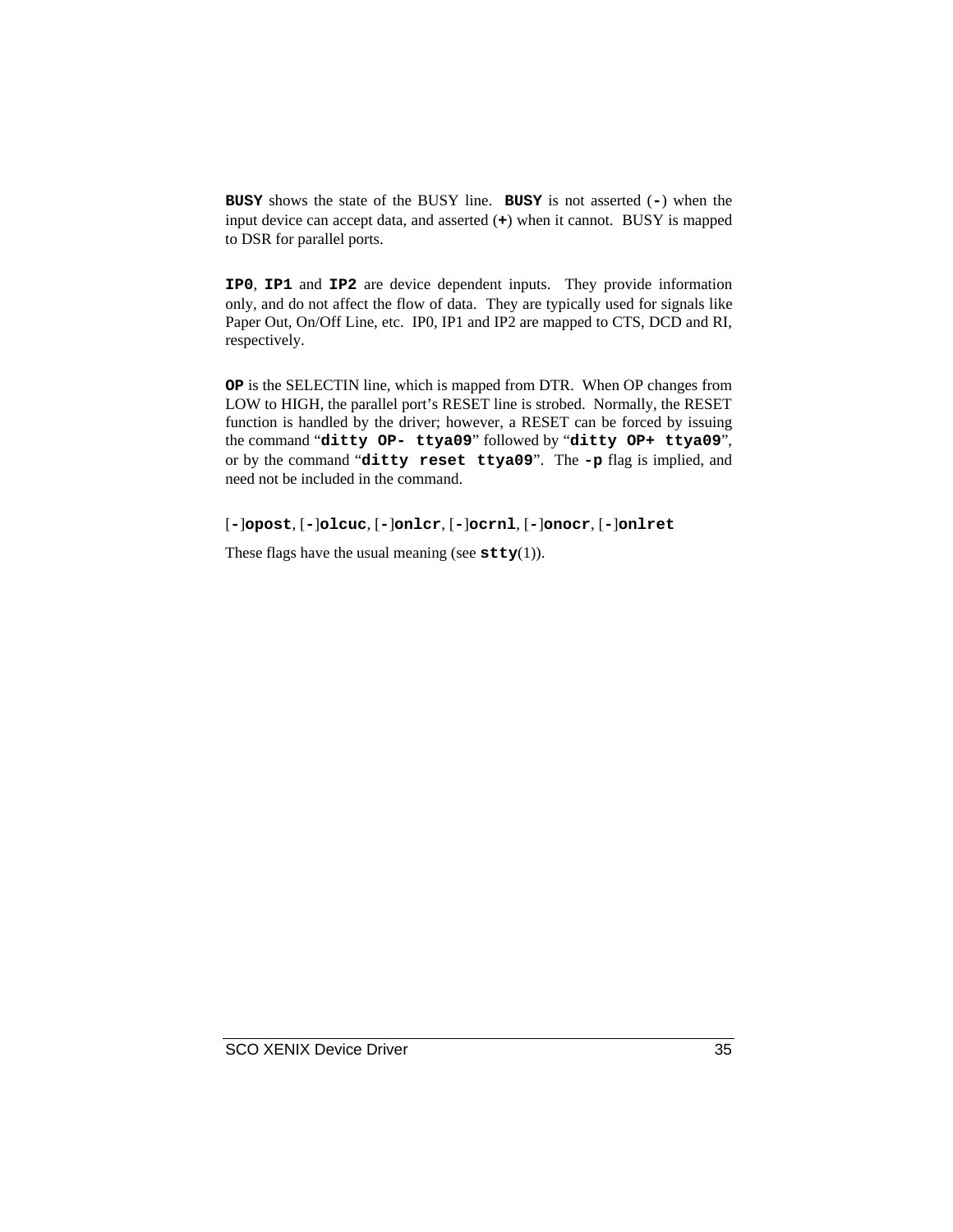### **DigiPRINT Transparent Printing**

### **Description & Theory of Operation**

Most terminals have an auxiliary port that can be connected to a serial printer. These terminals support two print modes, Auxiliary and Transparent. If both print modes are OFF, data received by the terminal is simply displayed on the screen. With Auxiliary print mode ON, data received by the terminal is displayed on the screen, and is also transmitted to the printer. With Transparent Print Mode ON, the terminal transmits data received directly to the printer, without displaying it on the screen.

DigiPRINT allows you to use your terminal in a normal manner, while information is also being sent *over the same serial connection from the host* to the printer connected to the terminal's auxiliary printer port. This is "transparent printing." The DigiPRINT software determines whether packets of data are bound for the screen or for the printer, and precedes data bound for the printer with the Transparent Print Mode ON command, and follows it with the Transparent Print Mode OFF command.

Data for the terminal screen has the highest priority, and DigiPRINT sends data to the printer only if there is a break in information being sent to the screen. If continuous data is being transmitted to the terminal device, nothing gets sent to the printer.

Whenever an auxiliary printer port is used, flow control to the printer becomes an issue. If the printer falls behind and invokes flow control, output to both the printer and the terminal is stopped: this is aggravating to the terminal user. The **ditty** command provides three parameters to limit printer output and avoid this situation. (See *Setting Terminal Options with ditty* on page 30 for a complete description of the **ditty** command.)

The parameter **maxcps** limits the maximum printer port character-per-second data rate. This number should be set to the minimum character rate the printer can sustain in typical use.

The parameter **maxchar** limits the number of characters queued to the printer ahead of terminal output. Lower numbers increase system overhead, higher numbers result in keystroke echo delays. A value of 50 is generally a good compromise at 9600 baud.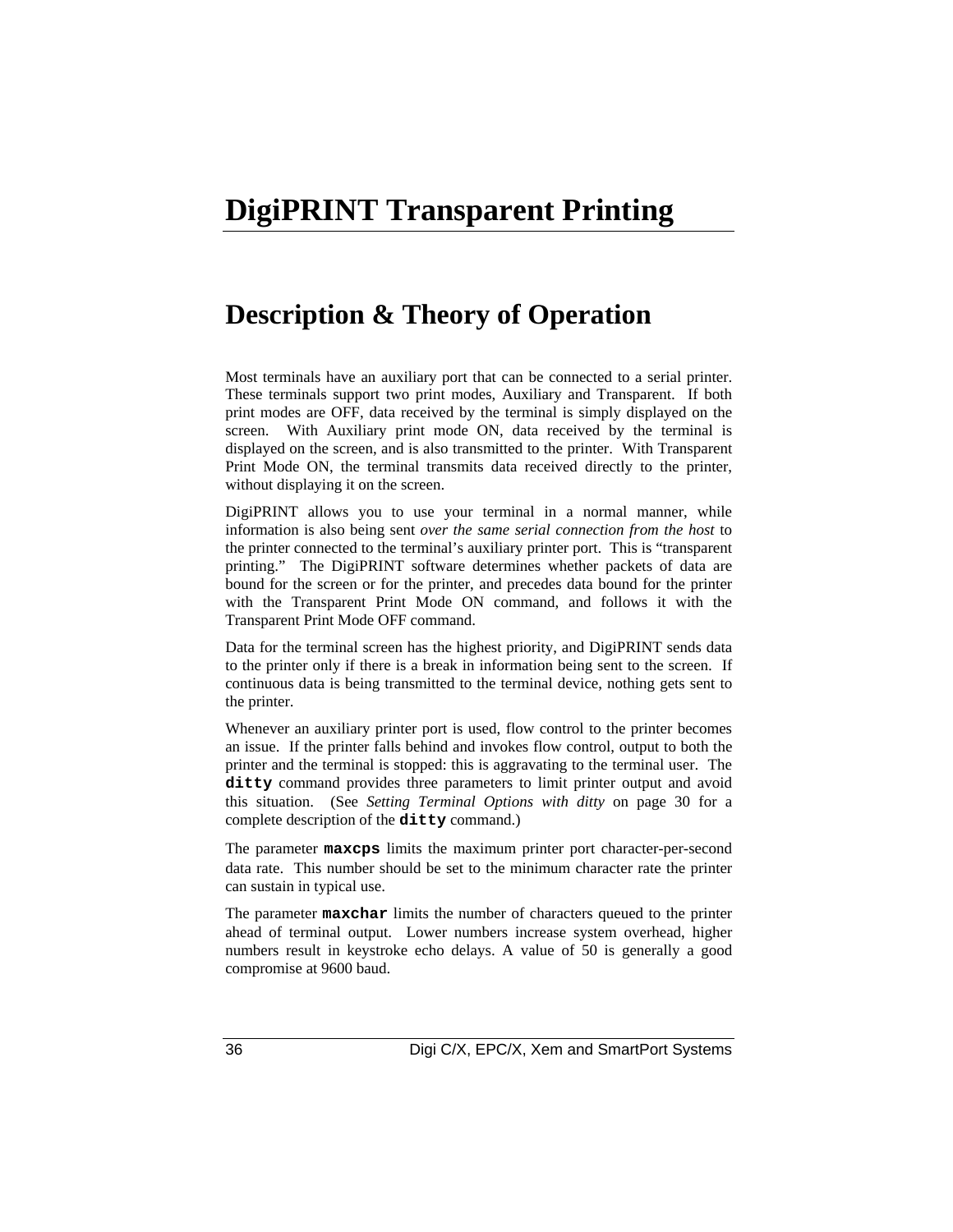The parameter **bufsize** should be set to a value just below the printer's buffer size. After a period of inactivity, the driver will burst up to this many characters to the printer to fill the print buffer before slowing to the maxcps rate.

The printer on/off strings are also set using **ditty**.

DigiPRINT will be available for use after the Digi device driver software for your operating system is installed, and the transparent print options are activated with the **ditty** program.

A cable must be connected between the auxiliary port of the terminal and the printer. The baud rate on the terminal auxiliary port and the printer must be the same, and the printer and the auxiliary port of the terminal must use the same handshaking mode. The auxiliary port must also be enabled. If your terminal is not one of those directly supported, you must know the escape sequence of your terminal.

Refer to your terminal and printer manuals for connection information, escape codes, and to see what handshaking modes are supported (i.e. xon/xoff, busy/ready, rts/cts, etc.).

Printer devices (**pra01**, etc.) must not be in either the **/etc/inittab** or **/etc/ttys** files, and must not be enabled.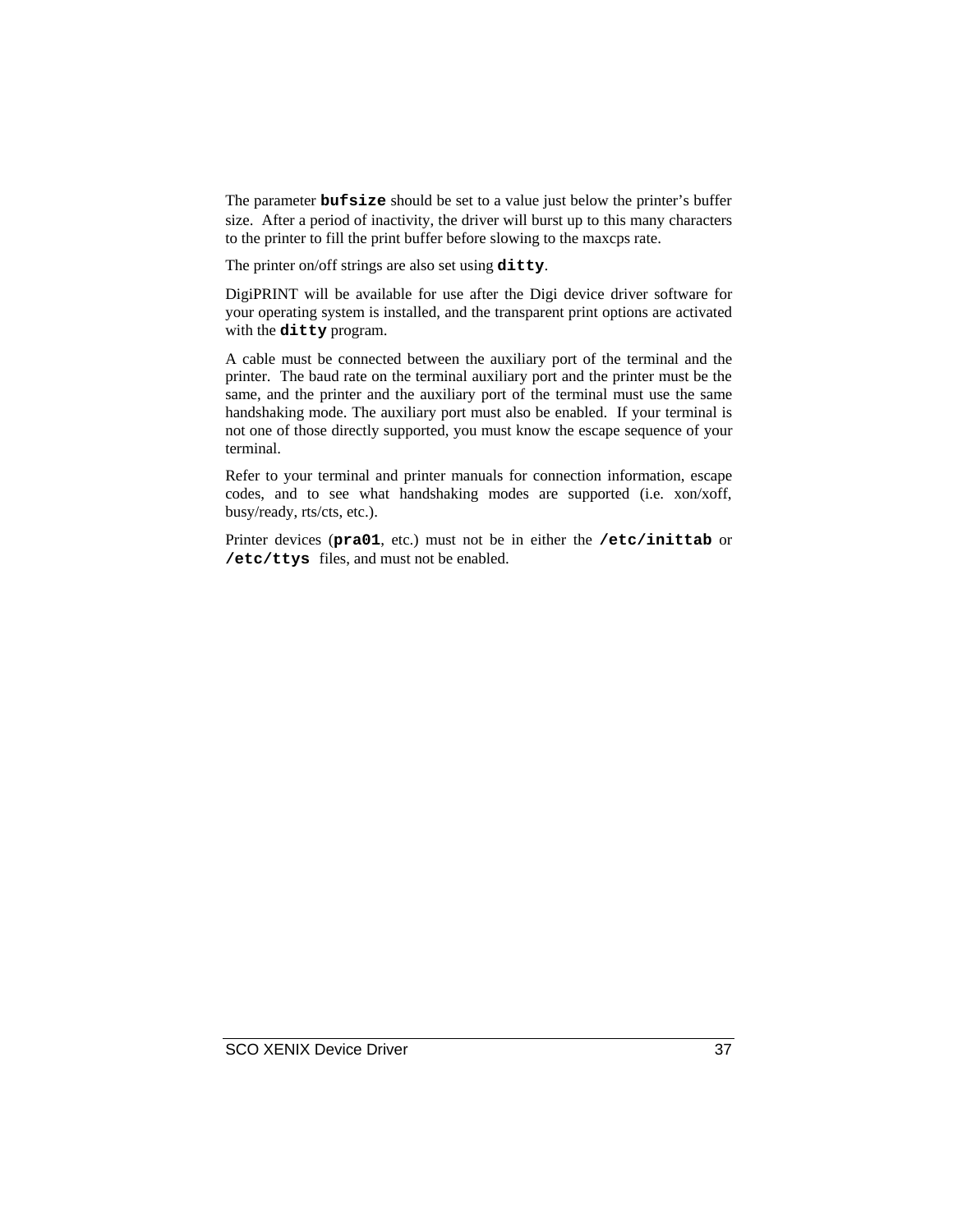### **Transparent Print Activation**

DigiPRINT is activated with **ditty**. The **ditty** program configures the Digi tty device driver for transparent print options. (See *Setting Terminal Options with ditty* for a complete description of the **ditty** command.) The **ditty** command must be run each time the machine is booted. Usually, the best way to do this is by adding **ditty** commands to your **etc/rc** system initialization file. (Put them in a text file in the directory **/etc/rc.d/8**—See your System Administrators Guide for details.) Alternatively, you may include the **ditty** command sequence in your **.login** or **.profile** files, to ensure that DigiPRINT is activated when you log in. Your System Administrator can help you edit these files. The pathname for **ditty** is **/usr/bin/ditty**.

DigiPRINT transparent print Options are set using the **ditty** program in the following manner:

**ditty** [ **-a** ] [ *option(s)* ] *port*

The command line options are:

| $max$ cps $n$ | Sets the maximum Characters Per Second (CPS) rate at which<br>characters are output to the transparent print device. See<br>Setting Terminal Options with ditty (page 30) for more<br>information. |
|---------------|----------------------------------------------------------------------------------------------------------------------------------------------------------------------------------------------------|
| maxchar n     | Sets the maximum number of transparent print characters the<br>driver will place in the output queue. See Setting Terminal<br>Options with ditty for more information.                             |
| but size n    | Sets the driver's estimate of the size of the transparent<br>printer's input buffer. See Setting Terminal Options with ditty<br>for more information.                                              |
| onstr s       | Sets the terminal escape sequence to turn the transparent<br>printer on. An arbitrary octal character xxx may be given as<br>\xxx.                                                                 |
| offstr $s$    | Sets the terminal escape sequence to turn the transparent<br>printer off. An arbitrary octal character xxx may be given as<br>\xxx.                                                                |
| term $t$      | Specifies the terminal type. See Setting Terminal Options with<br><i>ditty</i> for more information.                                                                                               |
| port          | Specifies the tty device.                                                                                                                                                                          |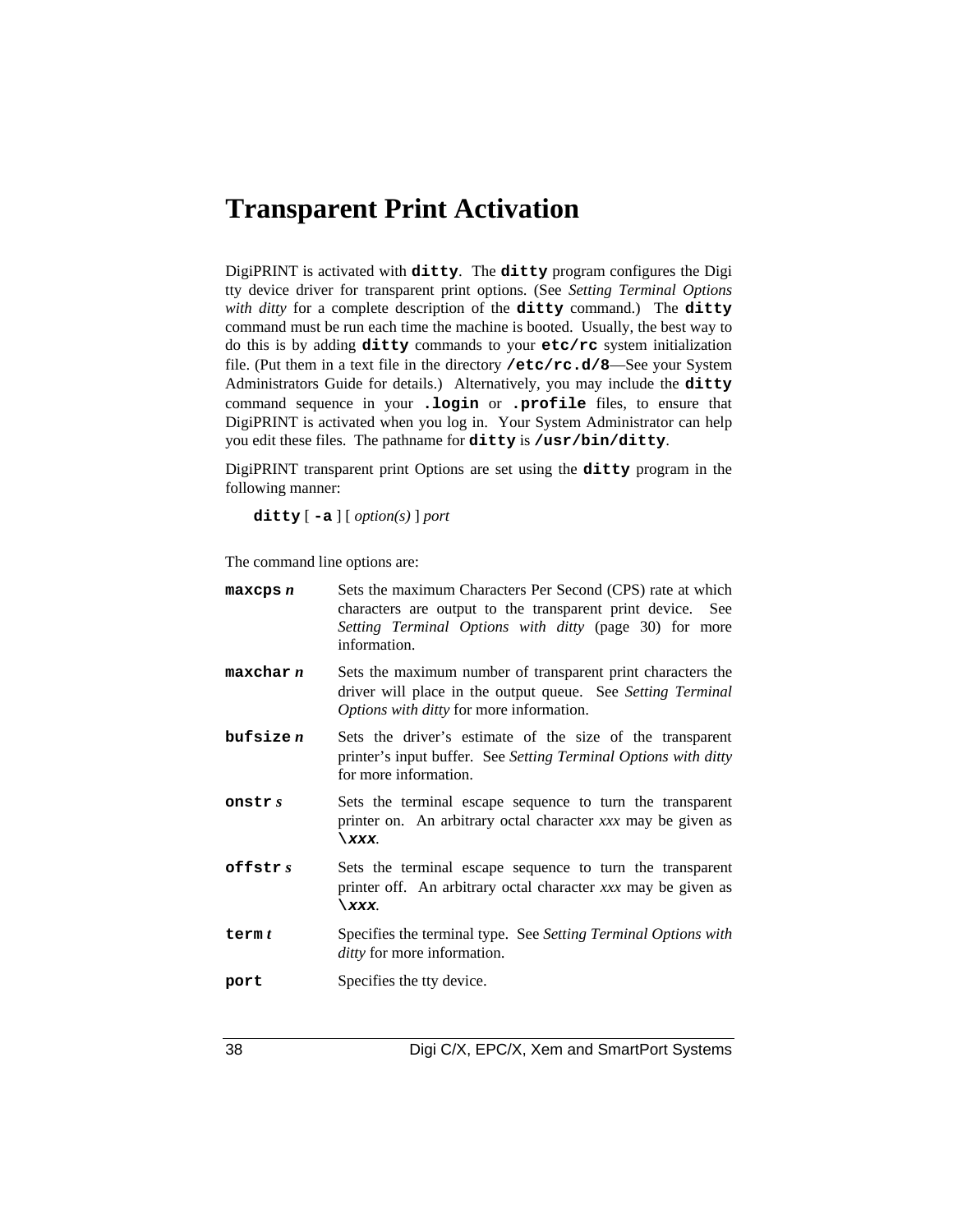Now data can be sent to your printer via the printer devices.

Example: **cat** *filename* **> /dev/pra01**

### **ditty Examples**

### **Example 1:**

The following command configures the DigiPRINT options for a DEC VT100 terminal connected to **/dev/ttya01**. (Note that the printer uses **/dev/pra01**). **maxcps**, **maxchar** and **bufsize** are left to defaults. Type:

**ditty term vt100 /dev/ttya01**

### **Example 2:**

The following example uses **onstr** and **offstr** arguments. (This sets the terminal to use ANSI Standard.) Again **maxcps**, **maxchar**, and **bufsize** are defaults. Type:

**ditty onstr "\033[5i" offstr "\033[4i" /dev/ttya01**

#### **Example 3:**

This example command sets the DigiPRINT option for a WYSE30 terminal, with **maxcps** of 75, a **maxchar** of 100, and a printer buffer size, **bufsize**, of 1000. Type (all on one line, with a carriage return at the end only):

**ditty term wyse30 maxcps 75 maxchar 100 bufsize 1000 /dev/ttya01**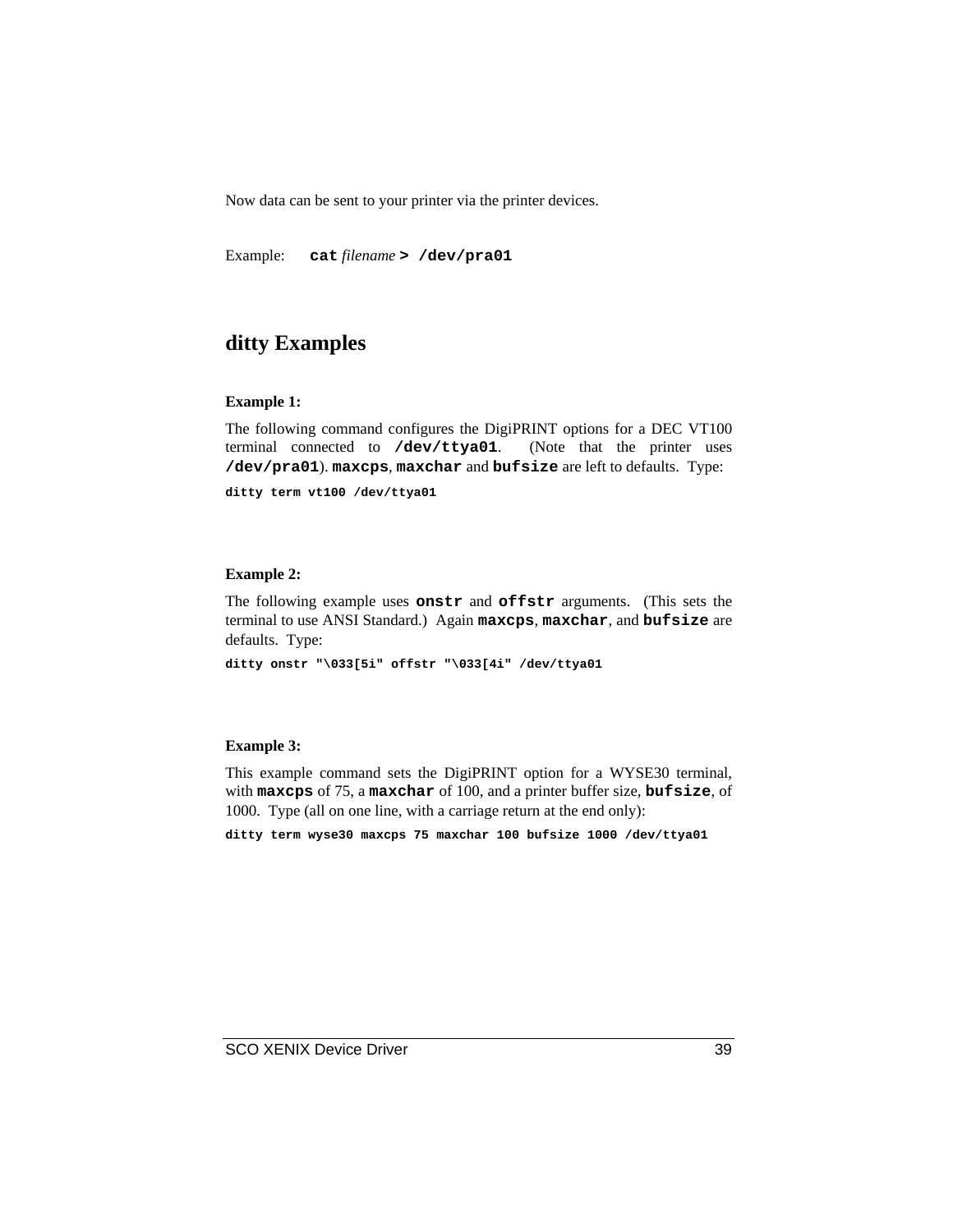### **DigiSCREEN Multiple Screen Utility**

(Also see **dsinfo**, on page 44.)

### **Description and Theory of Operation**

DigiSCREEN is a utility that allows a single physical terminal to be connected to several virtual terminal sessions (*screens*) at one time. It is mainly intended for use with terminals that have two or more pages of screen memory. With such terminals, switching between virtual screens will also switch between physical terminal screen pages, allowing each virtual screen's image to be saved and restored. On terminals without multiple pages of screen memory, DigiSCREEN can still be used to switch among virtual screen sessions, although the appearance of the screen will not be maintained when switching screens.

**Note:** For full support of DigiSCREEN, your terminal must be able to switch internal screen pages on command *and must remember the cursor position for each page*. While DigiSCREEN will work on both smart and dumb terminals, screen images are not saved during screen changes on dumb terminals. DigiSCREEN also supports terminals connected to two or more computers through separate serial ports.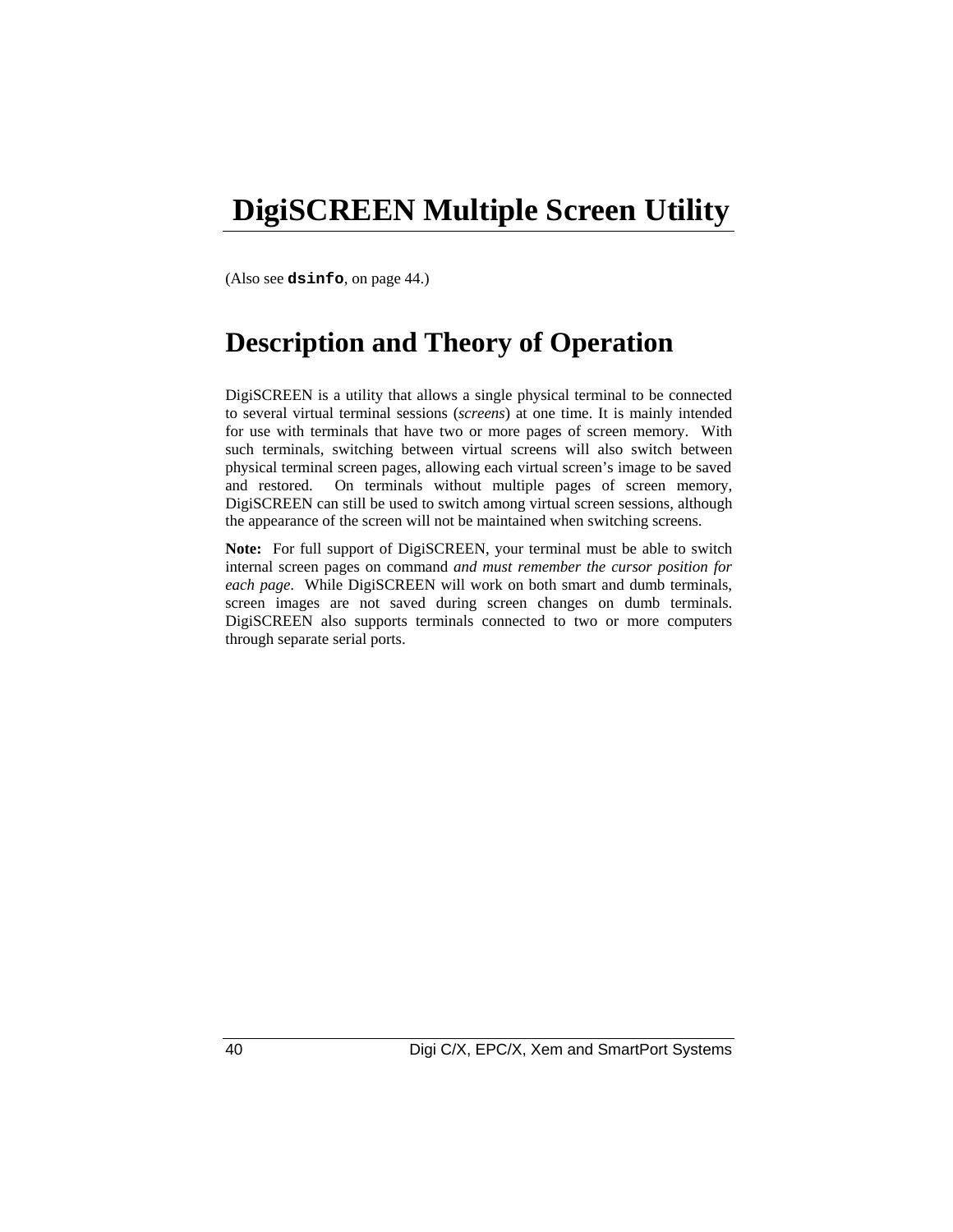### **Options**

DigiSCREEN is called with the following format:

**dscreen** [ **-i** *infofile* ] [ **-t** *termtype* ]

If *infofile* is specified, it will be used as the source of terminal configuration information. Otherwise, if the environment variable **DSINFO** is defined (e.g. by placing a command like **DSINFO=/etc/my\_infofile** in **.profile**), it specifies the name of the file to be used as the source of terminal configuration information. If neither *infofile* nor **DSINFO** is specified, the configuration information is read from the file **/etc/dsinfo**. This option is used to define a different set of keys to be used with DigiSCREEN, e.g. when the originally defined DigiSCREEN keys conflict with an application one wishes to use.

The terminal type is used to select which entry in the *infofile* (default **/etc/dsinfo**) is used to describe the terminal. If the desired terminal type does not match the setting of the **TERM** environment variable (again, for alternate key mappings), it can be specified as *termtype* with the **-t** option.

**Command Line Examples:**

**dscreen dscreen -i /etc/my\_infofile -t tvi925**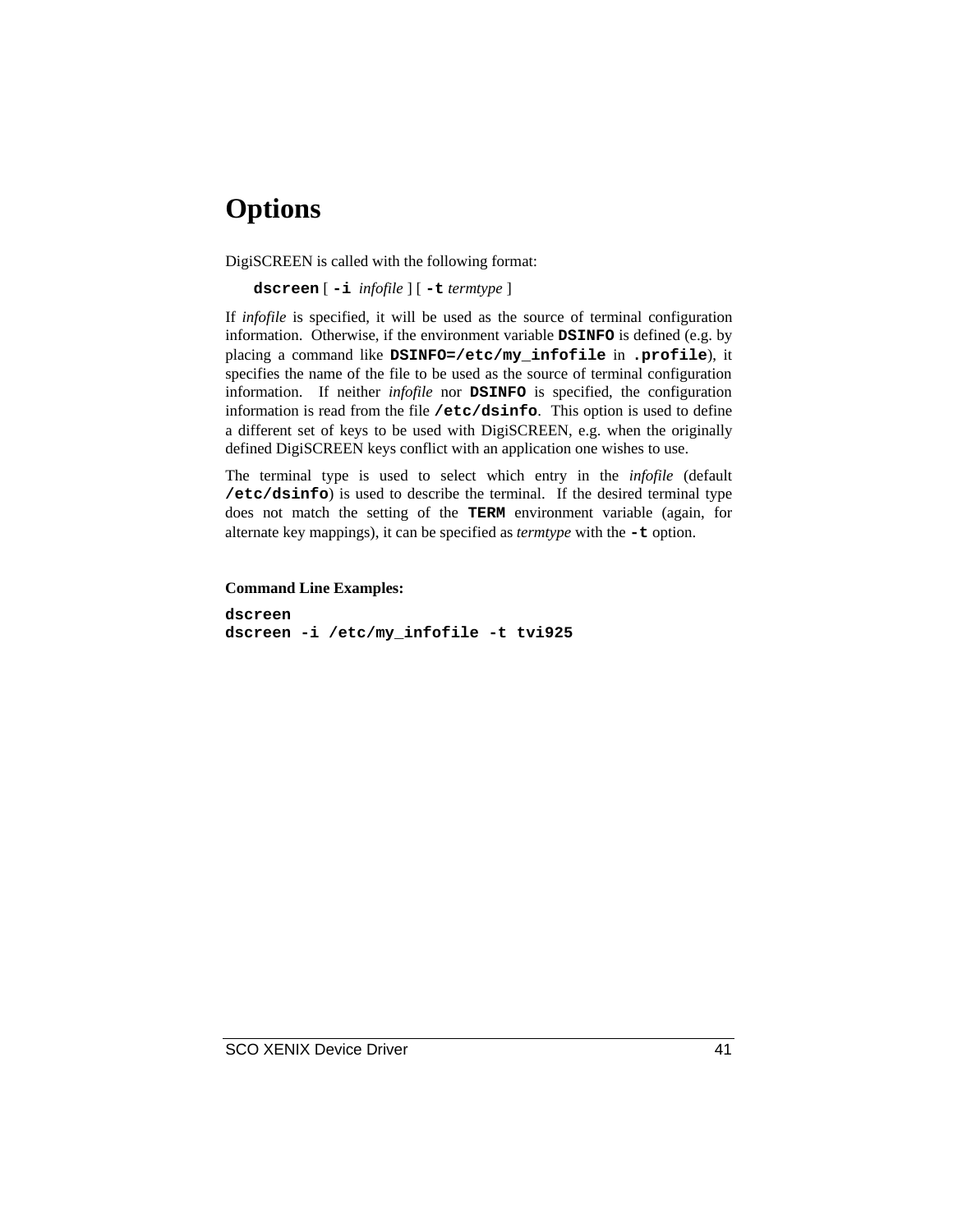### **Using DigiSCREEN**

When DigiSCREEN is run, it starts up one virtual screen. Some of the keys on the terminal keyboard will not be passed through to the virtual screen; instead, DigiSCREEN will intercept these keys and perform certain actions when they are pressed. The actions include select a specific screen, block all input and output, start a new screen, end DigiSCREEN (exit code 0), quit DigiSCREEN (exit code 1), switch to the previous screen, and list the DigiSCREEN keys and what they do. Which function each key performs is dependent upon the terminal and the terminal description in the **dsinfo** file.

When a new virtual screen is created, it is assigned to a select key. When this key is pressed, DigiSCREEN will switch the physical terminal to the video page associated with the particular virtual screen and direct all input and output to go between the physical terminal and the virtual screen. Each virtual screen must have a select key; once all of the select keys defined in the **dsinfo** file have virtual screens assigned to them, no more screens may be created. Individual screen sessions will end when the original shell process exits, and this will free the associated select key for use with another virtual screen. DigiSCREEN exits when there are no more active screens.

Block keys can be used to stop output (in a fashion similar to  $\langle$ Ctrl-S $>$  when using "**ixon**" flow control). However, the true purpose of these keys is to allow for transparently setting up terminal sessions on two computers using a terminal that has two serial ports. See **dsinfo** (page 44) for more information.

Pressing a new screen key will create a new screen and assign it to one of the select keys, unless one of the necessary resources is exhausted. Each new screen requires a select key as defined in the **dsinfo** file, a DigiSCREEN pseudo terminal device, enough memory for the various structures used to keep track of the screen, and a process to run the shell. If any of these are not available, the new screen operation will fail and print a message indicating the reason for the failure.

Pressing an end key will send a SIGHUP signal to all the screen sessions, clean up, and exit with a status of 0. Pressing a quit key will perform the same actions, but will exit with a status of 1.

Pressing a previous key will switch the terminal to the screen that was last displayed.

Pressing a list key will cause a list of the keys recognized by DigiSCREEN and their actions to be displayed on the terminal. When DigiSCREEN starts a new screen, it will display the message "Press *KEY* for help" (where *KEY* is the name of the list key) if there is a list key defined.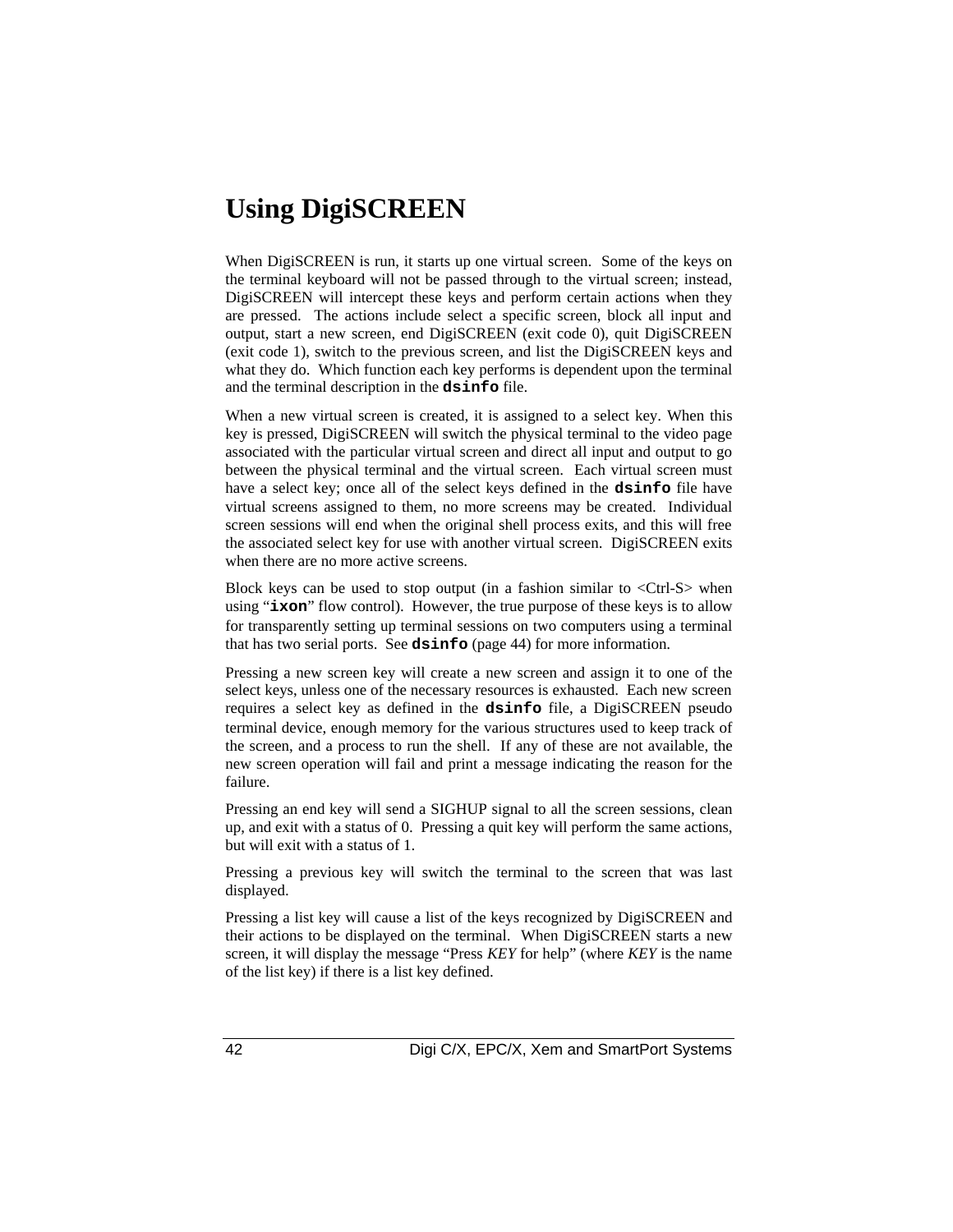### **Dynamic Screen Assignment**

Normally, the terminal description entry in the **dsinfo** file will have the same number of screen selection keys as the terminal has physical screen pages. However, if more screen selection keys are defined than the number of physical screen pages defined, DigiSCREEN will dynamically assign physical screen pages to virtual screens. When a virtual screen that doesn't have an associated page of screen memory in the terminal is selected, DigiSCREEN assigns the least recently used physical screen to the virtual screen. When this occurs, some sort of indication is given that the physical screen is connected to a different virtual screen; for instance, the screen may be cleared. Using a terminal that has only one physical screen is the simplest case of this; the one screen is shared between all virtual screens.

Notes:

- Avoid switching screens when the screen is being written to; you may interrupt an escape sequence and leave the terminal in an unknown state.
- Even if your terminal saves the cursor position for individual screens, it may not save other states such as insert mode, inverse video, etc. If this is the case in your situation, make sure you are not in any such mode when you switch screens.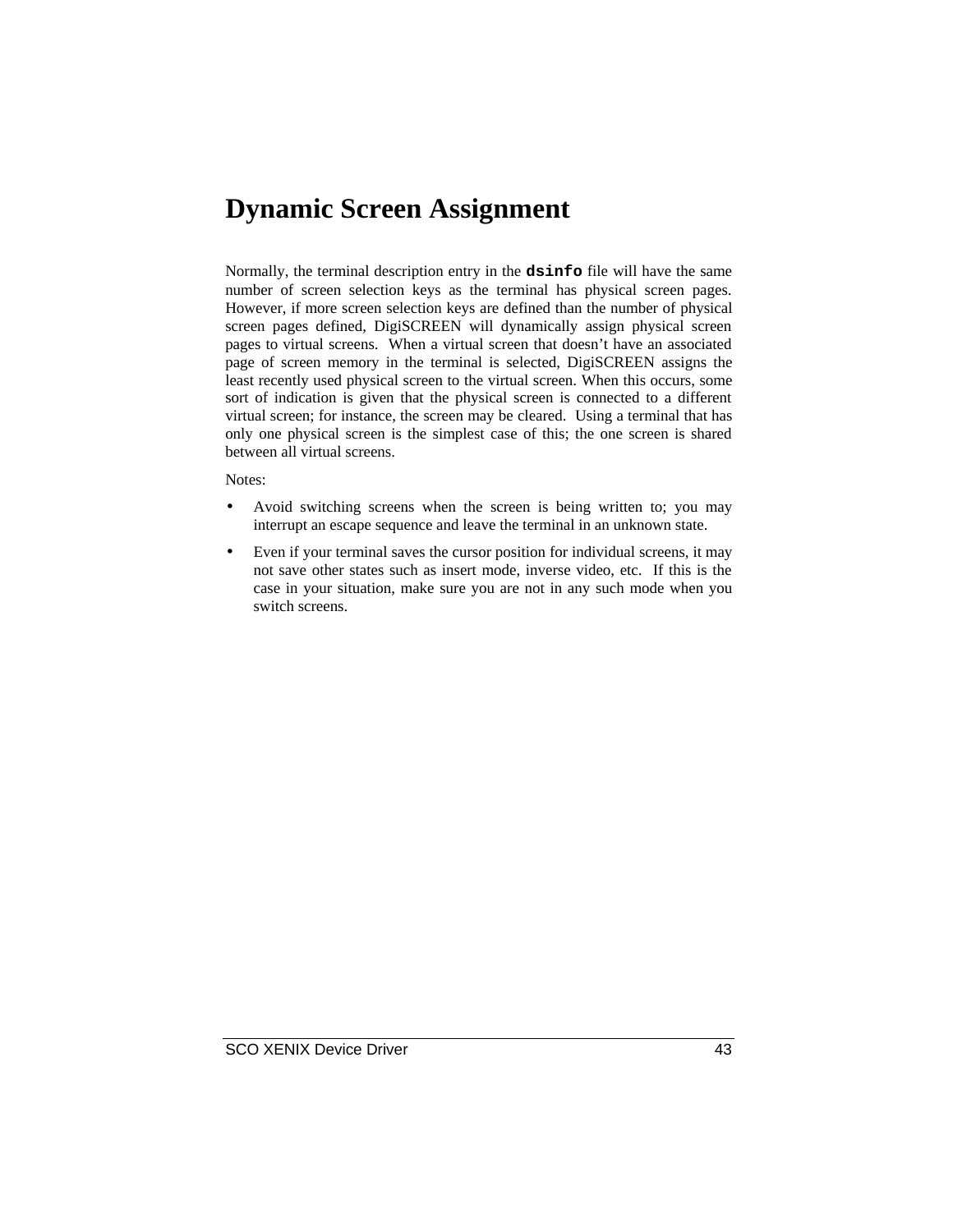### **DSINFO DigiSCREEN Information File**

### **Description**

**dsinfo** is a database of terminal descriptions used by **dscreen** (DigiSCREEN). The information in the descriptions include what keys are to be used by DigiSCREEN and what functions they perform, how many pages of screen memory the terminal has, and what code sequences are sent/received to use these features.

### **Entry Format**

Entries in **dsinfo** consist of a number of comma separated fields. The first field is a list of alternate names for the terminal, separated by "**|**" characters.

The remaining fields are strings describing the capabilities of the terminal to DigiSCREEN. Within these strings, the following escape codes are recognized:

|              | $\mathbb{E}$ , $\mathbb{E}$ escape character                |  |
|--------------|-------------------------------------------------------------|--|
|              | $\n\lambda$ , $\lambda$ newline (a.k.a. linefeed) character |  |
| \r           | carriage return                                             |  |
| ١t           | tab character                                               |  |
| ١b           | backspace character                                         |  |
| ١f           | formfeed character                                          |  |
| ۱s           | space character                                             |  |
| $\sum$       | character with octal value nnn                              |  |
| $\mathbf{r}$ | <ctrl-x> for any appropriate x</ctrl-x>                     |  |
|              |                                                             |  |

Any other character preceded by a backslash will yield the character itself. The strings are entered as *type*=*string*, where *type* is the type of string as listed below, and *string* is the string value.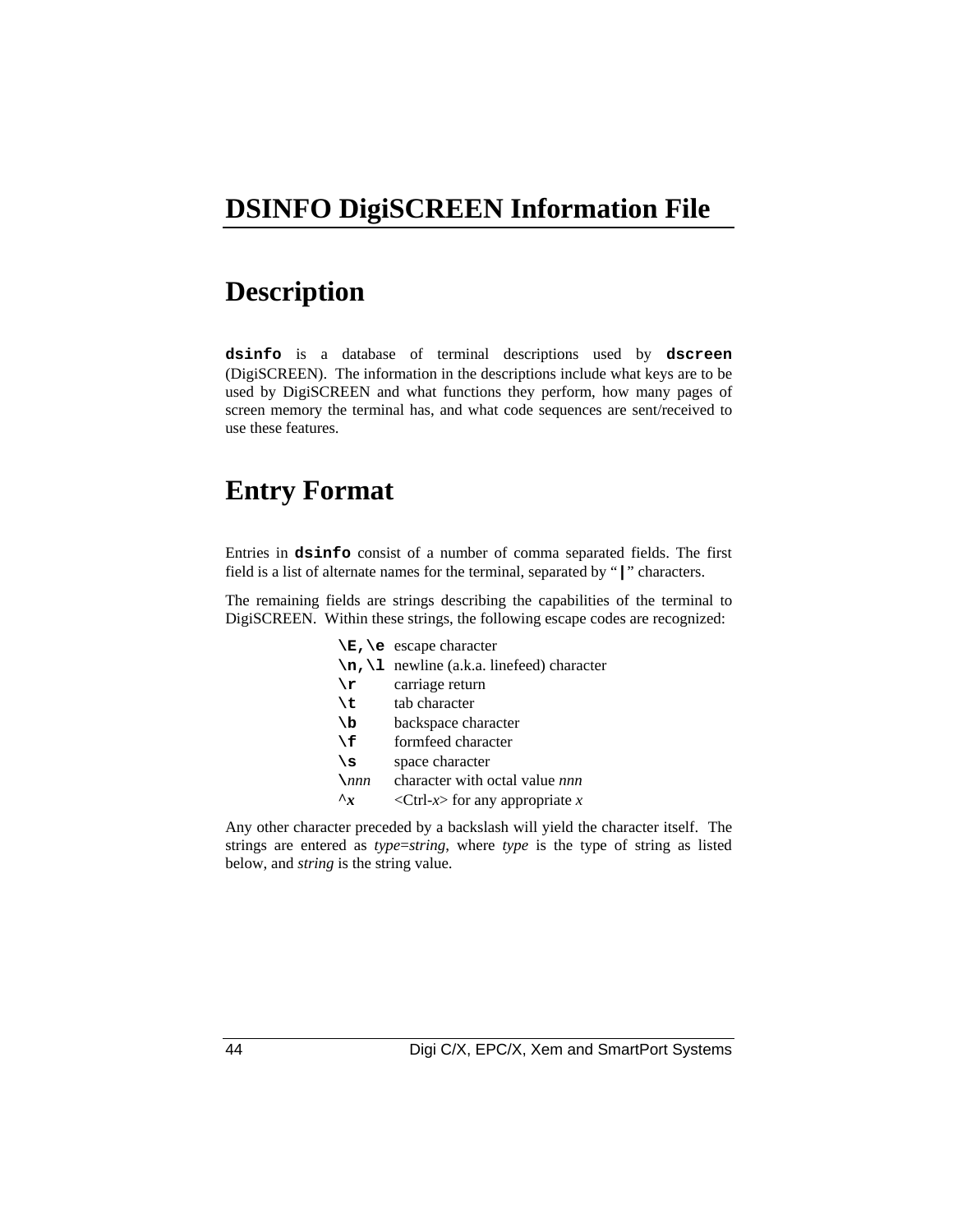### **String Types**

The string types are as follows:

**dsk***x* A string type that starts with "**dsk**" describes a key. The type must be four letters long, and the fourth letter  $x$  indicates what action is taken when the key is received. The key types are:

| <b>Type</b> | Action                                      |
|-------------|---------------------------------------------|
|             | dsks Switch Screens                         |
| dskb        | <b>Block Input and Output</b>               |
| dske        | End DigiSCREEN                              |
|             | dskq Quit DigiSCREEN (non-zero exit status) |
| dskc        | Create New Screen                           |
| dskp        | <b>Switch to Previous Screen</b>            |
| dskl        | List Keys and Actions                       |

Any other key type (a string type **dsk***x* that doesn't end in **s**, **b**, **e**, **q**, **p**, or **l**) will cause no internal dscreen action, but will show up in the key listing and will be recognized and acted upon (see below). A type of **dskn** (**n** for No Operation) is guaranteed not to be used for any function in future versions; it is recommended that this be used when no internal dscreen action is desired. The value string for each key has three substrings, which are separated by "**|**" characters (use "**\|**" to include the "**|**" character in one of the substrings). The first substring is the sequence of characters that the terminal sends when the key is pressed. The second substring is a label for the key that is printed when a list of the keys is presented (for example, "Shift-F1"). The third substring is a sequence of characters that DigiSCREEN sends to the terminal when this key is pressed, before performing the action this key requests.

**dsp** A string type of "**dsp**" describes a physical screen in the terminal. One **dsp** string should be present for each physical screen in the terminal. The value string for each physical screen has two substrings, which are separated by a "**|**" character (again, use "**\|**" to include the "**|**" character in one of the substrings). The first substring should be the sequence of characters to send to the terminal to display and output to the particular physical page on the terminal. The second substring is sent to the terminal any time the page is used for something new. This second substring is usually set to the clear screen sequence. It is sent under two conditions. The first condition is when a new virtual terminal session is being created. The second condition occurs when the user is running more virtual terminals than there are physical screens; if the user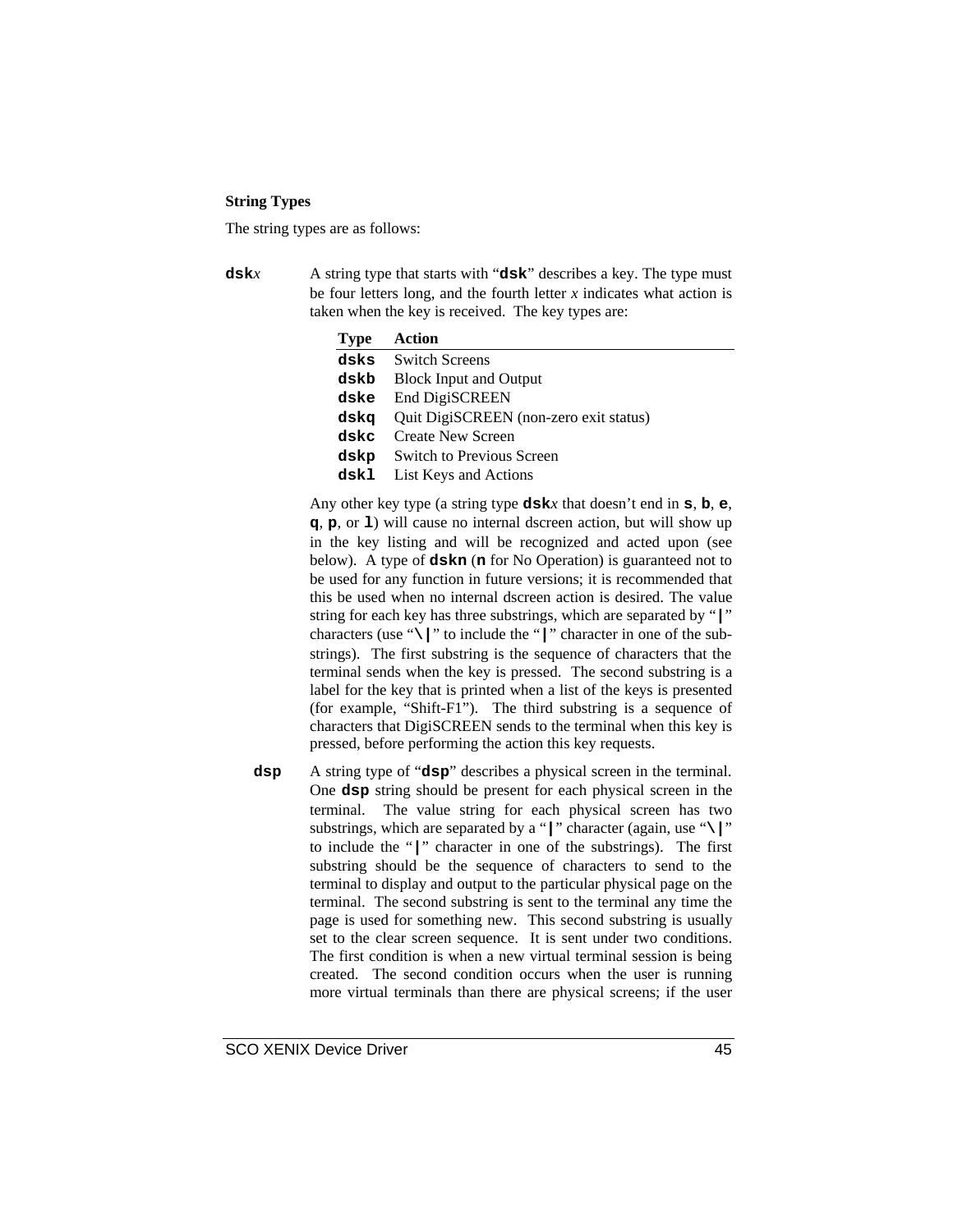selects a virtual terminal such that DigiSCREEN has to re-use one of the physical screens, it will send this sequence to the screen to indicate to the user that the screen contents don't match the output of the virtual terminal to which it is connected. Note that running with more virtual terminals than physical screens can be quite confusing and is not particularly recommended; it can be avoided by defining no more screen selection keys ("**dsks=...**") than physical screens ("**dsp=...**") in the **dsinfo** entry.

**dst** A string with a type of "**dst**" adjusts DigiSCREEN's input timeout. The value of the string should be a decimal number. The timeout value is in tenths of a second, and has a maximum value of 255. The default timeout value is 1 (or .1 seconds). When DigiSCREEN recognizes a prefix of an input key sequence but doesn't have all the characters of the sequence, it waits for more characters. If the timeout occurs before more characters are received, the characters are sent on to the virtual screen and DigiSCREEN will not consider these characters as part of an input key sequence. It may be necessary to raise this value if one or more of the "keys" DigiSCREEN is to trigger on is actually a number of keystrokes (i.e. assigning Ctrl-Z 1, Ctrl-Z 2, Ctrl-Z 3, etc. for screen selection, Ctrl-Z N for new screen and so on).

#### **Example 1**

The following example entry is for a Wyse 60 with three screens:

```
wy60|wyse60|wyse model 60,
          dsks=^A`^M|Shift-F1|,
          dsks=^Aa^M|Shift-F2|,
          dsks=^Ab^M|Shift-F3|,
          dskc=\200|Ctrl-F1|,
          dske=\201|Ctrl-F2|\Ew0\E+,
          dskl=\202|Ctrl-F3|,
          dsp=\Ew0|\E+,
         dsp=\E{w1|\E{+},
         dsp=\Ew2|\E+,
```
With this entry, <Shift-F1> through <Shift-F3> are used for selecting screens 1 through 3, respectively. <Ctrl-F1> will create a new screen, <Ctrl-F2> will send " $\langle ESC \rangle$  w 0  $\langle ESC \rangle$  +" to the screen (switching to window 0 and clearing the screen) and then end dscreen, and <Ctrl-F3> will list the keys and their functions. The three physical screens are displayed by sending "<ESC> w 0", "<ESC> w 1", and "<ESC> w 2." Each time a physical screen is used for a new screen, the sequence " $<$ ESC $>$  +" will be sent to the terminal, which will clear the screen.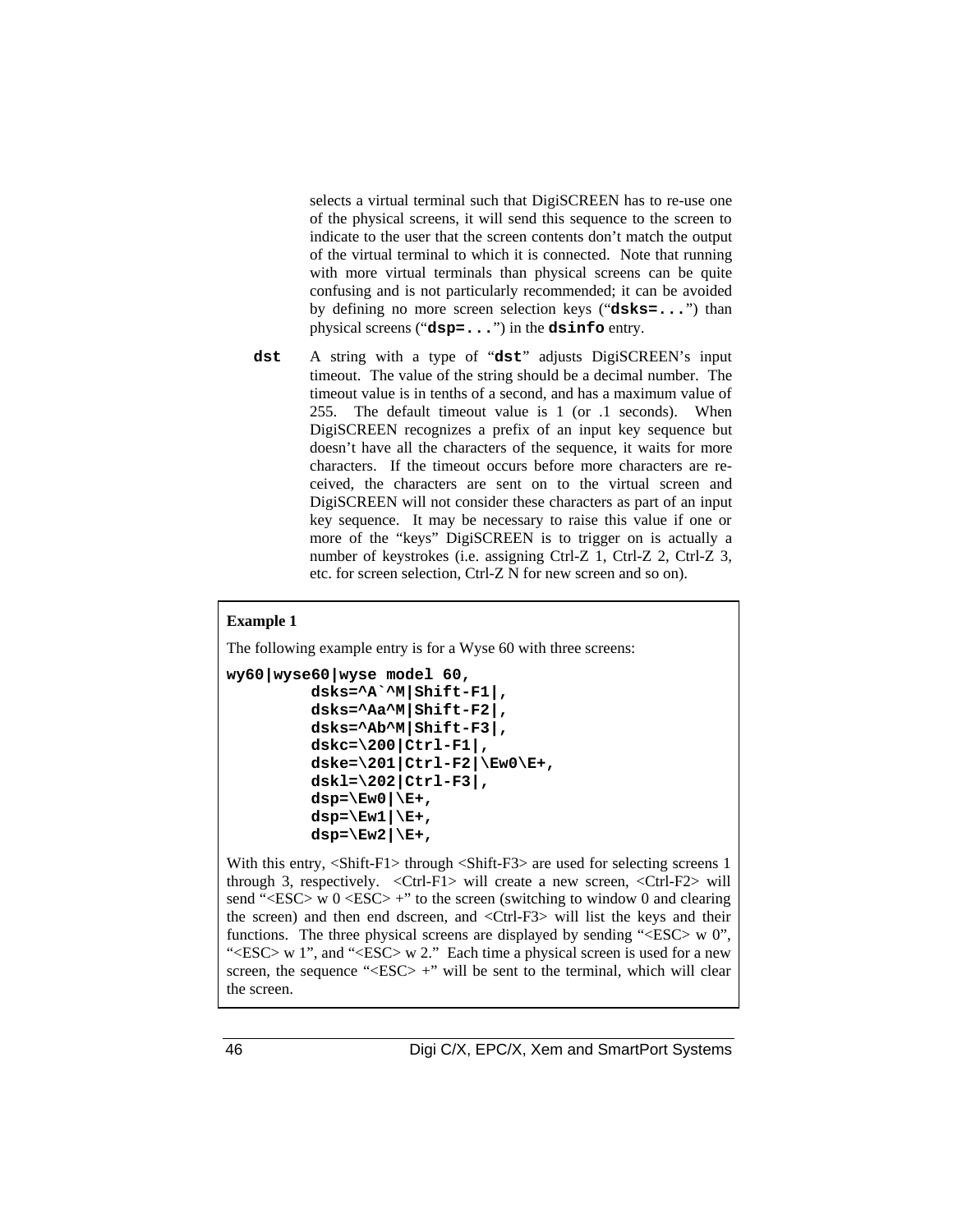### **Example 2**

This example is, again, for a Wyse 60 with three screens, but one of the screens is on a second computer communicating through the second serial port on the terminal:

```
wy60-1|wyse60-1|wyse model 60 - first serial port,
           dsks=^A`^M|Shift-F1|,
           dsks=^Aa^M|Shift-F2|,
           dskb=^Ab^M|Shift-F3|\Ed#^Ab\r^T\Ee9,
           dskc=\200|Ctrl-F1|,
           dske=\201|Ctrl-F2|\Ed#\201^T\Ew0\E+,
           dskl=\202|Ctrl-F3|,
           dsp=\Ew0|\E+,dsp=\Ew1|\E+,
wy60-2|wyse60-2|wyse model 60 - second serial port,
           dskb=^A`^M|Shift-F1|\Ed#^A`\r^T\Ee8,
           dskb=^Aa^M|Shift-F2|\Ed#^Aa\r^T\Ee8,
           dsks=^Ab^M|Shift-F3|,
           dskc=\200|Ctrl-F1|,
           dske=\201|Ctrl-F2|\Ed#\201^T\Ew0\E+,
           dskl=\202|Ctrl-F3|,
           dsp=\Ew2|\E+,
```
For this setup to work, DigiSCREEN must be run on both computers, with terminal type **wy60-1** on the first computer and terminal type **wy60-2** on the second computer (using the **-t** option to DigiSCREEN). The **wy60-1** entry will be examined first.

The first two key entries are unchanged from the original wy60 entry. The third key, however, has type "**dskb**," which means block both input and output. When this key is pressed, the sequence "<BSC> d  $#$  <Ctrl-A> b <CR> <Ctrl-T>  $\langle ESC \rangle$  e 9" is sent to the terminal; after this output is blocked and DigiSCREEN continues scanning input for key sequences but discards all other input.

The effects caused by the sequence sent to the terminal contain the real magic here. The sequence "**<ESC> d** #" puts the terminal in "Transparent Print" Mode," which echoes all characters up to a **<Ctrl-T>** out the other serial port. The characters "**<Ctrl-A> b <CR>**" are sent out the other serial port, informing the **dscreen** process on the other computer that it should activate the window associated with the **<Shift-F3>** key. The "**<Ctrl-T>**" takes the terminal out of the Transparent Print mode, and the sequence "**<ESC> e 9**" tells the terminal to switch to the other ("AUX") serial port for data communications.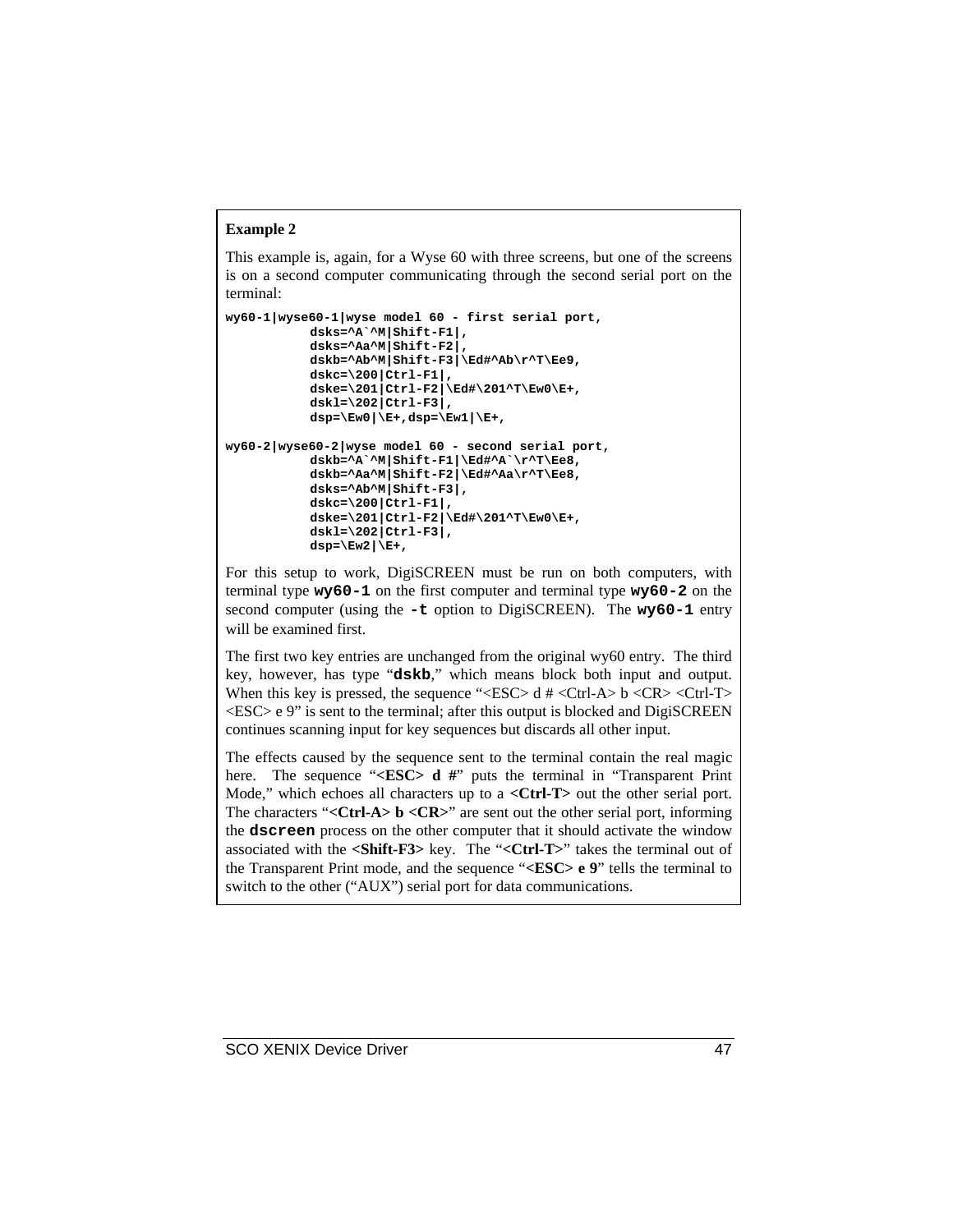At this point the other computer takes over and sends an "**<ESC> w 2**" to switch to the third physical screen, and then resumes normal communication.

The wy60-2 entry follows the same general pattern for keys **<Shift-F1>** and **<Shift-F2>**: switch to transparent print mode; send function key string to other computer; switch transparent print off; and switch to the other serial port. The end key (**<Ctrl-F2>**) works the same for both computers; it sends the end key sequence to the other computer through the transparent print mechanism, switches the terminal to window 0, clears the screen, then exits.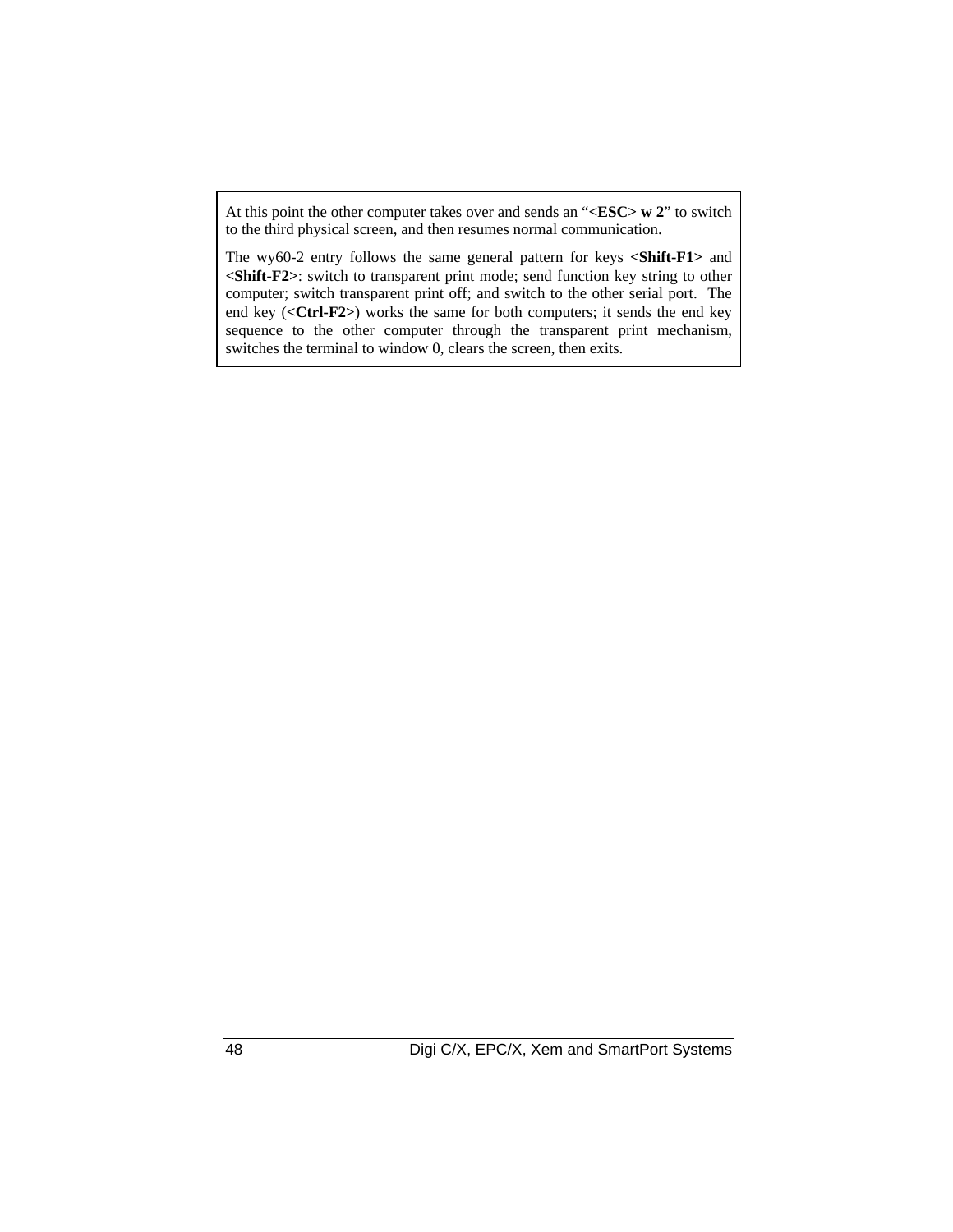### **Error Messages**

The following error messages are generated by the driver:

**WARNING Driver memory allocation failed for EPC/X Host Adapter at port 0x0108**

#### *What it means:*

The operating system would not allocate memory to the driver.

*Action to take:*

Adjust kernel resources.

**WARNING PC/Xem at port 0x0104 not resetting, check switch settings**

```
%epca - board 1 not found
```
**%epca - no host adapters found**

#### *What it means:*

The board doesn't respond to reset, or, in EISA and Micro Channel machines, cannot be detected. Board may not be installed, or may be installed incorrectly.

#### *Action to take:*

Make sure the board is fully seated in the slot. Make sure the board settings and the driver settings match. Potential hardware problem.

**WARNING No memory at 0xd8000 for PC/Xem at port 0x0104, check configuration**

#### *What it means:*

The driver cannot read the board's dual ported memory.

#### *Action to take:*

Make sure the board is fully seated in the slot. Make sure the board settings and the driver settings match. Make sure there is no memory contention with other devices. Potential hardware problem.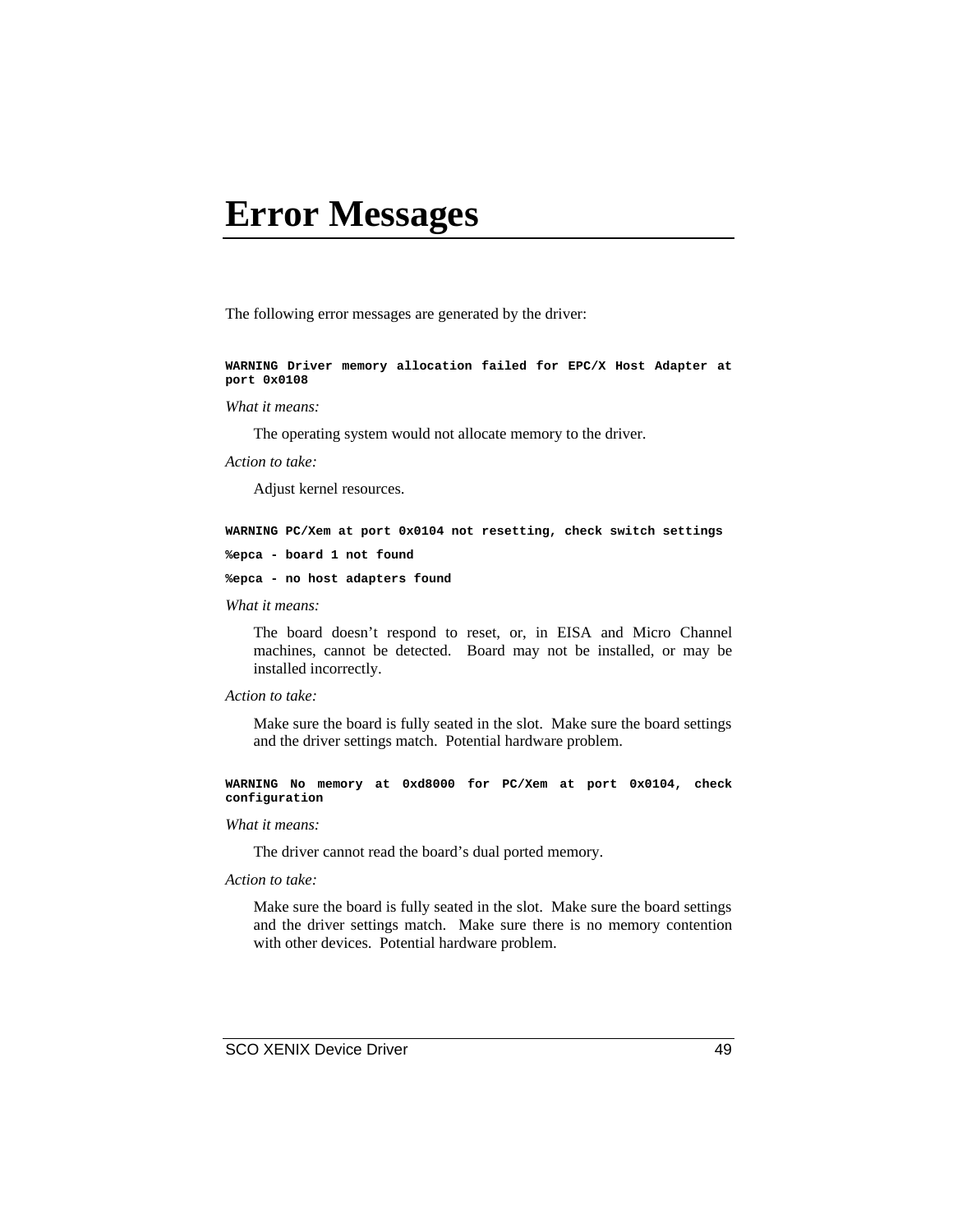#### **WARNING C/X Host Adapter at port 0x0108 failed diagnostics**

#### *What it means:*

The driver encountered an error executing on-board BIOS.

#### *Action to take:*

Make sure there is no memory contention with other devices. Potential software problem. Potential hardware problem.

#### **WARNING FEPOS for EPC/X Host Adapter at port 0x0108 not functioning**

#### *What it means:*

 The driver encountered an error executing on-board FEPOS. Seen after system goes into multi-user mode.

#### *Action to take:*

Make sure there is no memory contention with other devices. Potential software problem. Potential hardware problem.

#### **WARNING PC/Xem at port 0x0104 failure**

#### *What it means:*

The driver discovered the FEPOS has encountered non-recoverable errors. Seen after boot time, during normal operation of the system.

#### *Action to take:*

Make sure there is no memory contention with other devices. Potential software problem. Potential hardware problem.

Reboot the machine. If the host adapter has suffered a catastrophic error, it will probably fail diagnostics during reboot.

If the problem is transient, the board may function correctly for a period of time before this message recurs. Please make a note of the conditions that cause this error and report them to Digi Technical Support.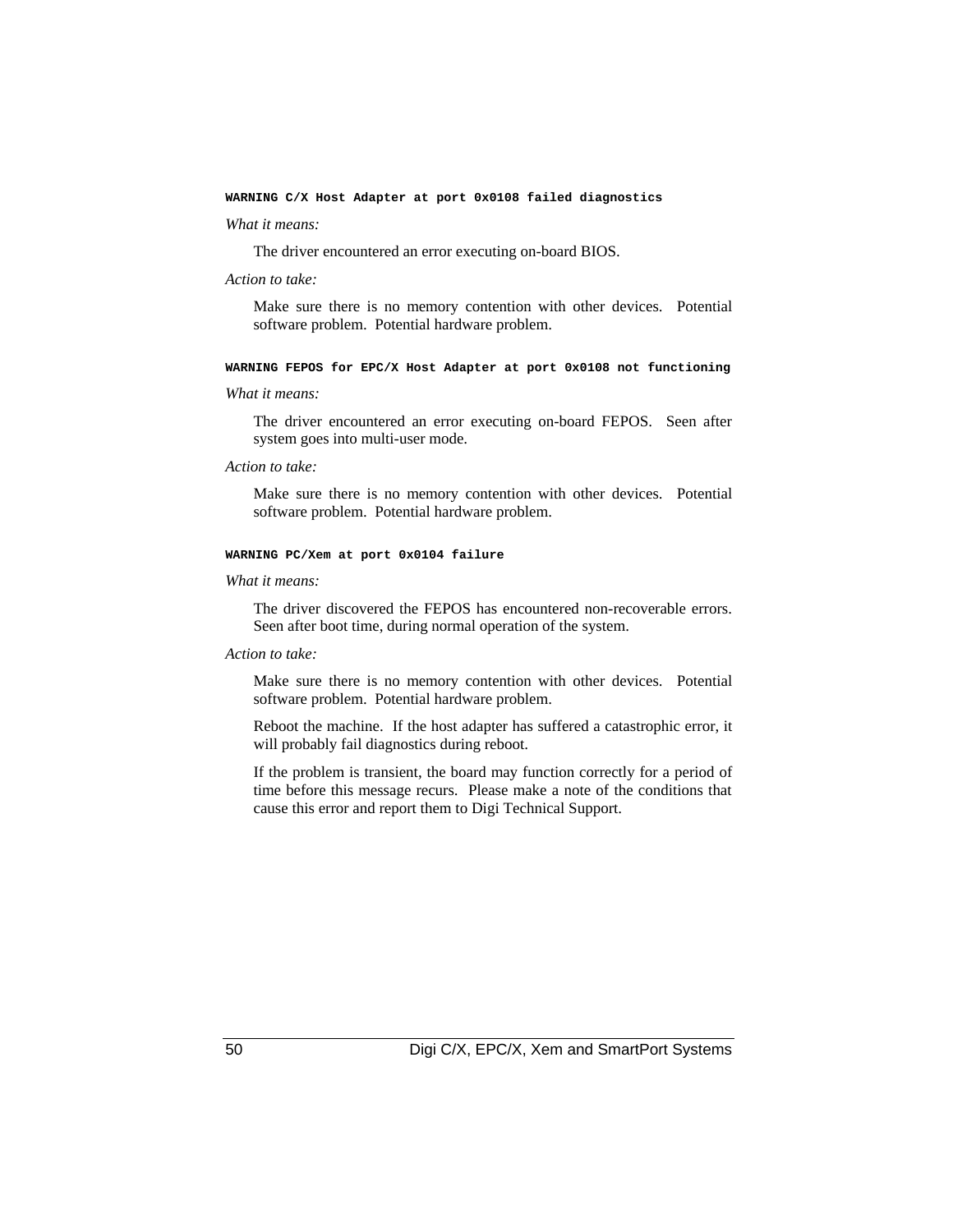**xxevent (000000) cmd 00000000, port 00000002, b0 00000000, b1 00000000**

**epcaassert line=nnnn \*various messages\***

What it means:

The driver has encountered a situation that is not supposed to be possible. Possible hardware problem. Possible software problem.

Action to take:

Write down the exact error message, and call Digi Technical Support.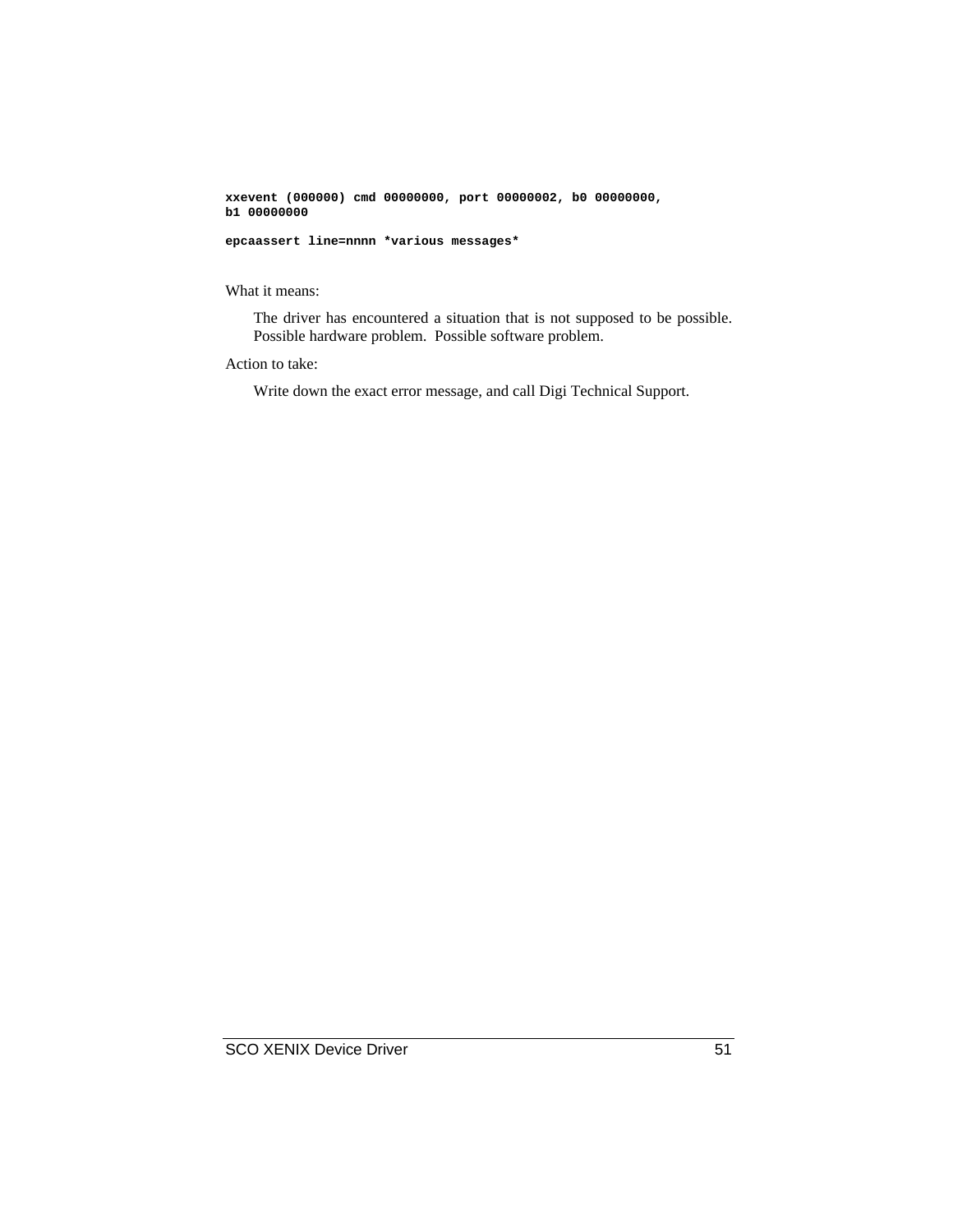### **The Digi Bulletin Board System**

Digi provides an electronic bulletin board service (BBS) for our customers. This bulletin board provides general and technical information about Digi's products.

The Digi BBS allows users to download software drivers as soon as they become available. There is also a feature to allow users with problems or questions about Digi products to leave messages to Digi Technical Support.

Using the Digi BBS is easy. Simply dial **(612) 912-4800**. In Europe, dial **+49 221 9205211**; in Asia, dial **+65 735 2460**.

The recommended modem communications parameters are 8 bits, no parity and one stop bit (**8 N 1**). Other settings may also work.

Download protocols include Zmodem, Xmodem, Ymodem, Kermit and others.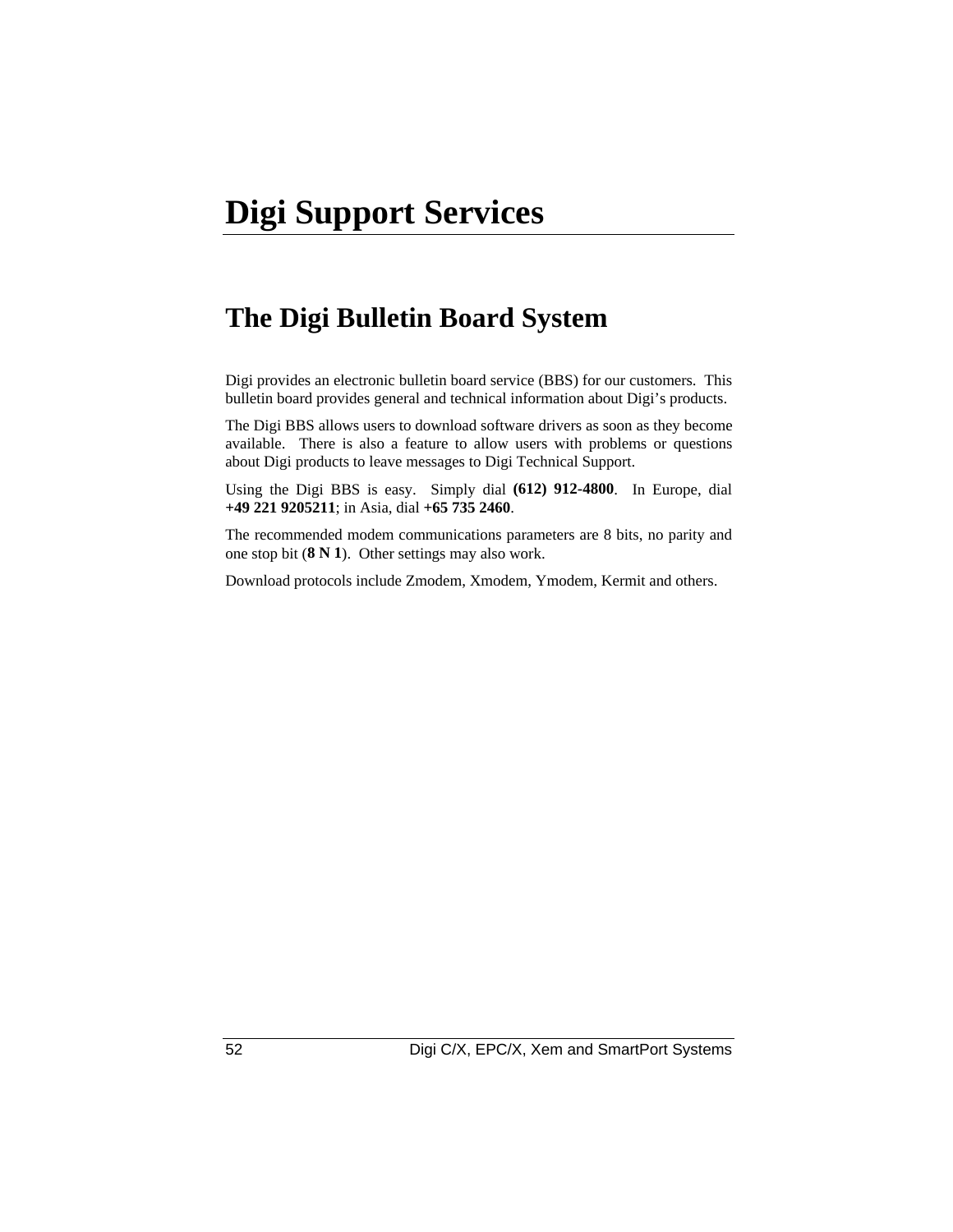### **Internet FTP Server**

Digi has set up an Anonymous FTP server for those with access to the Internet network. The address is **ftp.dgii.com**. Log in as **anonymous**, and enter your E-mail address when asked for a password. Drivers and installation tips are located in the **/drivers** directory. A text file, **download.doc**, gives information on uncompressing the files after downloading. Tip: Be sure to enter "bin" before downloading, to ensure binary transfer of files.

### **World Wide Web Server**

Product information, manuals, new product announcements, programs, application stories and more can be obtained through the World Wide Web. Our address is **http://www.dgii.com**.

### **DigiFACTs FaxBack Server**

Manuals and technical information can also be obtained by FAX. To use the FaxBack server, simply call (612) 912-4990 on a touch tone phone.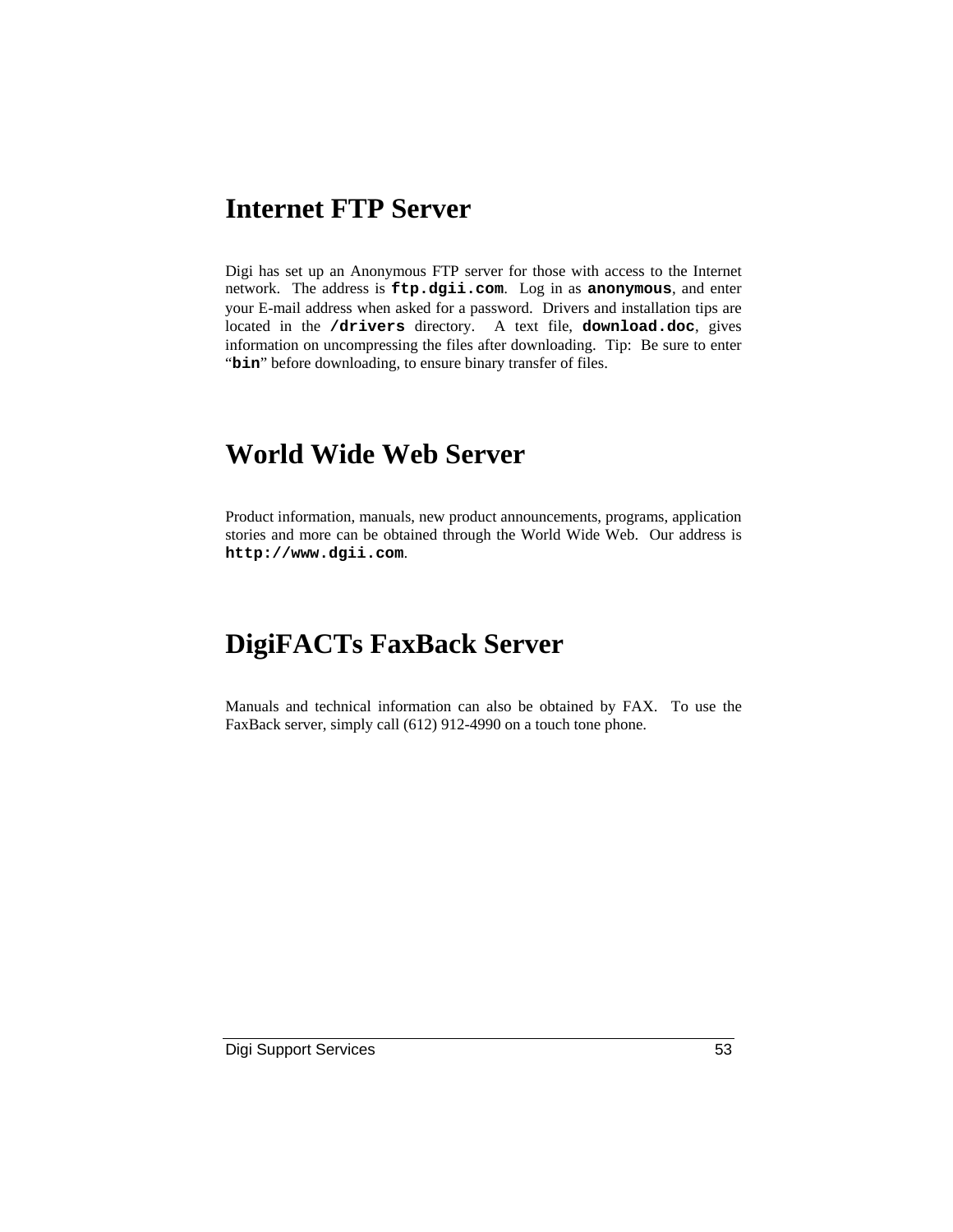## **Information About Your System**

| Make, model and clock speed of your computer:<br><u>Letting and the speed of your computer:</u><br>How much RAM does your computer have?<br><u>Letting and the set of the set of the set of the set of the set of the set of the set of the set of the set of the set of the set of the set of the set of the set of the set of the s</u> |                             |                                      |  |  |  |                  |  |                                        |  |
|-------------------------------------------------------------------------------------------------------------------------------------------------------------------------------------------------------------------------------------------------------------------------------------------------------------------------------------------|-----------------------------|--------------------------------------|--|--|--|------------------|--|----------------------------------------|--|
|                                                                                                                                                                                                                                                                                                                                           |                             |                                      |  |  |  | <b>Hard disk</b> |  | controller: Type: Memory addressed at: |  |
|                                                                                                                                                                                                                                                                                                                                           |                             |                                      |  |  |  |                  |  | I/O port used: IRQ: IRQ:               |  |
|                                                                                                                                                                                                                                                                                                                                           |                             | LAN card: Type: Memory addressed at: |  |  |  |                  |  |                                        |  |
|                                                                                                                                                                                                                                                                                                                                           |                             | I/O port used: IRQ: IRQ:             |  |  |  |                  |  |                                        |  |
|                                                                                                                                                                                                                                                                                                                                           |                             | Other: Type: Memory addressed at:    |  |  |  |                  |  |                                        |  |
|                                                                                                                                                                                                                                                                                                                                           |                             | $I/O$ port used: $IRQ$ :             |  |  |  |                  |  |                                        |  |
|                                                                                                                                                                                                                                                                                                                                           |                             | Operating system: Version: Version:  |  |  |  |                  |  |                                        |  |
|                                                                                                                                                                                                                                                                                                                                           | Digi device driver version: |                                      |  |  |  |                  |  |                                        |  |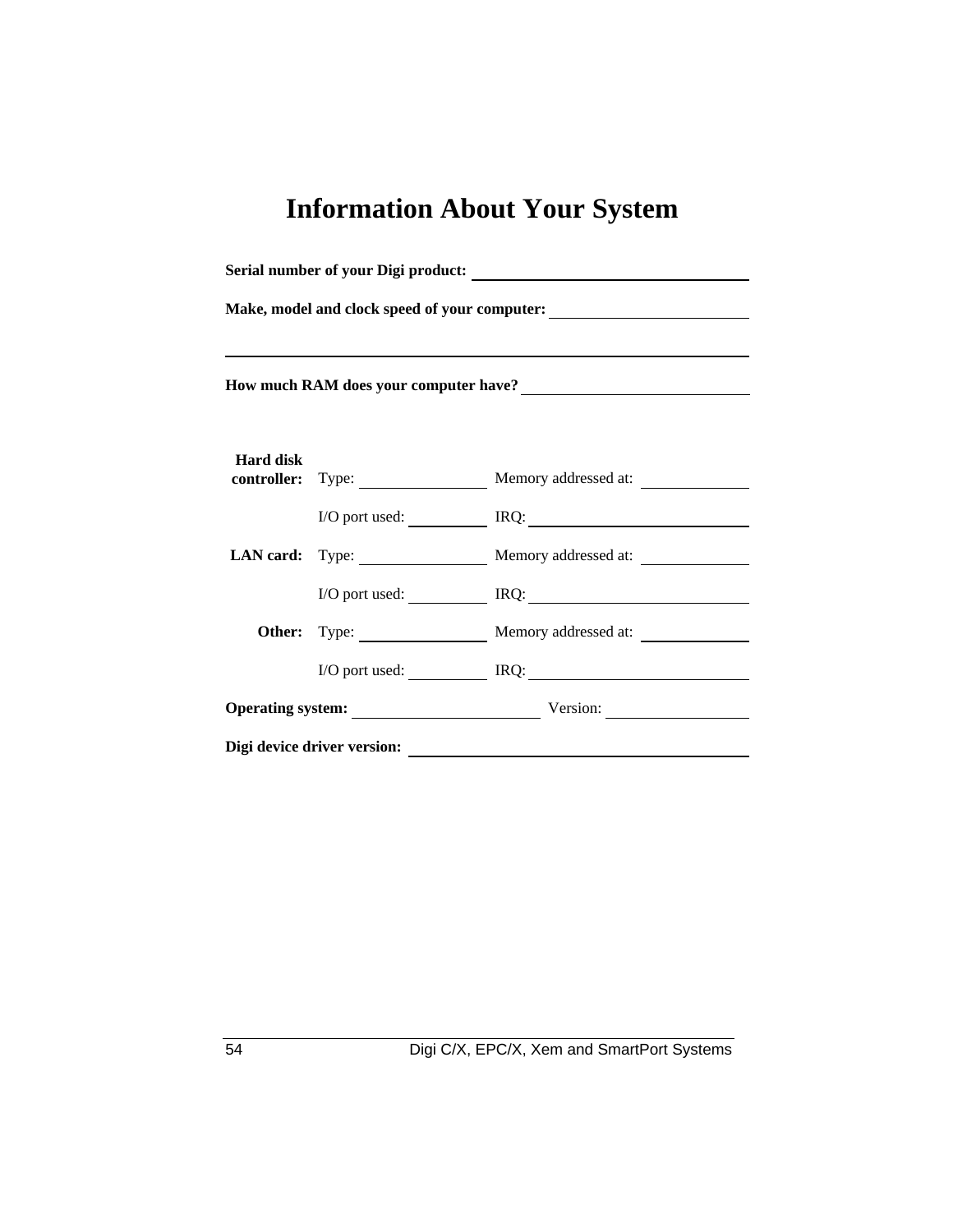### **Technical Support**

At Digi, we are proud of our products, and support them. Our dealers and distributors are fully trained on our product line, so that they can help you on a technical level should assistance be needed.

Your first level of support is your Digi dealer, the place where you purchased your Digi product. Your dealer has the training to help you with any installation questions or difficulties you might have.

If you still experience difficulties (after contacting your first level of support), Digi has a staff of Technical Support Specialists that can assist you. They can be reached at **(612) 912-3456**. In Europe, call **+49 221 920520**, and in Asia, call **+65 732 1318**. FAX numbers are: (612) 912-4958 (USA), +49 221 9205210 (Europe) and +65 732 1312 (Asia).

When you call Digi Technical Support, please call from a position where you can operate your system. Also, please fill out the form on the preceding page before calling, so your Technical Support representative can have a clear picture of your system and any potential conflicts between devices.

Digi Technical Support can also be reached via Internet E-mail. Please send correspondences to **support@dgii.com**, and include your voice and FAX phone numbers.

### **Customer Service**

Digi also has a staff of Customer Service representatives to help you with software and documentation update requests, as well as Returned Merchandise Authorizations (RMAs) in case you need to return your Digi product for repair (see page *56*). They may be reached at **(612) 912-3456**. Digi Customer Service may be contacted by FAX at (612) 912-4959.

Digi Customer Service can also be reached via Internet E-mail. Please send correspondences to **cust\_serv@dgii.com**, and include your voice and FAX phone numbers.